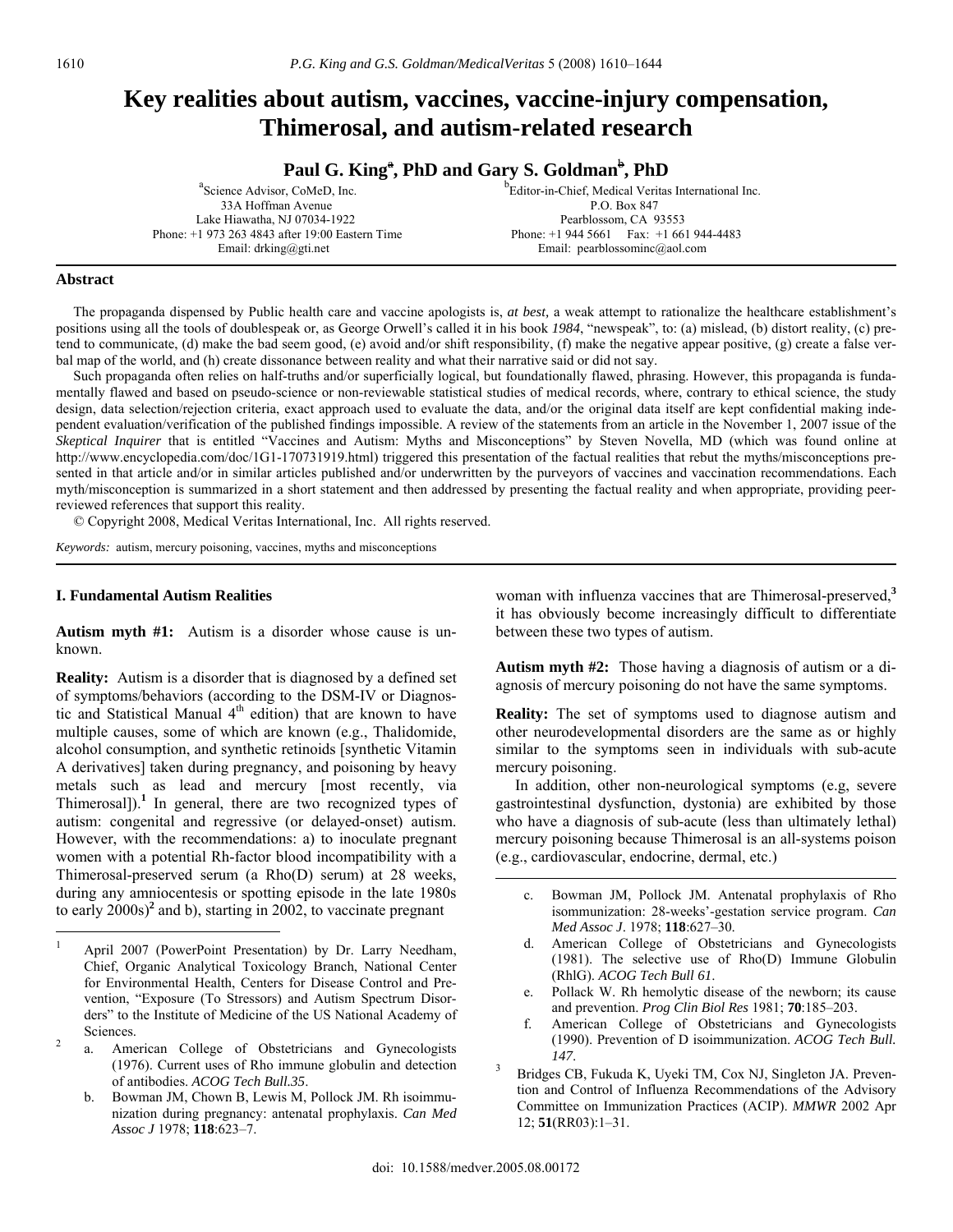The reality of the preceding has been repeatedly established and discussed by Dr. King**<sup>4</sup>** who presents comparative listings of and references for the similarity between the symptoms of autism and related neurodevelopmental disorders and those of sub-acute mercury poisoning.

 To aid the reader, a portion of the information provided in Dr. King's reference is presented in Table I below.

## **Table I: Summary Comparison of "Traits" of Autism and Mercury Poisoning**

Where differences in typical language exist, "Autism/ASD" is designated by "(ASD)"; "Mercury Poisoning" by "(HgP")

## *Psychiatric Disturbances*

Social deficits, social withdrawal, shyness.

Repetitive, preservative, stereotypic behaviors; obsessive-compulsive tendencies.

Depression/depressive traits, mood swings, flat affect; impaired face recognition.

Anxiety; schizoid tendencies; irrational fears.

Irritability, aggression, temper tantrums.

Lacks eye contact; impaired visual fixation (HgP). Problems in joint attention (ASD).

## *Speech and Language Deficits*

Loss of speech, delayed language, failure to develop speech.

Dysarthria; articulation problems.

Speech comprehension deficits.

Verbalizing and word retrieval problems (HgP). Echolalia, word use and pragmatic errors (ASD).

#### *Sensory Abnormalities*

Abnormal sensation in mouth and extremities.

Sound sensitivity; mild to profound hearing loss.

Abnormal touch sensations; touch aversion.

Over-sensitivity to light; blurred vision.

## *Motor Disorders*

Flapping, myoclonal jerks, choreiform movements, circling, rocking, toe walking, unusual postures.

Deficits in eye-hand coordination; limb apraxia; intention tremors (HgP). Problems with intentional movement or imitation (ASD).

Abnormal gait and posture, clumsiness and incoordination; difficulties sitting, lying, crawling, and walking; problem on one side of body.

#### *Cognitive Impairments*

 $\overline{a}$ 

Borderline intelligence, mental retardation - some cases reversible.

Poor concentration, attention, response inhibition (HgP). Shifting attention (ASD).

Uneven performance on IQ subtests; verbal IQ higher than performance IQ.

Poor short-term, verbal, and auditory memory.

Poor visual and perceptual motor skills; impairment in simple reaction time (HgP). Lower performance on timed tests (ASD).

Deficits in understanding abstract ideas & symbolism; degeneration of higher mental powers (HgP). Sequencing, planning & organizing (ASD); difficulty carrying out complex commands.

#### *Unusual Behaviors*

Self-injurious behavior, e.g. head banging.

ADHD traits.

Agitation, unprovoked crying, grimacing, staring spells.

Sleep difficulties.

#### *Physical Disturbances*

Hyper- or hypotonia; abnormal reflexes; decreased muscle strength, especially upper body; incontinence; problems chewing, swallowing.

Rashes, dermatitis, eczema, itching.

Diarrhea; abdominal pain/discomfort, constipation, "colitis."

Anorexia; nausea (HgP)/vomiting (ASD); poor appetite (HgP). Restricted diet (ASD).

Lesions of ileum and colon; increased gut permeability.

**Autism myth #3:** Evidence is accumulating that autism is largely a genetic disorder (Szatmari 2008).

**Reality:** Despite the large-scale genetic studies to pinpoint the "autism" genes, to date, only a small percentage of those with a diagnosis of autism have been found to have any identified genetic abnormalities (e.g., Fragile X, downs syndrome, Tay Sachs).

 Even children with, for example, Fragile X, where some are diagnosed with an autism spectrum disorder, many do not have this diagnosis.**<sup>5</sup>**

 Additionally, those with ties to public health and the pharmaceutical industry know that a growing body of scientific fact has established and supports the reality that vaccines and/or the mercury in some of them can and do, in many instances, cause the neurodevelopmental harm that generates the set of symptoms used to diagnose autism. To date, even the largest studies have failed to find any definitive genetic pattern that is always associated with autism.

 Furthermore, public health officials and vaccine apologists ignore the genetic reality that Thimerosal is a proven teratogen and mutagen that, *for decades*, has been known to induce genetic harm.**<sup>6</sup>**

 Given the preceding realities, it may be that many of the genetic anomalies appearing today may be the result of genera-

<sup>4</sup> Appendix A, "Comparison Of: The Characteristics of 'Autism' To Those For Mercury Poisoning," in *Thimerosal Causes Mercury Poisoning I—A Rebuttal to Dr. Novella's Views* (30 Aug. 2005). Available online at www. mercury-freedrugs.org/docs/Thimerosal \_Causes\_Mercury\_Poisoning.pdf

<sup>5</sup> Richard Lathe. *Autism, Brain, and Environment,* Jessica Kingsley Publishers, London, England, 288pp, 2006. Hardback, ISBN: 978-1-84310-438-4. <sup>6</sup>

a. Goncharuk GA. Experimental investigation of the effect of organomercury pesticides on generative functions and on progeny. *Hyg Sanit*. 1971; **36**:40–3. [**Note:** Paper shows secondgeneration effects even though the first-generation progeny were *not* given organic mercury-containing compounds—clearly showing teratogenic effects to the first-generation progeny's reproductive systems.]

b. Verschaeve L, Kirsch-Volders M, Susanne C, *et al.* Genetic damage induced by occupationally low mercury exposure. *Environ Res* 1976; **12**:306–16.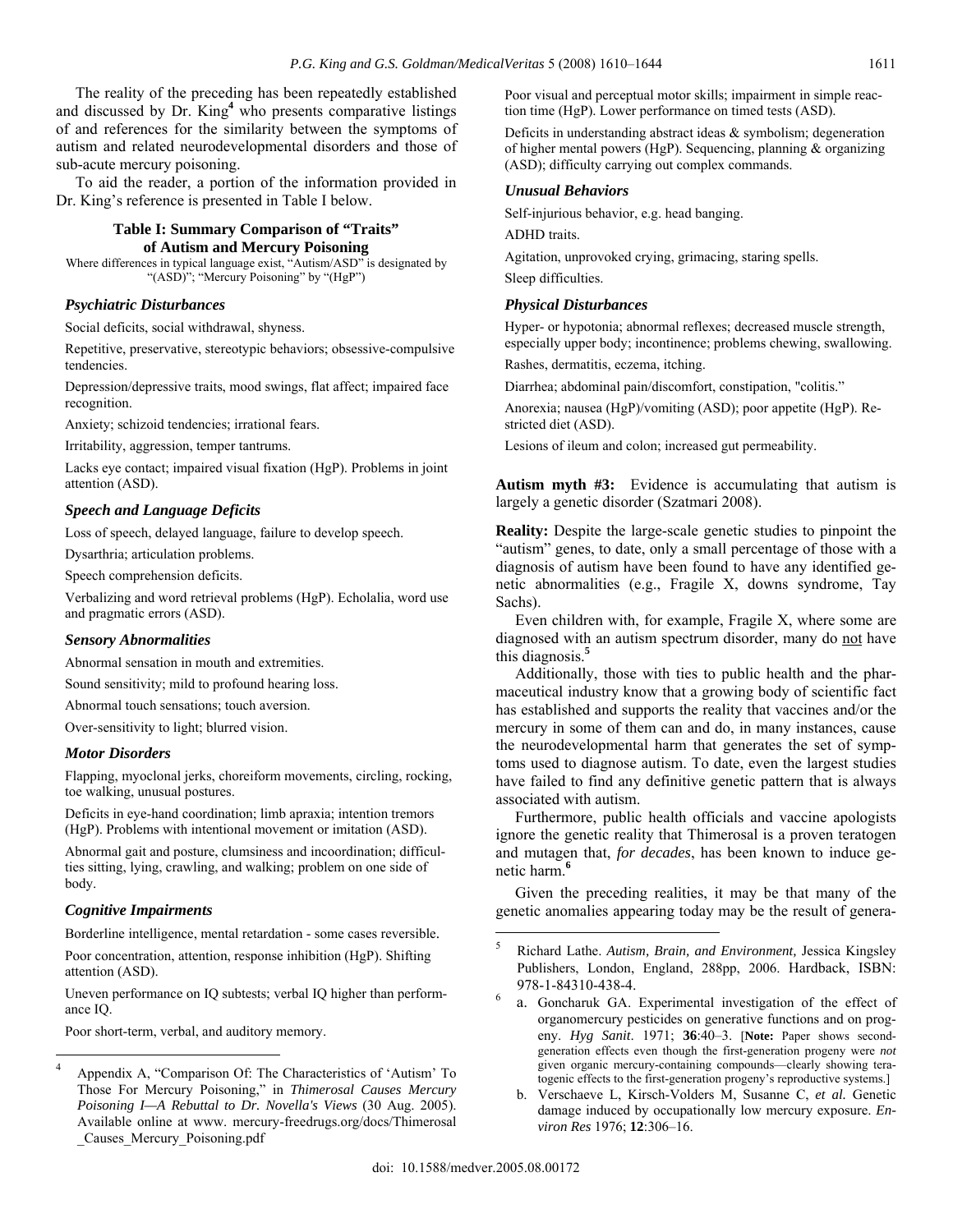1612

tions of the *apparently knowing* mercury poisoning of babies – first by Calomel (in the late 1880s to the early 1940s in the U.S. and until the mid-1950s in Australia) and, *more recently* (from the 1930s onward), by Thimerosal in vaccines as well as by Thimerosal and other mercury compounds (e.g., phenyl mercuric salts) in other drugs.

Research scientists (not "*Mercury alarmists*") know:

- The scientifically sound studies support the "Thimerosal in vaccines causes autism" hypothesis and
- The "*negative evidence*" of which vaccine apologists speak is derived from provably less-than-sound, improperly manipulated and/or intentionally misdesigned studies.

**Autism myth #4:** The families that have children who regressed into autism have always been anti-vaccine.

**Reality:** Often these families who have become resistant to the states' recommended vaccinations and/or the CDC's recommended vaccination schedules have adhered to the recommended childhood immunization schedule and only began to oppose the current vaccination program after they or their children have actually experienced a serious adverse reaction.

 Thus, most of the families who have children who have regressed into autism have not always been anti-vaccine and, *in some cases*, still support the giving of some vaccines to children.

**Autism myth #5:** The autism "epidemic" does not represent a true increase in the disorder, but rather is an artifact of expanding the diagnosis (now referred to as autism spectrum disorder, ASD) and increased surveillance (Taylor 2006).

**Reality:** Since the 1990s, the number of children enrolled in special education classes has vastly increased for children in the autism spectrum.

 Thus, it is clear that most of the increase is real and *not* related to "*expanding the diagnosis*" or "*increased surveillance*." **See**, for example**:** California Department of Health and Human Services, Department of Developmental Services, "AUTISTIC SPECTRUM DISORDERS Changes In The California Caseload An Update: 1999 through 2002," Sacramento, CA (April 2003).

**Autism myth #6:** The science involving vaccines and autism is complex, making it difficult for the average person to sift through all the misdirection and misinformation.

**Reality:** Ask the "*average person*" the fundamental question: "Do you think that injecting soluble organic mercury into babies mercury poisons them?" – most, pause for a moment, and then answer, "Yes!" "Yes, I do" or "Yes, of course."

 Since Thimerosal-derived mercury poisoning has been proven for many children with an autism diagnosis who have been tested for mercury poisoning, there is no longer any need for the "*average person to sift through all the misdirection and misinformation*" that has been and is still being put out by those with an overriding interest in maintaining the status quo.

 The ever-increasing evidence shows that Thimerosal is a major causal factor for childhood behavioral and developmental disorders, including ADHD and the autism spectrum disorders (ASDs).

**Autism myth #7:** Currently, the evidence leads to the firm conclusion that vaccines do not cause autism.

**Reality:** The proofs of causation given in this manuscript, and in particular **Section II. Vaccines, IV. Thimerosal, and V. Wakefield/Geier's Research**, and the government's concession in *Hannah Poling v. Sec. HHS* (case #: 02-1466V) discussed in **Section III. NVICP**, should provide the reader with scientifically sound *evidence leading to the firm conclusion that*" Thimerosal-containing vaccines are a major causal factor in autism. Thimerosal in vaccines has been, and still is, a major causal factor that underlies most diagnoses of an autism spectrum disorder as well as many other developmental and childhood disorders, In addition, there is evidence that MMR vaccine is a causal factor in some cases where a child is subsequently diagnosed with regressive autism.

 Thus, the reality is that, *when administered to developing children*, vaccines can and do "*cause autism*."

## **II. Key Vaccine Realities**

**Vaccine myth #1:** Vaccines are one of the most successful programs in modern health care, reducing, and in some cases even eliminating, serious infectious diseases.

**Reality:** The vaccination programs for vaccines developed in the late 1800s and the early 1900s for highly infectious and/or deadly diseases (e.g., the vaccines for smallpox, rabies, diphtheria, tetanus, polio, and measles) have been very successful in minimizing the short- and long-term risks of Americans' developing these diseases when Americans are exposed to the indigenous/"native"/"wild" disease strains of the organisms that can cause these diseases.

 Moreover, since persons bitten by a rabid animal almost always die, post-bite vaccination for rabies is truly lifesaving.

 Nevertheless, all is *not* perfect in "vaccine land" because some vaccines:

- Have caused more harm than they have protected those vaccinated (e.g., the now-withdrawn vaccine for Lyme disease),
- Are simply not truly effective in preventing those vaccinated from getting or spreading a disease (e.g., the human influenza vaccines and, apparently, the chickenpox vaccine),
- Are *neither* medically cost effective nor provide the level of protection claimed and/or
- Have both short-term and longer-term risks that have been concealed from the American public by collusive actions between the vaccine makers and the federal officials charged with licensing, approving, recommending, and promoting the uses for these vaccines.

Among others, these collusive actions include:

• Allowing other than sterile saline to be used as the placebo in short-term vaccine adverse-reaction studies to suppress the relative incidence rates to the point that these relative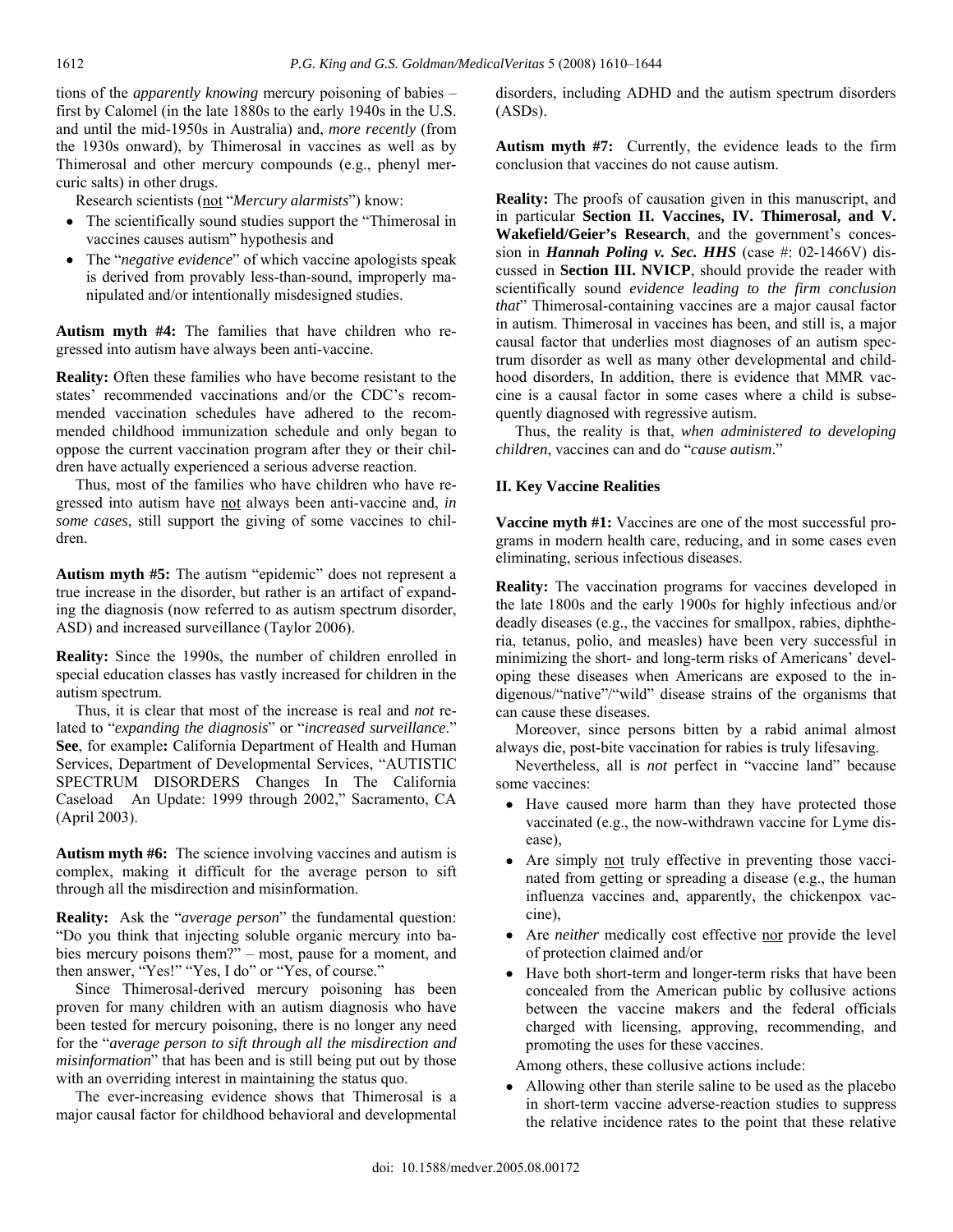adverse-event rates show "no statistically significant" increase over the "placebo" (that, in some cases, has been allowed to be an experimental vaccine or the vaccine formulation without the biological antigens),

- Permitting vaccine safety studies to be restricted to a few days or, at most, a few of months even though some severe adverse outcomes do not begin to emerge until several years after vaccination (e.g., childhood MS 4 years after vaccination),
- Consenting to reductions in the size and number of persons in the phase-III clinical trials that not only reduce the vaccine makers costs but also reduce the risk that the study will find the rare but deadly adverse effects that a vaccine may have,
- Allowing surrogate endpoints (e.g., the reactivity of the patient's blood to animal anti-sera) for specific antibodies to be used to assess vaccine efficacy instead of requiring comprehensive testing to establish both general and specific immunity in those vaccinated that is comparable to the immunity found in those who have had the disease,
- Recommending widespread use of new vaccines long before the long-term (at least 10-year) outcomes can be assessed in the trial population, and
- Licensing vaccines and recommending their "universal" use in populations that have near-zero risk of contracting a disease (e.g., the hepatitis B vaccine in young children or the HPV vaccine in non-sexually-active children) or where the clinical cases of the disease occur at low rate and are virtually absent in most demographic segments of U.S. population (e.g., the rotavirus vaccine).

**Vaccine myth #2:** Public support for the vaccination program remains strong, especially in the United States where vaccination rates are currently at an all-time high of greater than 95% (CDC 2004).

**Reality:** First, there is no dispute that "*vaccination rates are currently at an all-time high of greater than 95%*." However, one *cannot* accurately assess the public support for the vaccination program when the population is being coerced to vaccinate by state laws.

 While state laws and regulations requiring vaccination for children to attend school do provide for medical, religious (48 of 50 states), and philosophical (20 of 50 states) exemptions, many states inappropriately erect barriers of varying difficulty, which impede their citizens from knowing about, or obtaining, any of the available exemptions should said citizens desire to do so.

**Vaccine myth #3:** Despite a long history of safety and effectiveness, vaccines have always had their critics: some parents and a tiny fringe of doctors question whether vaccinating children is worth what they perceive as the risks.

**Reality:** For some vaccines, there is a clear and growing body of peer-reviewed published evidence that, for these vaccines, the costs, the adverse-outcome risks, lack of effectiveness and/or the costs of even the reported adverse-outcomes outweigh the theoretical benefits from widespread vaccination with those vaccines.

For example, consider the following vaccines:

- The hepatitis B vaccines do not provide long-term immunity from contracting hepatitis B when the vaccinated children become sexually active or IV drug users, and increase their long-term risk for childhood MS and other autoimmune diseases. Addressing the hepatitis B issue, Dr. Jane Orient, director of The Association of American Physicians & Surgeons, writes, "For most children, the risk of a serious vaccine reaction may be 100 times greater than the risk of hepatitis B. Overall, the incidence of hepatitis B in the U.S. is currently about 4 per 100,000. The risk for most young children is far less; hepatitis B is heavily concentrated in groups at high risk due to occupation, sexual promiscuity, or drug abuse."
- Influenza vaccines are *not* effective.**<sup>7</sup>**
- The chickenpox vaccine appears to cause more harm longterm than it prevents disease and, *even after a second dose*, it appears to have a reported efficacy that is less than 75%.
- Rotavirus vaccines, including the withdrawn one, gives everyone inoculated a case of rotavirus, when, in the U.S. population, the clinical cases of the disease occur at low rates and are mostly confined to those in the lowestincome population segments.
- The HPV vaccines appear to be causing significant harm, including death, to some of those vaccinated, but do *not*  appear to provide long-term immunity to the HPV infection and may *not* provide any protection from cervical cancer 30 years in the future.
- The childhood pneumococal vaccine ( $P$ revnar<sup>®</sup>) has given rise (or caused a shift) to a strain that is resistant to treatment and is causing childhood deaths.
- A recent outbreak of mumps in 2006 occurred among some 6584 college students (aged 18 to 24 years) who had received two vaccine doses, indicates that the mumps vaccine did not provide protection (New England Journal of Medicine, 2008; 358:1580–9). Due to lack of effectiveness of the mumps vaccine, Japan no longer administers the mumps component of the MMR (measles, mumps and ruebella) vaccine.

**Vaccine myth #4:** Vaccines, like most medical interventions, are not without risk; however, the benefits far outweigh those risks.

**Reality:** Here, the statement combines a general truth, "*vaccines are not without risk (no medical intervention is)*," with a *purposely* vague and unsubstantiated generalization, "*the benefits far outweigh those risks*."

 If nothing else, all of the vaccines that have been introduced and then withdrawn from the market when they caused significant harm (e.g., the RotaShield rotavirus vaccine, the LymeRix

<sup>7</sup> Geier DA, King PG, Geier MR. Influenza Vaccine: Review of effectiveness of the U.S. immunization program, and policy considerations. *J Am Phys Surg* 2006; **11**(3):69–74 and the supporting studies referenced therein.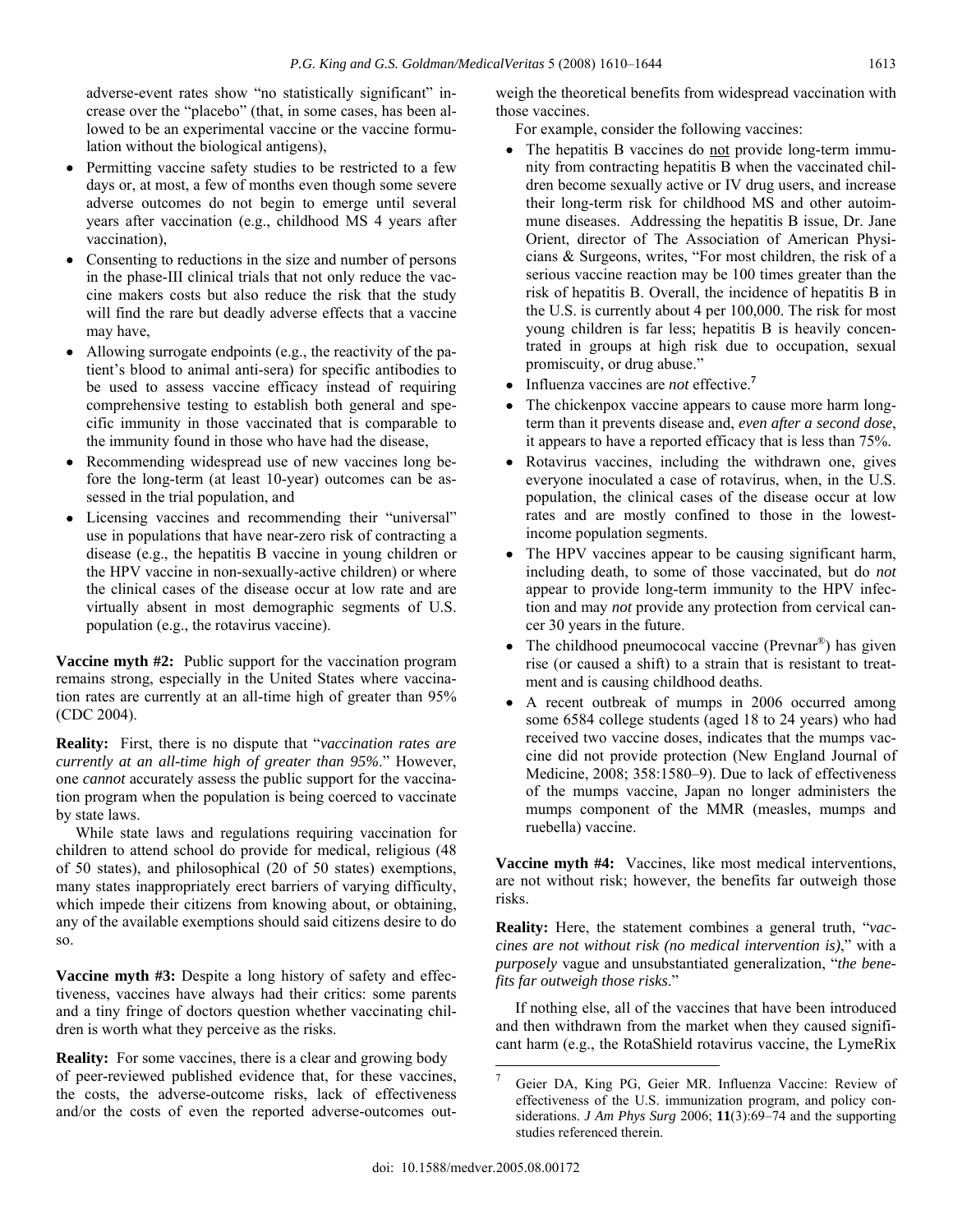Lyme-disease vaccine, the vaccines containing whole-cell pertussis lysates [the DTwP vaccines] when the purified acellular pertussis vaccines where found to be much safer [the DTaP and Dtap vaccines], the tetravalent MMR-V vaccine which is producing significantly more adverse reactions than MMR and V [for Varicella] given separately, to name some) clearly indicate that, *for these vaccines*, the theoretical benefits did not even outweigh the risks – much less, "*far outweigh those risks*".

 At the root of the problem are the words used to describe the risks and the benefits.

 Typically, the risks are presented as "theoretical" when, in fact, they are real—all that is "theoretical" are the typically grossly underestimated rates for the risks.

 Moreover, most of the severe risks are continually downplayed (e.g., the death risk to first providers in the recent smallpox vaccination program) or concealed (e.g., the anaphylactic shock risk from Thimerosal in vaccines) in most of the current pro-vaccination literature and advertising

 Similarly, the benefits are inflated and presented as real when, in fact, they are what are theoretical. [**Note:** Unless and until a person is exposed to the microbe that causes the disease for which he or she is vaccinated, there is no benefit to vaccination against that agent.]

 Moreover, even when exposed, there is no guarantee that any one of those who have been vaccinated will not get the disease.

 Furthermore, the measurable immune-system responses after vaccination do not, in most cases, accurately predict a given person's resistance to subsequent disease exposure.

 Finally, vaccines that contain live viruses usually give those inoculated with one of them a mild case of the disease, which, *when the inoculation does not follow the native disease's exposure mode*, induces incomplete immunity at best.

**Vaccine myth #5:** There are multiple independent lines of evidence that indicate vaccines do not cause autism.

**Reality:** The CoMeD website, http://www.mercury-freedrugs .org/, contains recent articles posted that present a rebuttal to this claim citing an ever-growing body of peer-reviewed published facts that support a vaccine/autism link.

 Moreover, in light of the recent (9 November 2007) finding for the plaintiffs in *Poling v. Sec. HHS*, *a "Thimerosal causes autism" test case in the Autism Omnibus*, even the federal government has conceded that Thimerosal in vaccines may be a causal factor for an autism-spectrum-disorder diagnosis (See docket text item 17, "Respondent's Report, filed by SECRE-TARY OF HEALTH AND HUMAN SERVICES. Entered: 11/09/2007" [which found in favor of the plaintiffs] and item 18, "SCHEDULING ORDER: On or before 11/30/2007, the parties shall contact the undersigned's chambers and propose three dates and times for the next status conference in this matter to discuss further proceedings to address damages. Signed by Special Master Patricia E. Campbell-Smith. (cc2,) Entered: 11/14/2007."

 Given the preceding events as well as the test-cases petitioners' attorneys' having to request the Autism Omnibus for time to choose another "Thimerosal causes autism" test case to replace one of the three in the second group, the "Thimerosal as a causal factor" group, it is clear that the "Respondent's Report" (item **17**), *though it did not mention Thimerosal or mercury*, found for the petitioners with respect to the original test case claim under which it was to be considered in the Autism Omnibus—namely that "Thimerosal in vaccines was a causal factor in the diagnosed autism spectrum disorder"—for the child in question even though the "Rule 4(c)" report focused on a "mitochondrial disorder" manifesting as "a regressive encephalopathy with features of autism spectrum disorder" – commonly diagnosed/labeled as regressive autism.

 Interestingly, Hannah Poling's father, a physician, had published a case study of his daughter's case in February of 2006. [Poling JS, Fyre RE, Shoffner J, Zimerman, AW. Developmental regression and mitochondrial dysfunction in a child with autism. *J Child Neurol* February 2006; **21**(2):170–2 (a Brief Communication)]

 Moreover, since that case study reported that there "was no family history of autism or affective, neuromuscular, or hearing disorders," and, *prior to the vaccines given to her at about 19 months of age*, her "development was progressing well ...," the lack of evidence of neuromuscular disorder prior to the 19 month vaccinations she received undermines the implicit claim in the government's published "Rule 4(c)" case-concession report that the mitochondrial disorder diagnosed was fundamentally a genetic factor.

 In addition, the published case study seems to support the reality that this child had a diagnosis of regressive autism:

- Associated with the vaccines, *including those childhood vaccines (hepatitis B, DTaP, and Hib) that were Thimerosal-preserved at the time she was given them*, she had received from birth (hepatitis B) onwards, and
- Precipitated ("significantly aggravated") by the vaccinations she received at about 19 months of age.

 Lest the reader think that "underlying mitochondrial disorder" has nothing to do with mercury poisoning by mercury/Thimerosal, the reader need only consult some of the papers linking Thimerosal to the poisoning of mitochondrial pathways:

- a. Yel L, Brown LE, Su K, Gollapudi S, Gupta S. Thimerosal induces neuronal cell apoptosis by causing cytochrome c and apoptosis-inducing factor release from mitochondria. *Int J Mol Med.* 2005 Dec; **16**(6):971–7.
- b. Humphrey ML, Cole MP, Pendergrass JC, Kiningham KK. Mitochondrial mediated Thimerosal-induced apoptosis in a human neuroblastoma cell line (SK-N-SH). *Neurotoxicology* 2005 Jun; **26**(3):407–16.
- c. Parys JB, Missiaen L, De Smedt H, Droogmans G, Casteels R. Bell-shaped activation of inositol-1,4,5 trisphosphate-induced Ca2+ release by Thimerosal in permeabilized A7r5 smooth-muscle cells. *Pflugers Arch.* 1993 Sep; **424**(5-6):516–22.

**Vaccine myth #6:** The findings in the epidemiological studies relied upon by the 2004 IOM have been proven to be scientifically sound.

**Reality:** Attempts by independent researchers to obtain the underlying data sets from the original authors in the epidemiological studies touted by the CDC and other vaccine apologists (*ex-*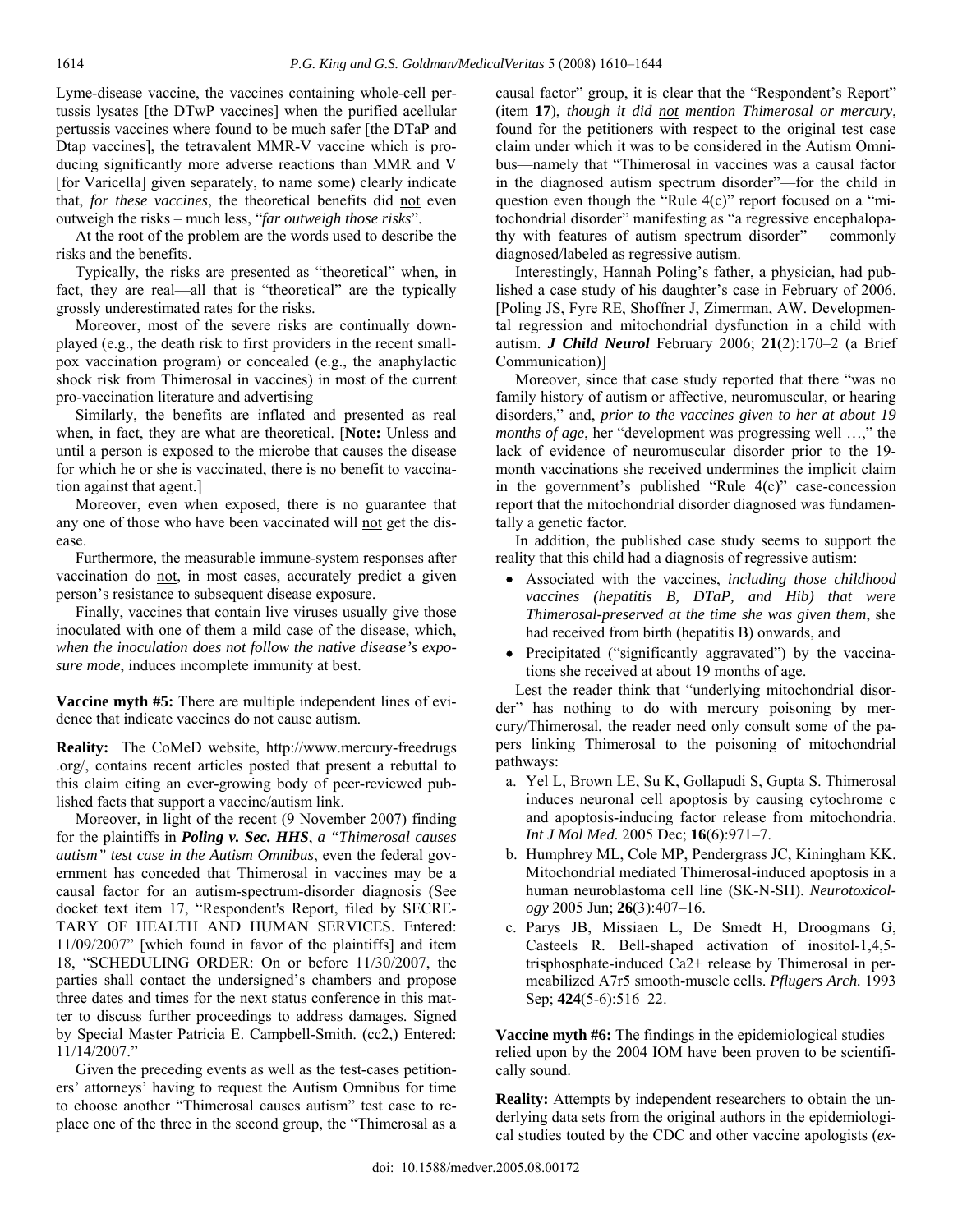*cept the 2004 Ip et al. study*) as supporting the claims of "no link" have been repeatedly rebuffed. Interestingly, a November 2007 paper by Desoto and Hitlan, entitled *Blood Levels of Mercury Are Related to a Diagnosis of Autism: A Reanalysis of an Important Data Set*, independently reviewed the basis data from the previously published Ip *et al.* epidemiology study reporting no evidence of a link between the blood levels of mercury and autism. The reanalysis, with which the authors of the original epidemiological article agreed, found that the original article's inaccurate conclusions were based on a significant calculation error and a less-than-appropriate choice of t-tail statistical test.

 Thus, no independent analysis has been able to confirm the validity, or lack thereof, of the findings reported in the studies upon which the 2004 IOM committee relied.

 In the case of the key U.S. study by Verstraeten *et al.*, CDC officials have claimed that the original data sets have been "lost."

Until independent researchers can:

- Obtain the complete original data sets and study designs used in these "no link" papers, and
- Confirm: a) the study design and data sets used are appropriate for the study, b) the methods used for the evaluations are scientifically sound and appropriate, and **c)** the results reported are valid,

epidemiological studies that do not allow their data to be independently evaluated should be excluded from any consideration of the evidence linking Thimerosal or MMR to a diagnosis of any developmental disorder, including any neurodevelopmental disorders inside or outside of the autism spectrum.

**Vaccine myth #7:** Robert Kennedy Jr. and others point to dubious evidence, such as the myth that the Amish do not vaccinate and do not get autism. Both of these claims are not true, and the data RFK Jr. refers to is nothing more than a very unscientific phone survey (Leitch 2007).

**Reality:** There are the factual realities reported by Dan Olmsted while he was a senior editor for United Press International (UPI), including:

• http://www.washtimes.com/upi-breaking/20050607- 030036-7472r.htm

 **The Age of Autism: One in 15,000 Amish** by Dan Olmsted, UNITED PRESS INTERNATIONAL

"Washington, DC, Jun. 8 (UPI) [2005] -- The autism rate for U.S. children is 1 in 166, according to the federal government.

 The autism rate for the Amish around Middlefield, Ohio, is 1 in 15,000, according to Dr. Heng Wang."

• http://www.washingtontimes.com/upi/20051204-060313 -6829r.htm

 **The Age of Autism: 'A pretty big secret'** by Dan Olmsted, UPI Senior Editor, Dec. 7, 2005 at 2:08PM

" It's a far piece from the horse-and-buggies of Lancaster County, Pa., to the cars and freeways of Cook County, Ill.

 But thousands of children cared for by Homefirst Health Services in metropolitan Chicago have at least two things in common with thousands of Amish children in rural Lancaster: They have never been vaccinated. And they don't have autism.

 'We have a fairly large practice. We have about 30,000 or 35,000 children that we've taken care of over the years, and I don't think we have a single case of autism in children delivered by us who never received vaccines,' said Dr. Mayer Eisenstein, Homefirst's medical director who founded the practice in 1973. Homefirst doctors have delivered more than 15,000 babies at home, and thousands of them have never been vaccinated.

 The few autistic children Homefirst sees were vaccinated before their families became patients, Eisenstein said, 'I can think of two or three autistic children who we've delivered their mother's next baby, and we aren't really totally taking care of that child -- they have special care needs. But they bring the younger children to us. I don't have a single case that I can think of that wasn't vaccinated.'

 The autism rate in Illinois public schools is 38 per 10,000, according to state Education Department data; the Centers for Disease Control and Prevention puts the national rate of autism spectrum disorders at 1 in 166 -- 60 per 10,000.

 'We do have enough of a sample,' Eisenstein said. 'The numbers are too large to not see it. We would absolutely know. We're all family doctors. If I have a child with autism come in, there's no communication. It's frightening. You can't touch them. It's not something that anyone would miss.'

 No one knows what causes autism, but federal health authorities say it isn't childhood immunizations. Some parents and a small minority of doctors and scientists, however, assert vaccines are responsible.

 This column has been looking for autism in never-vaccinated U.S. children in an effort to shed light on the issue. We went to Chicago to meet with Eisenstein at the suggestion of a reader, and we also visited Homefirst's office in northwest suburban Rolling Meadows. Homefirst has four other offices in the Chicago area and a total of six doctors.

 Eisenstein stresses his observations are not scientific. 'The trouble is this is just anecdotal in a sense, because what if every autistic child goes somewhere else and (their family) never calls us or they moved out of state?'

 In practice, that's unlikely to account for the pronounced absence of autism, says Eisenstein, who also has a bachelor's degree in statistics, a master's degree in public health and a law degree.

 Homefirst follows state immunization mandates, but Illinois allows religious exemptions if parents object based either on tenets of their faith or specific personal religious views. Homefirst does not exclude or discourage such families. Eisenstein, in fact, is author of the book *Don't Vaccinate Before You Educate!* and is critical of the CDC's vaccination policy in the 1990s, when several new immunizations were added to the schedule, including Hepatitis B as early as the day of birth. Several of the vaccines—Hep B included—contained a mercury-based preservative that has since been phased out of most childhood vaccines in the United States.

 Medical practices with Homefirst's approach to immunizations are rare. 'Because of that, we tend to attract families that have questions about that issue,' said Dr. Paul Schattauer, who has been with Homefirst for 20 years and treats 'at least' 100 children a week.

 Schattauer seconded Eisenstein's observations. 'All I know is in my practice I don't see autism. There is no striking 1-in-166,' he said."

 As far as the inadequacy of surveys, the CDC has used the same methodology to survey autism rates.

**Vaccine myth #8:** A victory for the anti-vaccination activists would undermine public confidence in what is arguably the single most effective public health measure devised by modern science.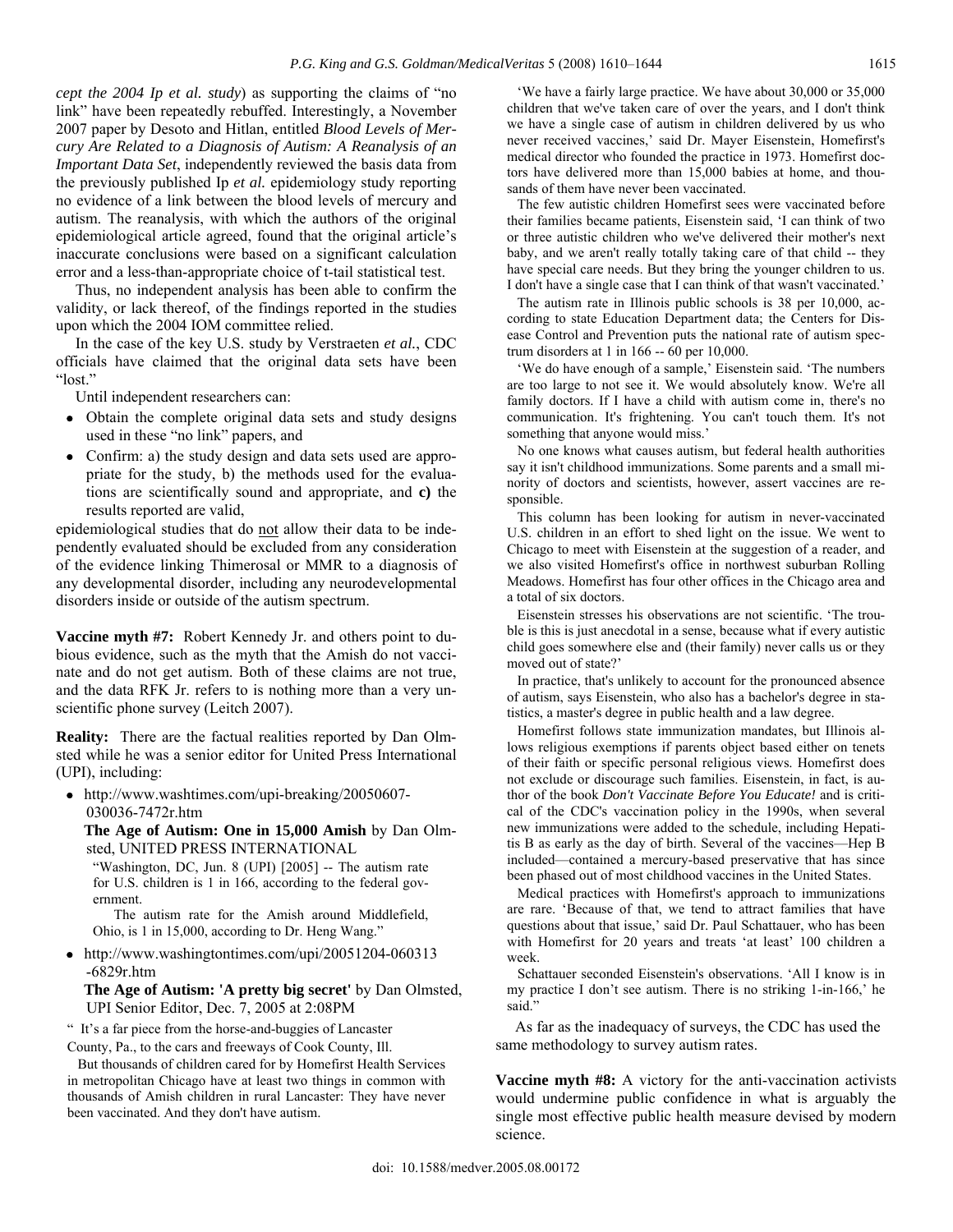**Reality:** The chief factors that are undermining the public's confidence in the current vaccination program are the growing number of vaccine-damaged children and the articles, which continually misrepresent Thimerosal's proven toxicity and/or its continuing presence in U.S. vaccines (**see Section IV. Thimerosal**).

 Vaccine apologists need to look into the mirror and see that the misleading statements and prevarications that they are publishing about the presence of Thimerosal in U.S.-licensed vaccines are doing more to undermine public confidence in the U.S. vaccination programs than the vaccine critics, the "*stubborn vocal minority*" of whom these apologists often speak.

 As to vaccines being "*arguably the single most effective public health measure devised by modern science*," this claim is itself more of a myth and/or misrepresentation where the *apparent* success of a few vaccination programs is propagandized to obscure the net harm inherent in the current overall U.S. "no fault" vaccination programs that protect the vaccine makers, government officials and the healthcare providers, but *neither* adequately protect the American public nor provide truthful information about the risks and the theoretical benefits of the preventive vaccines to those who decide whether or not and when they and/or their children and/or wards should be vaccinated for a given disease for which there is a U.S.-licensed vaccine.

**Vaccine myth #9:** There is an anti-vaccination movement that threatens the effectiveness of public health programs.

**Reality:** If there truly were an "anti-vaccine movement" then, like the pro-life movement (often, cast as the anti-abortion movement), there would be vocal demonstrations by thousands and tens of thousands of Americans as well as pickets outside of every medical office that practices vaccination in the U.S.

 Since neither of the preceding elements of a movement (vocal mass demonstrations of thousands or tens of thousands or nation-wide medical-office picketing) exists for vaccines and vaccination, there is no real "*anti-vaccination movement*."

 However, there is a stubborn vocal minority of those who are pro-vaccine safety and, therefore, oppose use of Thimerosal in vaccines.

 An unbiased review of all the recent peer-reviewed toxicological, case, and *reviewable* epidemiological studies published since 2000 demonstrates that it is plausible that vaccines, in general, and, in particular, the mercury preservative, Thimerosal, can cause autism.

 The validity of this pro-vaccine-safety minority's position that, for some, the doses of Thimerosal in vaccines that some children received caused the symptoms that characterize autism was recently boosted when a test case for the theory that Thimerosal in vaccines causes autism scheduled for consideration in the Autism Omnibus proceedings in 2008 was conceded by the government medical experts based on the medical records and affidavits submitted by the petitioners before the petitioners' experts' reports were even filed (Hannah Poling v. Sec. HHS, vaccine-injury-compensation-program case 02-1466V).

 In addition, this vocal pro-vaccine-safety minority is exposing the lack of adequate safety data for: **a)** the long-term effects of each vaccine, **b)** the effects of multiple vaccinations at the

same time, **c)** the reproductive, mutagenic, and carcinogenic effects of each vaccine, and **d)** the preservatives and adjuvants used in vaccines as well as increasing evidence that the national immunization programs for many of the current vaccines are either: **i)** not effective (e.g., the chickenpox and human influenza vaccines) or **ii)** not medically cost effective (e.g., the Merck's RotaTeq, GlaxoSmithKline's Rotarix, and Merck's HPV vaccine).

 How can the claims of any minority, vocal or otherwise, threaten the effectiveness of the national vaccination program if the vaccines are truly safe and effective, and no adverse reactions are occurring?

 Moreover, *though they are significantly underreported*, serious adverse vaccine reactions, including those attributed to sudden-infant-death syndrome (SIDS), are occurring on a large scale.

**Vaccine myth #10:** The decrease in public confidence in the current U.S. national vaccination programs from the disclosure of the factual risks and harms inherent in each vaccine will lead, as it has before, to declining vaccination compliance and an increase in infectious disease.

 **If** there is a decline in confidence in the implied national vaccination program, **then**:

- Vaccine apologists who continually falsely assert Thimerosal has been removed from all vaccines given to children (from before their birth until they reach 18 years of age), when it has not, will only have themselves to blame, and
- **Should** childhood diseases increase in the absence of vaccination, *given today's better medicines for treating infectious diseases*,
	- **1.** Almost all of our children will recover and have longterm or life-long immunity that far exceeds that provided by most vaccines,
	- **2.** The public will profit from the decrease in the rates for the long-term chronic diseases that the Thimerosalcontaining vaccines and other vaccines (e.g., hepatitis B) can exacerbate, and
	- **3.** Our children will probably be healthier overall.

 Vaccine apologists, health officials, child healthcare providers, government officials and vaccine makers, who (*in the face of conclusive case studies and human toxicological evaluations showing sub-acute mercury poisoning from Thimerosal*) are continuing to misrepresent:

- The knowing failure of all these parties to keep their 1999 promise to remove Thimerosal from all vaccines, and
- The maximum total amount of vaccine-derived Thimerosal that, *absent banning Thimerosal from all vaccines*, a child born today may receive from conception to the age 18 years.

**Vaccine myth #11:** The anti-vaccination movement is largely based on poor science; and fear mongering has become more vocal and even hostile (Hughes 2007).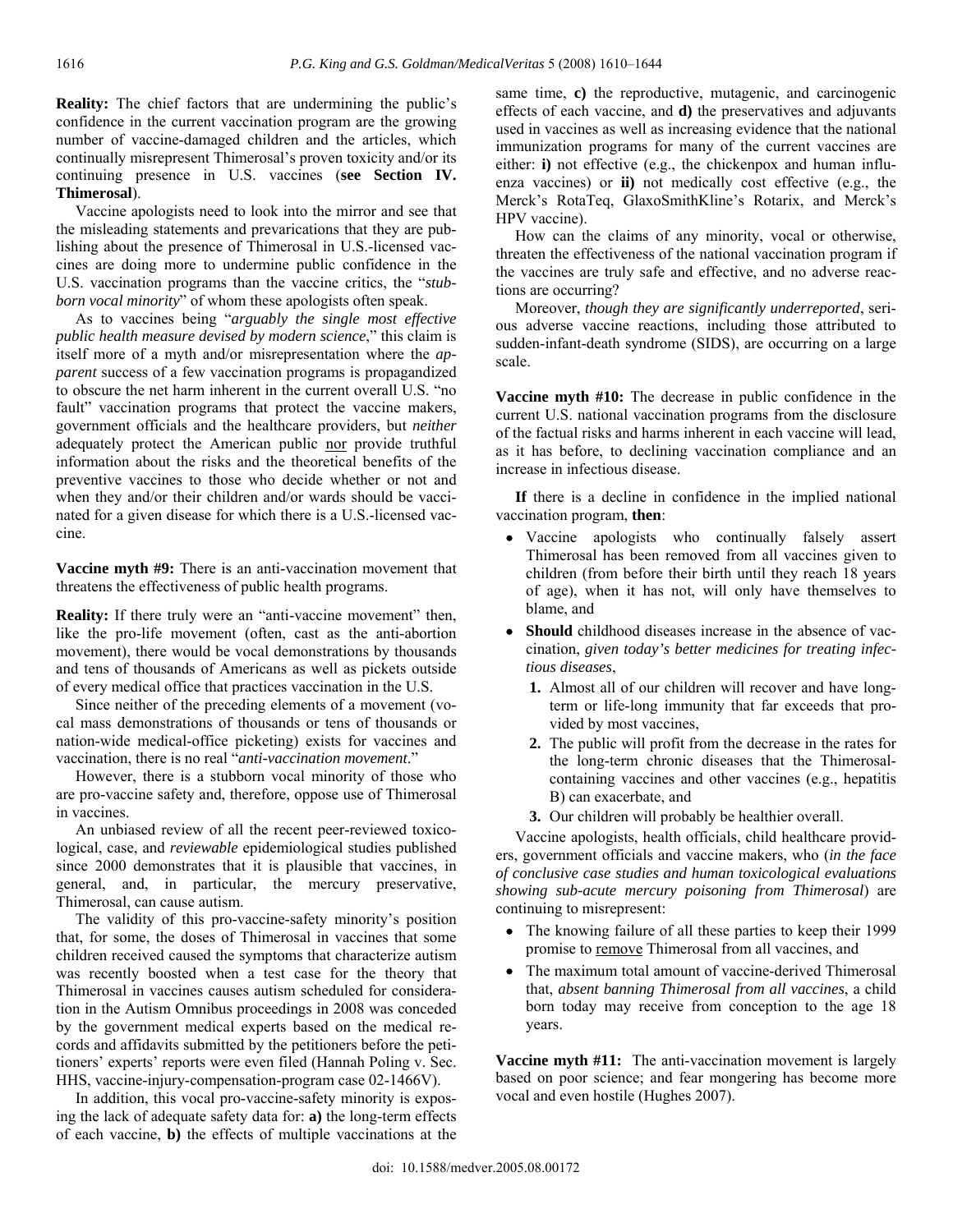**Reality:** Here prejudicial terms, such as "*anti-vaccination movement*", have been fabricated to weaken the legitimate criticism of some vaccines.

 Moreover, the phrase "*poor science and fear-mongering*" and negative words: "*anti-vaccination*" and "*hostile*" are obviously designed to slander those with genuine substantiated criticisms for certain vaccines and/or particular U.S. national vaccination programs for some vaccines.

 Factually, the pro-vaccine safety advocates simply point to an ever-growing body of peer-reviewed published scientifically sound evidence that clearly establishes that the current U.S. vaccination programs are less safe and the newer vaccines much less effective than the older vaccines (polio, measles, diphtheria, smallpox and tetanus) continually used as "vaccination success" examples in support of the benefits of vaccination.

## **III. Key realities concerning theNVICP (National Vaccine Injury Compensation Program) and recent Poling Case**

**NVICP myth #1:** Media from public health officials and others continually portray vaccination as virtually harmless and maintain there is no proof that Thimerosal, or any other part of any vaccine, has ever caused autism in any way.

**Reality:** In the scheduled *Poling* "Thimerosal-autism" case conceded on November 9, 2007, the HHS appears to have conceded that the vaccines administered to a child, Hanna Poling, significantly contributed to the underlying harm that caused the regressive neurodevelopmental harm that preceded this child's being diagnosed with an autism spectrum disorder (ASD) as well as, more recently, to the onset of the seizure disorder that this child experienced some time after her autism diagnosis.

**NVICP myth #2:** One court case (such as the Poling case) is hardly significant and cannot properly be used to support that a vaccine-autism link exists.

**Reality:** The *Poling* Thimerosal/autism case was not a *court case*; it was an *administrative proceeding* that was conceded *before* it was heard and *prior to* the date the experts were to submit their reports.

 Based on Hannah's medical records and the parents affidavits, medical personnel in the Division of Vaccine Injury Compensation (DVIC), Department of Health and Human Services made the decision.

 Thus, the *Poling* decision is historic since it is the first of 355-plus "Decided," "Autism" cases that has been found to be compensable in the federal administrative vaccine dispute resolution system.

The other "355," "Decided," "Autism," "Vaccine Court" cases were, for one reason or another, dismissed. [**See** http://www.hrsa.gov/vaccinecompensation/statistics\_report.htm **Table II** "Adjudications," last updated 1 Apr. 2008; last visited 2 Apr. 2008.]

 Apparently*, since compensation has not yet been awarded*, the *Poling* case has *not* yet been added to the "Adjudications" table.

 A CBS News investigation uncovered at least nine other cases dating back to 1990, where records show the court ordered the government compensate families whose children developed autism or autistic-like symptoms.

 These cases included toddlers who had been called "very smart" and "impressed" doctors with their "intelligence and curiosity" until their vaccinations.

Based on an on-line report,<sup>8</sup> those nine cases were:

- 1. *Kleinert v. HHS* (Case 90-211V, 1991 U.S. Cl. Ct. LEXIS 69, February 20, 1991) DPT vaccine administered in February 1981. Seizure disorder in a child diagnosed with "overfocussing," "similar in some respects to autism." Michael Hugo, counsel for petitioner; Denis J. Hauptly, Special Master
- 2. *Underwood v. HHS* (Case 90-719V, 1991 U.S. Cl. Ct. LEXIS 373, July 31, 1991) DPT vaccine administered in 1974. Seizure disorder in a child diagnosed with autism. Curtis Webb, counsel for petitioner; Elizabeth Wright, Special Master
- 3. *Sanford v. HHS* (Case 90-2760V, 1993 U.S. Claims LEXIS 49, May 10, 1993) DPT vaccine administered in September 1979. Seizure disorder in a child with "autistic tendencies." Mari Bush, counsel for petitioner; LaVon French, Special Master
- 4. *Bastian v. HHS* (Case 90-1161V, 1994 U.S. Claims LEXIS 196, September 22, 1994) DPT administered in December 1984. Seizure disorder in a child diagnosed with autism. Testifying doctors for petitioners and HHS all agreed that while he "exhibits some autistic symptomatology, [he] is not autistic." Boyd McDowell, counsel for petitioner; Richard Abell, Special Master
- 5. *Lassiter v. HHS* (Case 90-2036V, 1996 U.S. Claims LEXIS 216, December 17, 1996) DPT vaccine administered in 1972. Seizure disorder in a young man diagnosed with autism. The court ruled that a diagnosis of idiopathic autism (i.e., autism of unknown origin) was not sufficient to establish a "factor unrelated" that might result in the dismissal of a claim. Clifford Shoemaker, counsel for petitioner; LaVon French, Special Master
- 6. *Suel v. HHS* (Case 90-935V, 1997 U.S. Claims LEXIS 210, September 22, 1997) DPT vaccine administered in the 1980's. Aggravation of tuberous sclerosis in a child diagnosed with autism. Richard Gage, counsel for petitioner; Laura Millman, Special Master
- 7. *Freeman v. HHS* (Case 01-390V, 2003 U.S. Claims LEXIS 285, September 25, 2003) MMR vaccine administered in July 1999. Seizure disorder in a child displaying features of "atypical autism." Ronald Homer and Sylvia Chin-Caplan, counsel for petitioner; George L. Hastings, Special Master
- 8. *Noel v. HHS* (Case 99-538V, 2004 U.S. Claims LEXIS 354, December 14, 2004) DpaT [sic; DTaP] and HiB vaccines administered in March 1997. Seizure disorder in a child diagnosed with autism. Clifford Shoemaker, counsel for petitioner; Laura Millman, Special Master
- 9. *Banks v. HHS* (Case 02-0738V, 2007 U.S. Claims LEXIS 254, July 20, 2007) MMR vaccine administered in March 2000. The child was diagnosed with PDD secondary to acute disseminated encephalomyelitis (ADEM). Michael McLaren, counsel for petitioner; Richard Abell, Special Master

 In some of these cases (e.g., *Lassiter*), the government actually attempted to use the child's autism diagnosis as a reason to deny compensation for the child.

http://neurodiversity.com/weblog/article/148/, last visited on 12 Mar. 2008.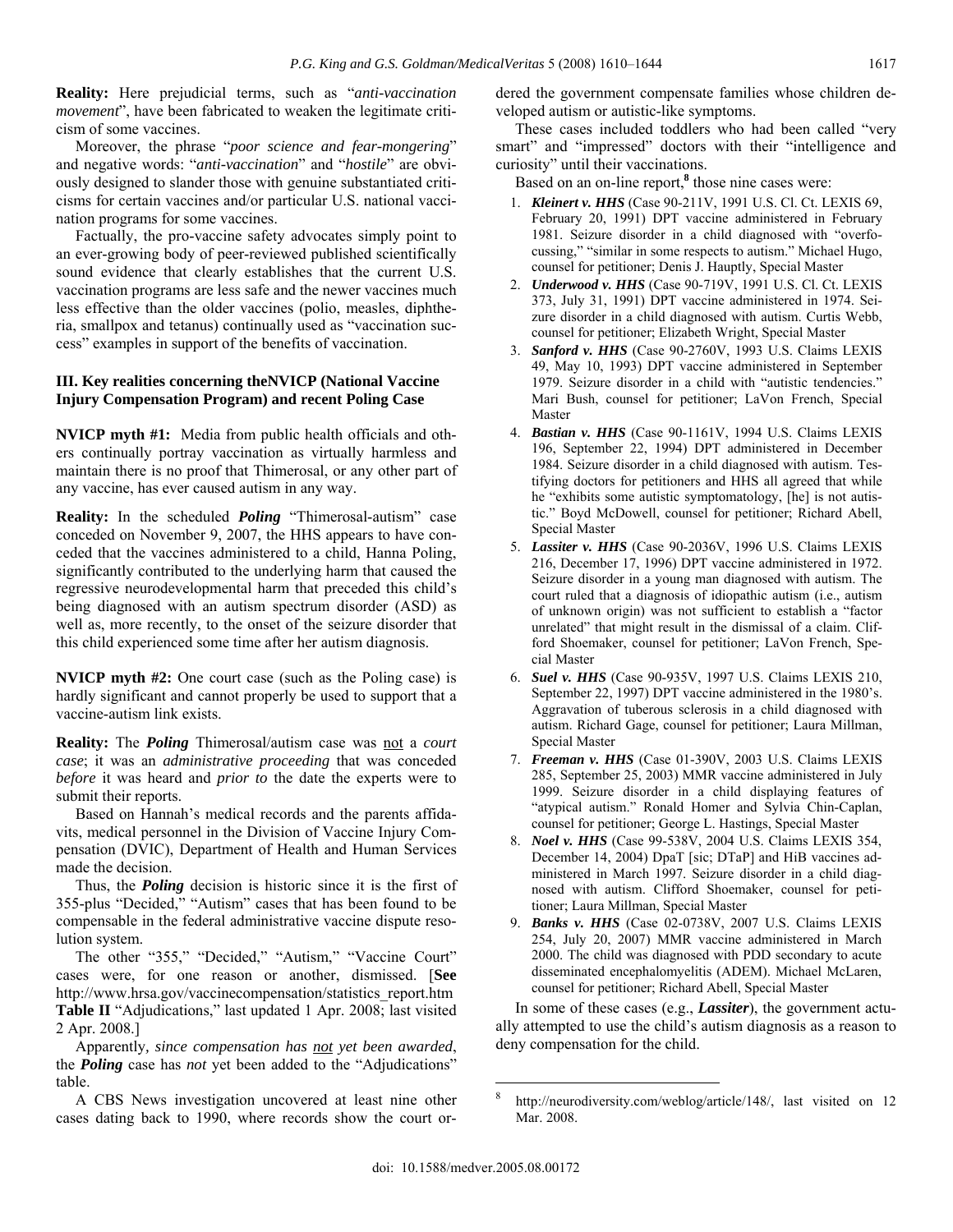**NVICP myth #3:** The Poling case is an isolated case that involves a rare, underlying mitochondrial disorder that is not relevant to other vaccine-autism injury cases and this disorder was likely present from birth.

**Reality:** A recently published study entitled, "Developmental Regression and Mitochondrial Dysfunction in a Child with Autism," indicates that mitochondrial dysfunction was found in 38% of patients with autism and therefore is not unique to the *Poling* case (Poling JS, Frye RE, Shaffner J, Zimmerman AW. *J Child Neurol* 2006; **21**:170–2).

 Also, it is possible to distinguish congenital mitochondrial disorders from other forms that derive from vaccinations.

 Moreover, vaccine-derived mitochondrial disorders appear less severe than those clinically diagnosed at, or close to, birth. [See: Rossignol DA, Bradstreet JJ. Evidence of Mitochondrial Dysfunction in Autism and Implications for Treatment. *Am J Biochem and Biotechnol* 2008; **4**(2):208–17].

**Poling/NVICP myth #4:** The nine test cases before the vaccine courts will likely determine the fate of 4,800 other claims made over the past eight years for compensation for injuries allegedly due to childhood vaccines.

**Reality:** Since the National Vaccine Injury Compensation Program (NVICP) currently requires each case to be administered "de novo" (from scratch), the outcomes may influence the views of the Special Masters who hear the "Thimerosal as a causal factor" vaccine cases but they will *not* "determine the fate" of these cases unless the applicable statute is amended to permit the decision in a decided case (specifically, *Hannah Poling v. Secretary of HHS*) to be directly considered as a controlling precedent in future cases.

 Even then, given the logistics of hearing each case and the number of Special Masters available to hear the cases individually, it will take decades for all of the cases to be heard unless the current NVICP statutes were to be amended to permit appropriately consolidated groups of cases to be heard together.

 However, in cases where the petitioners can establish that their neurodevelopmentally damaged child was mercury poisoned (by a valid urine porphyrin-profile-analysis [UPPA] test, chelation challenge, or other means) through administration of Thimerosal-containing vaccines, rather than have the full case presented in the vaccine court, *Poling* has clearly shown that the federal government has implicitly conceded that injecting such vaccines can mercury poison some children causing brain function damage leading to a neurodevelopmental disorder that manifests as an ASD.

**NVICP myth #5:** The Federal Government maintains that vaccines do not cause autism and that the single Poling case does not change their position.

**Reality:** Public health officials and other vaccine apologists are obviously playing with words here.

 Vaccines cause brain impairment, and brain impairments cause the symptoms of autism.

The symptoms of autism are used to diagnose autism.

 Moreover, Hannah Poling was given an autism diagnosis and medical professionals, and not the administrative "vaccine court," decided that vaccinations she received were causative factors.

 Therefore, how can anyone continue to think that the "*Federal Government*" has concluded vaccinations do not cause autism?

**NVICP myth #6:** Because vaccines are somewhat compulsory in the United States, a National Vaccine Injury Compensation Program was established to streamline the process for compensation for those who are injured due to vaccines (USDOJ 2007).

**Reality:** Regardless of the information provided by the reference cited, this statement is at odds with the history of the "*National Vaccine Injury Compensation Program*" (NVICP).

 Factually, Congress established the NVICP on November 14, 1986 (Pub. L. 99-660), because the federal government, *instead of nationalizing the production of vaccines as the public health statutes in Title 42 of the U.S. Code permit*, gave in to the vaccine makers' demands for protection from being directly sued for the harm that their vaccines, principally the DTwP vaccines and some lots of the polio vaccines, were causing to some who were vaccinated, rather than forcing the vaccine makers to either: **a)** improve the safety of their vaccines or **b)** turn over the manufacture of and facilities for the making of vaccines to the federal government.

 In return for the legal protections afforded to the vaccine makers, *among other things*:

- The vaccine makers were supposed to improve the safety of their vaccines,
- The Secretary of HHS was mandated to do all that the applicable statutes and laws allow to make certain vaccine safety was improved (**see: 42 U.S.C. Sec. 300aa-27 Mandate for safer childhood vaccines**),
- A fair, non-adversarial, and speedy administrative claims system (the "Vaccine Court") was established,
- A vaccine tax was provided to obtain the revenues required to maintain the Vaccine Court, and
- □ Statutes requiring certain recordskeeping practices by the vaccine providers and a vaccine adverse events reporting system (VAERS) were established to provide:
	- The feedback required to provide the records needed for the vaccine court to judge whether or not the vaccine may have harmed those vaccinated and
	- The information required to:
		- Determine the "in use" safety of vaccines and
		- Direct the efforts of the responsible HHS agencies in managing the vaccine licenses and approvals to increase vaccine safety.

 Almost immediately after the NVICP was enacted, both the Congress, *driven by its own federal interests and special interests*, and those who were responsible for administering the NVICP systems and for overseeing the licensing and approval of vaccines, *driven by similar forces*, began to modify the statutes and the regulations and policies required to implement the NVICP in ways that made the NVICP less fair, increasingly adversarial, and less than rapid.

 The first change (**Pub. L. 100-203, title IV, Sec. 4303(d)(2)(B)**, Dec. 22, 1987, **101 Stat. 1330-222**) repealed the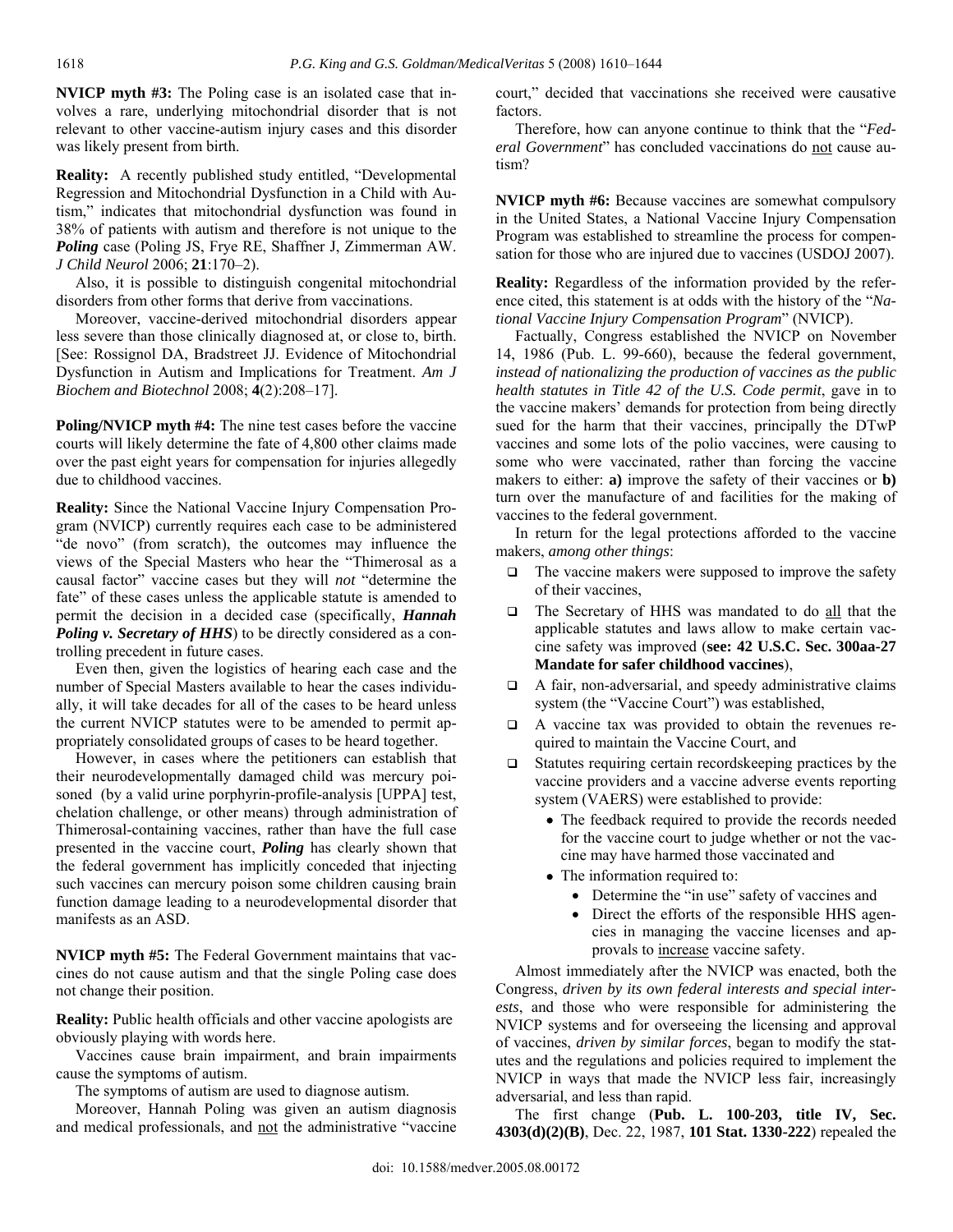provision for automatic cost-of-living adjustment from the NVICP by striking **42 U.S.C. Sec 300aa-18** which "provided for annual increases for inflation of compensation under subsections (a)(2) and (a)(4) of section 300aa-15 of this title and civil penalty under section 300aa-27(b) of this title" – making the compensation provided increasingly less fair for those injured and the civil penalties provided for those who break these laws less punitive.

 Administratively, as the cases began to be heard, the government administrators, *without even a public hearing*, unilaterally removed several of the "automatic" compensable injury indications from the original vaccine injury tables set forth in **42 U.S.C. Sec. 300aa-14. Vaccine Injury Table** – making the NVICP more adversarial.

 Moreover, the lawyers of the U.S. Department of Justice who were assigned to represent the federal government as respondent in the vaccine injury cases, *driven by the policies of their appointed administrators*, became increasingly adversarial in contesting every aspect of these cases – making cases more adversarial and their administration anything but rapid.

 Thus, *as the backlog and the Autism Omnibus demonstrate*, though the NVICP may have been "*established to streamline the process for compensation for those who are injured due to vaccines (USDOJ 2007)*," today's NVICP is anything but streamlined.

**NVICP myth #7:** The lawyers for those claiming that vaccines caused their children's autism put on pathetic performances with transparently shoddy science, while the other side marshaled genuine experts and put forth an impressive case.

**Reality:** The causal link has been established between Thimerosal exposure and sub-acute mercury poisoning that manifests as symptoms and the set of symptoms that are used in the diagnosis of neurodevelopmental disorders, including the autism spectrum disorders and others (e.g., tics and stuttering).

 Moreover, the federal government, in *Hannah Poling v. Sec. HHS*, has directly conceded that the vaccinations Hannah Poling received at about 19 months of age were significant causal factors in Hannah's diagnosed autism disorder as well as the medical mitochondrial dysfunction and seizures that these vaccinations caused and/or triggered.

 In addition, there exist a body of non-autism vaccine-injury cases where the award was for neurodevelopmental harm characterized as encephalopathies (see **Poling/NVICP myth #2**).

 Thus, it should be obvious that reality is the opposite of the myth; and the myth's anonymous "*genuine experts*" used medical cant rather than medical science to support their assertions.

**NVICP myth #8:** If the petitioners win these test cases despite the evidence, it will open the floodgates for the rest of the 4,800 petitioners. This will likely bankrupt the Vaccine Injury Compensation Program and will also risk our vaccine infrastructure. Pharmaceutical companies will be reluctant to subject themselves to the liability of selling vaccines if even the truth cannot protect them from lawsuits.

**Reality:** Factually, if "*the petitioners win these test cases*," then, *as in the conceded "Thimerosal" test case*, the petitioners will win because of the evidence and not "*despite the evidence*."

 Moreover, since the National Vaccine Injury Compensation Program requires each case to be heard individually and there are only a limited number of special masters and court rooms available for all claims, this reviewer finds that, unless the controlling statutes are changed or the vaccine court is greatly expanded, no more than about 50 cases in the pending "autism" backlog could be heard each year.

 Given the current hearing limitations, it is obvious that the phrasing "*will open the floodgates*" is a misrepresentation because no more than 50 cases a year is more of a "trickle" than a "flood."

 Since: a) the Vaccine Compensation fund is so large that even the paltry interest the federal government pays is currently more than adequate to pay all existing settled claims, the cost of operating the vaccine court, and costs of the cases settled in a given year on each vaccine, b) no more than 50 "autism" cases a year would be "settled," and c) the vaccine tax can easily be increased, the concern expressed in this misrepresentation is, at best, misplaced.

 With respect to the statement: "*Pharmaceutical companies will be reluctant to subject themselves to the liability of selling*  vaccines if even the truth cannot protect them from lawsuits,' consider these observations:

- When the truth comes to light, and the vaccine makers are proven to have *knowingly* failed to prove their vaccines were safe as required by law and were *knowingly* distributing adulterated vaccines and other drugs, then, when the applicable criminal RICO statutes are invoked, as they should be, the federal government should:
	- Seize these vaccine makers and all their assets, and
	- Then operate these vaccine makers as not-for-profit firms where the profits are used to pay for the harm done until all claims are paid

 In addition, the federal government should also appropriately prosecute all of those who participated in this racket (including government officials, health officials, and vaccine apologists).

 As those who were engaged in, assisting, or a party to, this racket are convicted they should be permanently debarred from working in any capacity in any FDA-regulated industry or in the federal government, and, as restitution, *in addition to any fines levied*, all those persons convicted of actively participating in any aspect of this racket should be sentenced to tend to those institutionalized individuals who have been directly harmed by this racket for an appropriate number of years.

#### **IV. Key Thimerosal Facts**

**Thimerosal myth #1:** It is the quantity of a substance that establishes whether or not it is toxic. There is little doubt, and no controversy, that mercury, the major component of Thimerosal, is a powerful neurotoxin, or poison to the brain. However, toxicity is always a matter of dose. Everything becomes toxic in a high enough dose; even too much water or vitamin C can kill you. So the real question is whether the amount of mercury given to children in vaccines containing Thimerosal was enough to cause neurological damage.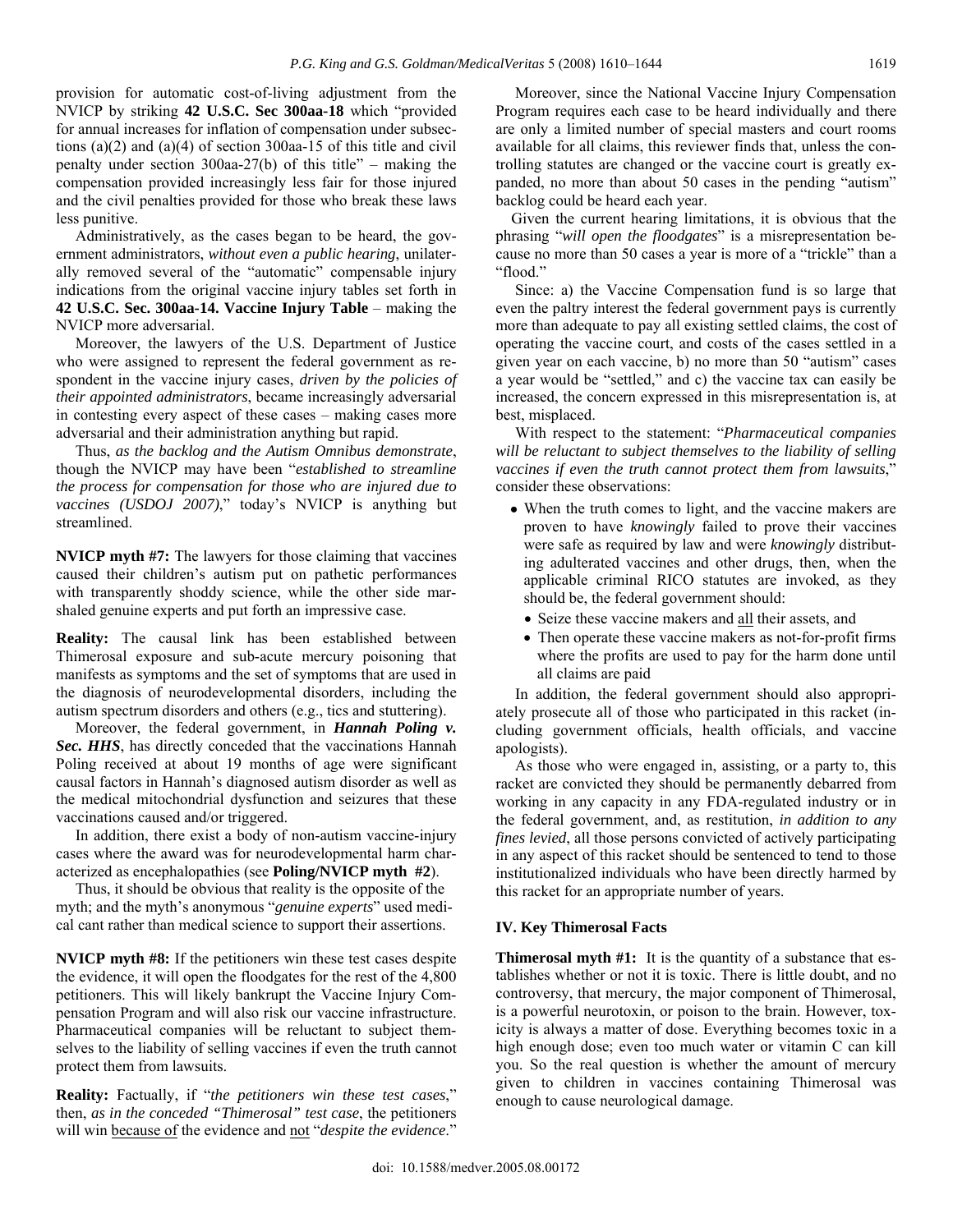**Reality:** Overall toxicity is a matter of the specific dose and its persistence in the parts of the body in a form that is toxic to those organs, tissues, and/or fluids in which it is present at a level high enough to exert its toxic effects.

 Thimerosal (49.55 wt.-% mercury) is a highly toxic mercury compound that, *at levels below 1 part-per-million*, is also teratogenic, mutagenic, carcinogenic and an immune system disruptor in humans unless, *which has not been done*, that Thimerosal-containing formulation has been proven safe to the applicable federal standard minimum ("sufficiently nontoxic…" [as set forth in **21 C.F.R. Sec. 610.15(a)**]).

 Vaccines with "trace" amounts of Thimerosal, by definition, "contain less than 1 microgram of mercury (Hg) per dose (http://www.fda.gov/cber/vaccine/thimerosal.htm)." For example, consider that the reduced-Thimerosal flu vaccine with 0.0002% mercury is equivalent to 1 microgram [µg] of Hg per 0.5 mL, or 2  $\mu$ g of Hg per mL, which is the same as 2000  $\mu$ g per liter; or 2000 parts per billion [ppb][2].

 0.5 parts per billion (ppb) mercury has been shown to kill human neuroblastoma cells (Parran *et al.*, Toxicol Sci 2005; 86:132–40).

 2 ppb mercury is the U.S. EPA limit for drinking water (http://www.epa.gov/safewater/contaminants/index.html#mcls).

 20 ppb mercury destroys neurite membrane structures (Leong *et al.*, Neuroreport 2001;: **12**733–7).

 200 ppb mercury is the level in liquid that the EPA classifies as hazardous waste (http://www.epa.gov/epaoswer/hazwaste /mercury/regs.htm#hazwaste).

 25,000 ppb mercury is the concentration of mercury in multi-dose, Hepatitis B vaccine vials, administered at birth from 1991-2001 in the U.S.

 50,000 ppb mercury is the concentration of mercury in multi-dose DTP and Haemophilus B vaccine vials, administered 8 times in the 1990's to children at 2, 4, 6, 12 and 18 months of age and currently "preservative" level mercury in multi-dose flu, meningococcal and tetanus (7 and older) vaccines.

 In *in vitro* studies, Thimerosal has been found to be toxic to rapidly dividing human neuron at levels below 0.01 ppm leves that are more than 10,000 times lower than the 100 ppm level in most Thimerosal-preserved influenza vaccines..

 In reality, Thimerosal's ethylmercury solvolysis products are probably the compounds that carry Thimerosal's toxicity throughout the human body because the discoverer of Thimerosal noted that the toxic properties of aqueous solutions of Thimerosal increase as the Thimerosal solution stands and as the relative concentration of the ethylmercury solvolysis products concomitantly increased.**<sup>9</sup>**

Moreover, Thimerosal's bioaccumulative metabolites**<sup>10</sup>** are

tissue-bound "inorganic" mercury species, which collectively have an estimated half-life of about two (2) decades in the human brain.**<sup>11</sup>**

 $\overline{a}$ 

 From the published work of Burbacher *et al.* in developing baby monkeys,**<sup>12</sup>** the data indicates that, *on average*, up to about 10% of the initial mercury from the overall dose of Thimerosal ended up in the baby monkey's brains when they were sacrificed and the level of mercury (total and "inorganic") was measured on brain tissue.

Moreover, because:

- Thimerosal (49.55 weight-% mercury), Thimerosal's primary mercury-containing solvolysis products (ethylmercury chloride [75.66 weight-% mercury] and ethylmercury hydroxide [81.28 weight-% mercury]), and its final metabolites (tissue-incorporated "inorganic" mercury [biocomplexed  $Hg^{2+}$ ) have been proven to be highly toxic in short-term  $(52 \text{ days})$  studies using various human tissues and cells even at mercury levels in the range from < 0.0001 ppm to about 0.01 ppm,
- Recent peer-reviewed published research studies**<sup>8</sup>** have clearly established that some young children with a diagnosis in the autism spectrum are mercury poisoned and their principal mercury exposure was from the Thimerosalpreserved vaccines and other drugs that they and, *in some cases*, their mothers' received and passed to them during pregnancy and breast feeding, and
- Apparently, in *Hanna Poling v. Sec. HHS* (02-1466V), a "Thimerosal as a causal factor" test case in the vaccine court's Autism Omnibus, the federal government has *indirectly* conceded that the Thimerosal in the vaccines Hannah Poling received was a causal factor in the neuroencephalopathy-generated autism spectrum disorder symptoms that characterize Hannah Poling's vaccine injuries. Thus, there is no question that Thimerosal can cause subacute mercury poisoning in some children injected with Thimerosal-containing vaccines to the point that the mercury-poisoned child will exhibit mercury-poisoning symptoms that include that set of symptoms used to diagnose autism spectrum disorders that include mitochondrial dysfunction (including hyptonia).

 Moreover, a November 2007 paper**<sup>13</sup>** by Desoto and Hitlan (entitled "Blood Levels of Mercury Are Related to a Diagnosis of Autism: A Reanalysis of an Important Data Set"):

- Independently reviewed the basis data from a *previously* published Ip *et al.* epidemiology study**<sup>14</sup>** that had reported no evidence of a link between the blood levels of mercury and autism and
- Found that the original article's inaccurate conclusions were based on a significant calculation error and a lessthan-appropriate choice of t-tail statistical test.

<sup>9</sup> Kharasch, MS. 1932. Stabilized Bactericide and Process of Stabilizing it. US Patent 1,862,896.<br><sup>10</sup> Metabolites are the things (compounds and complexed ions) into

which the body converts Thimerosal.<br><sup>11</sup> Sugita M. The biological half-time of heavy metals. The existence

of a third, "slowest" component. *Int Arch Occup Environ Health* 1978; **41**(1):25–40.

Burbacher TM, et al. Comparison of blood and brain mercury levels in infant monkeys exposed to methylmercury or vaccines con-

taining Thimerosal. *Environ Health Persp* 2005; **113**(8):1015–21. 13 DeSoto MC, Hitlan RT. Blood levels of mercury are related to a diagnosis of autism: A reanalysis of an important data set. *J Child* 

*Neurol* 2007; **22**(11):1309–11.<br>Ip P, Wong V, Ho M, Lee J, Wong W. Mercury exposure in children with autism spectrum disorder. *J Child Neurol* 2004; **19**:431– 4.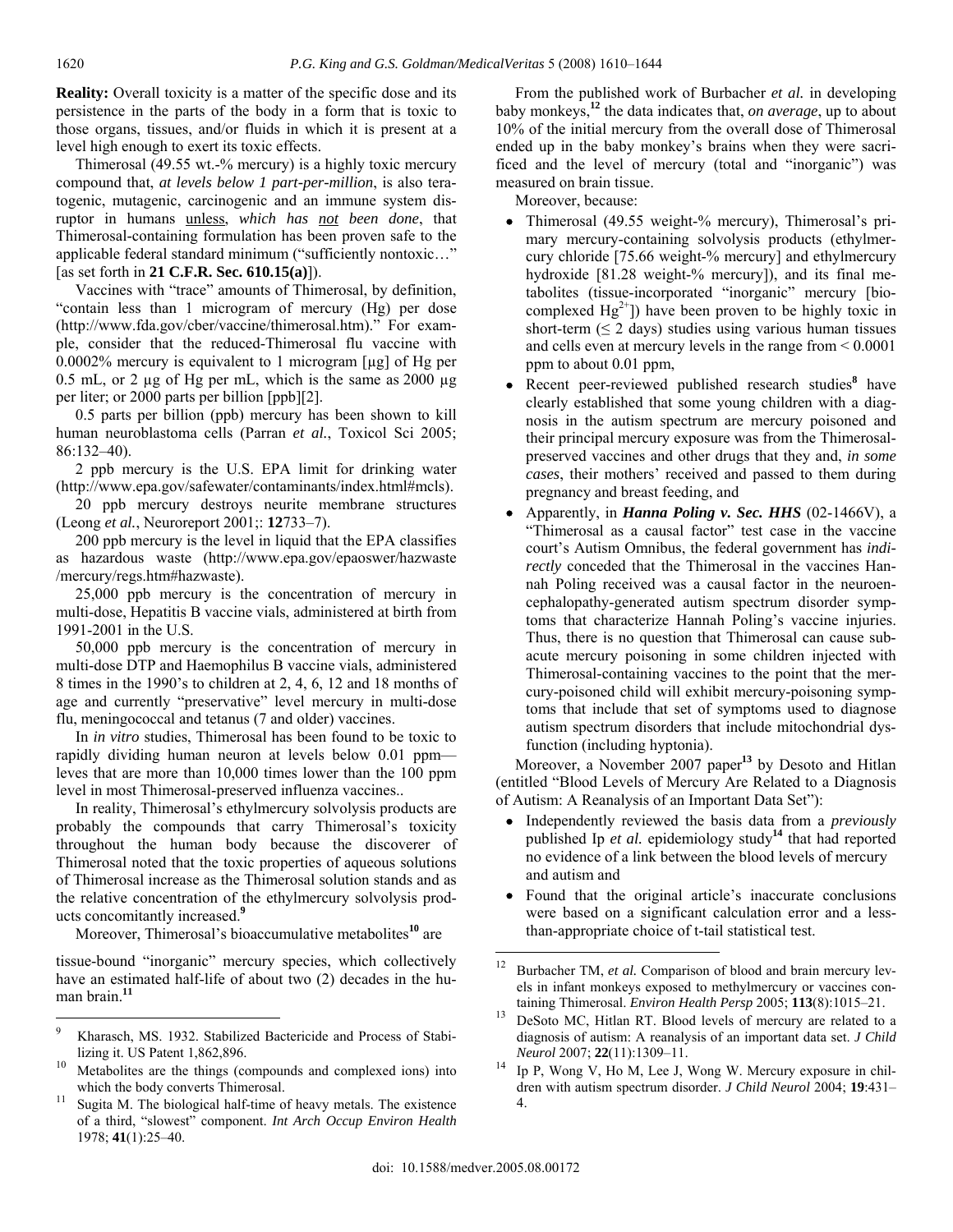[**Note:** The authors of the original epidemiological article have agreed that the calculation in question was in error.]

 Thus, the real question is when are vaccine apologists going to cease raising questions that have been answered and start admitting that Thimerosal-containing vaccines have mercury poisoned and are continuing to mercury-poison our children and ourselves to the point that some children and some adults are sub-acutely mercury poisoned and exhibit those symptoms that are used to in the diagnosis of a wide variety of neurodevelopmental (e.g., the autistic disorder, pervasive developmental disorder – not otherwise specified [PDD-NOS], Asperger's, attention deficit disorder [ADD] and attention deficit hyperactivity disorder [ADHD]) and other disorders (asthma, diabetes, obesity, multiple sclerosis (MS), and food allergies) in our children, and, *for those old enough to miss the prenatal and early childhood Thimerosal-poisoning*, "dementias" (e.g., Alzheimer's) in ourselves.

 In addition, these significant differences in the findings of the independent reanalysis of:

- The underlying data sets in a study assessing the link between blood mercury level and the diagnosis of an autism spectrum disorder (**see** footnote **14**, where the original researchers provided the data) as well as
- The underlying MMR and autism cases data from Denmark (**see** footnote **30**, where the data was obtained from governmental officials and *not* the original authors)

points to a fundamental problem with the epidemiological studies touted by public health officials and other vaccine apologists as evidence of "no link" between Thimerosal (or MMR) and neurodevelopmental disorders, including autism.

 Individuals should be critical of those vaccines that have *not* been proven safe, are *not* truly effective, and/or are *not* truly, *at least*, societally cost-effective when the costs of the harm caused by these vaccines are included in the cost calculations.

**Thimersoal myth #2:** Those in the anti-vaccination movement believe that it was the use of Thimerosal in childhood vaccines that led to the apparent autism epidemic beginning in the 1990s.

**Reality:** Factually, the pro-drug-safety group understands that the toxicological and case-control evidence has established**<sup>15</sup>** that the use of Thimerosal (in vaccines, serums and some other drugs) and phenyl mercuric salts or other mercury compounds in some serums and other drugs are collectively a major causal factor in childhood behavioral and developmental disorders.

 Thus, mercury poisoning has been and is a major causal factor in those who have been diagnosed with an autism spectrum disorder (ASD), as well as in several disorders and diseases that, prior to 1970, were virtually non-existent in children (e.g., childhood asthma and type-II diabetes) or rare (an ASD, where

 $\overline{a}$ 

reported incidence rate estimates were on the order of  $1 - 5$  in 10,000), and have since become epidemic (occurring at a rate > 1 in 1,000 children).

 These now-epidemic childhood diseases include, *but are not limited to*: asthma, type-I and type-II diabetes, obesity, gastroenteritis, ulcerative colitis, leukemia, MS, severe food allergies, ADHD, ADD, and the ASDs, including autism, pervasive developmental disorder – not otherwise specified (PDD-NOS) and Asperger's.

 These are all childhood medical conditions where mercury poisoning has been shown to be an actual or a probable causal factor.

 However, *based on the current data*, the onset of these childhood disease epidemics occurred in the late 1980s – though, the healthcare establishment may have "missed" these epidemic increases until the 1990s and, in some cases has continued to deny the fact that these increases are both epidemic and vaccination related into the mid-2000s.

 Furthermore, autism and its related conditions are complex disorders that are defined by a set of abnormal behaviors and social-skill deficits that are mistakenly represented to be solely neurological impairments (neurodevelopmental disorders) when most having such diagnoses also have other comorbidities.

 Finally, in the 1990's, the number of autism-spectrum diagnoses significantly increased, from between one and three to more than fifteen cases per ten thousand, though the U.S. underascertainment-corrected maximum incidence is/was probably between one and three per hundred (1 to 3%).

**Thimerosal myth #3:** During the 1990s, the number of vaccines given in the routine childhood schedule increased. This led some to assume, or at least speculate, causation from correlation--perhaps the vaccines or something in them created this 'epidemic' of autism."

**Reality:** This assertion understates the change because not only did the "*number of vaccines given*" increase but also the number of doses of vaccines containing Thimerosal more than tripled and, *in addition*, a second dose was added for the MMR vaccine.

Consider

- The epidemiological evidence that has clearly shown that there is a Thimerosal-autism link when the population statistical probability studies (epidemiological studies) are scientifically sound,
- The clear evidence of Thimerosal's toxicity at levels below 1 ppm in developing children, and
- The correspondence between the symptoms of sub-acute mercury poisoning as well as the symptoms exhibited by children with a diagnosis in the autism spectrum**<sup>16</sup>**

<sup>&</sup>lt;sup>15</sup> FDA citizen petition, titled "Citizen Petition to Ban Use of Mercury in Medicine, UNLESS Proven Toxicologically Safe to the CGMP Standard 'Sufficiently Nontoxic …'" by the FDA, filed by CoMeD, Coalition for Mercury-free Drugs, with the FDA Division of Dockets Management on 24 August 2007 and, *on that day*, assigned FDA Docket # 2007P-0331 by the FDA.

<sup>[</sup>See: The pertinent references in http://www.mercuryfreedrugs.org/docs/070824\_CoMeDCitizenPetitionPart2.pdf.]

<sup>16</sup> a. Nataf R, *et al.* Poryphyrinuria in childhood autistic disorder: implications for environmental toxicity. *Toxicol Appl Pharmacol* 2006; **214**:99–108.

b. Geier DA, Geier MR. A prospective assessment of porphyrins in autistic disorders: a potential marker for heavy metal exposure *Neurotox Res* 2006; **10**:57–64.

c. Geier DA, Geier MR. A case series of children with apparent mercury toxic encephalopathies manifesting with clinical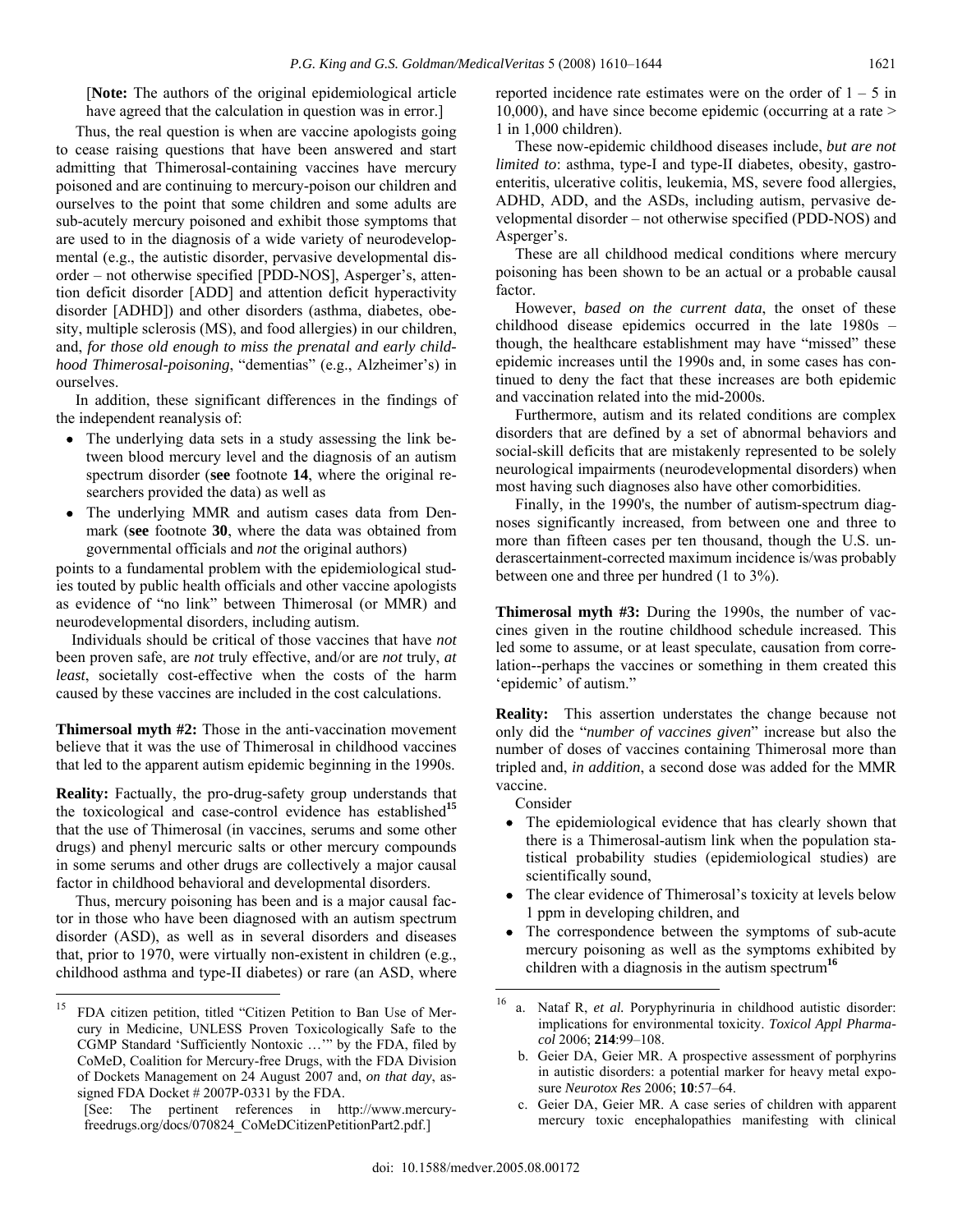– issues addressed, *in detail*, in http://www.mercury-freedrugs .org/docs/Thimerosal\_Causes\_Mercury\_Poisoning.pdf (last visited on 5 Mar. 2008) of the primary author's 2005 article, "FEAR NOT Vaccinations don't give children autism. They save children from disease."

**Thimerosal myth #4:** The dose of mercury in Thimerosalpreserved vaccine with a Thimerosal level of 0.01% does not exceed Environmental Protection Agency (EPA) limits.

**Reality:** First of all, no safe dose has been established by any agency or published toxicological study for the level of Thimerosal that is safe to inject into a developing child.

 Moreover, since some are allergic to Thimerosal to the degree that very small doses can induce anaphylactic shock, it is clear that there is no dose of Thimerosal that is safe ("sufficiently nontoxic …") to inject into all developing children.

 With respect to the EPA limit for ingested mercury, this claim could only be true when the administer dose or doses were averaged over several months.

 The problem with this approach can be illustrated by the following example: "You can take two Tylenol<sup>®</sup> a day for 60 days and you will be fine. But if you took 120 Tylenol in one day, that's a lethal dose and you'll probably die."

 Finally, even government officials have conceded that the amount of mercury in a 0.25-mL dose of a Thimerosalpreserved vaccine (delivering 12.5 micrograms of mercury) exceeds the EPA's recommended daily ingestion intake maximum (0.1 microgram of mercury per kilogram of body weight) *unless* the baby receiving this dose weighs more than 125 kilograms (275.6 pounds) or, for children receiving a 0.5-mL dose of such vaccines, 250 kilograms (551.2 pounds)!

**Thimerosal myth #5:** In addition to the mercury contained in vaccines, the load of mercury in the mother from other environmental sources as well as from seafood should also be considered.

**Reality:** While it is agreed that the post-natal *load of mercury should be considered with* other mercury-containing drugs taken by the child's mother, however, this consideration should more specifically focus on the mercury dose that is transferred from the mother to the fetus (which, during pregnancy, has been estimated, based on animal studies, to be about 80% of the dose given to the mother**<sup>17</sup>** and depends on the developing child's

weight at the time the mother is given a Thimerosal-containing vaccine or any other Thimerosal-containing drug (e.g., until the late 1990s, RhoGAM [a Rho-D serum given to Rh-negative mothers where the father is or may be Rh positive to protect the developing child from the adverse effects of Rh incompatibility], or some nasal sprays, eye and ear drops [and topical antiseptics solutions, creams, and gels until 2002].)

*Except for a heavy fish eater*, fish consumption is not a major contributor because, *if it were a major factor*, then autism would have been "discovered" at least 100 years earlier than it was.

 Moreover, the other sources of mercury exposures available to children developing *in utero* and to newborns include, *in order of importance*, the mercury from their mother's amalgam fillings, the mercury in breast milk for nursing children, and the mercury in the air (for babies living down plume from coalfired power plants, crematoriums, cement plants, diaphragmcell chlor-alkali plants, and/or exposed to rooms where there is metallic mercury from a previously broken thermometer and/or a broken fluorescent fixture), and water (in instances where there is a non-zero level of mercury and/or methylmercury hydroxide).

 Furthermore, a published study**<sup>18</sup>** reviewing the mercury exposures of developing children born in the late 1990s and early 2000s estimated that about 50% of all the mercury to which fully vaccinated infants were exposed came from routinely recommended Thimerosal-containing childhood vaccines.

 Worse, the vaccine-mercury exposures were from bolus doses directly injected into the child in a manner that bypasses the mercury-sequestering compounds (metallothioneins) found in the gut that reduce the absorption of ingested mercury by the body.

 Thus, absent Thimerosal and other mercury compounds in vaccines and other drugs, the incidence for "autism" would be in the <1 in 10,000 range, as it was *before* Thimerosalpreserved serums and vaccines and other drugs containing Thimerosal and other mercury compounds were marketed without the requisite proofs of safety.

 As evidence of the reality of the proceeding, one need only review the literature for Pink disease that appeared in the U.S. the late 1800s, reached epidemic levels in the early 1900s (with a reported peak incidence rate of about 1 in 500), and, coincidently, "disappeared" after the Calomel-laced teething powders**<sup>19</sup>** were withdrawn from the U.S. market in the early 1940s.**<sup>20</sup>**

 Like the neurodevelopmental disorders, *including those in the autism spectrum*, that are linked to the sub-acute mercury poisoning by Thimerosal in some who are administered vaccines and other drugs containing it, Pink disease was a "cause unknown" disease, according to the U.S. healthcare establishment's steadfast claims, when Calomel-containing drugs were being widely used.

 In the late 1950s, *a decade after it was removed from the U.S. market*, the medical establishment finally began to admit, what the toxicologists had been finding for decades: Calomel is

symptoms of regressive autistic disorders. *J Toxicol Environ Health A* 2007; **70**:837–51.<br><sup>17</sup> The monitoring of mercury in maternal human hair during preg-

nancy has found that the fetus absorbs mercury from the mother.

 $18\,$ Bingham M, Copes R. Thimerosal in vaccines Balancing the risks of adverse effects with the risk of vaccine-preventable disease.

*Drug Safety* 2005; **28**(2):89–101.<br>These teething powders contained up to 25% Calomel (chemically, mercurous chloride,  $Hg_2Cl_2$ ; 84.98% mercury by weight]) and, *"coincidently" like Thimerosal in the organic-mercury realm*, was also marketed as a "special" form of inorganic mercury and

claimed to be safe without any toxicological proof of safety.<br><sup>20</sup> In Australia, Pink disease continued to be diagnosed until the late 1950s when the Calomel-containing teething powders were finally withdrawn from the Australian market.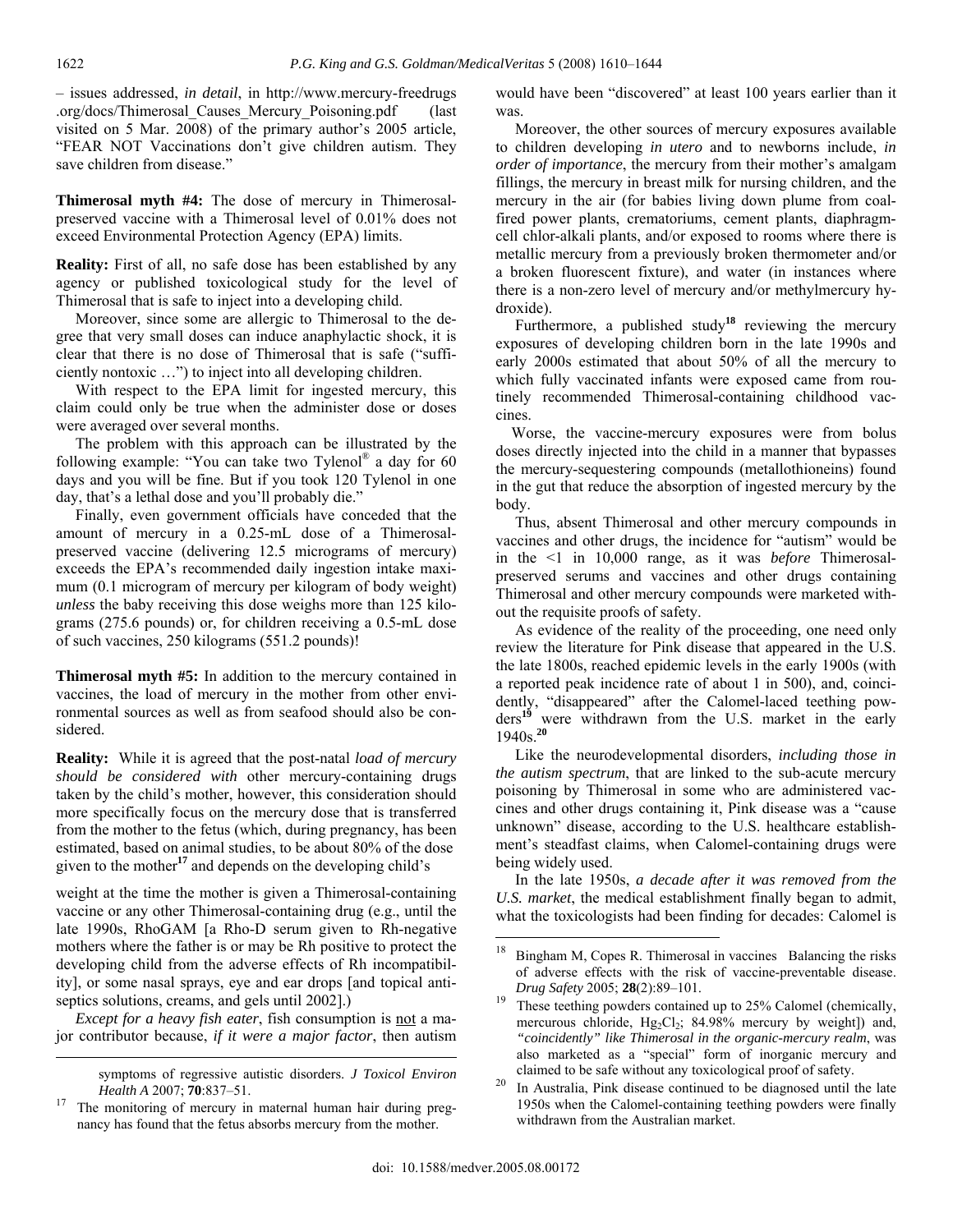a poisonous mercury compound that was the causal agent in Pink disease.

 Though the characteristic visual symptoms that gave the Pink disease its name, bright pinkish gray palms of the hand and soles of the feet, are uncommon in those with a diagnosis in the autism spectrum, the general symptoms for Pink disease are similar in nature to those for the autism spectrum.

 Moreover, were today's children who have an autism diagnosis and "pink" palms and "soles" to be seen by a physician practicing in the early 1920s, the odds are good that many of such children would have been diagnosed with Pink disease.

 Interestingly, how coincidental was it that, just as there was a public furor building over the Calomel in teething powders in the1930s and shortly before the manufacturers "decided" to withdraw the Calomel-laced teething powders and other medicines, Thimerosal was introduced in antiseptics and as a "preservative" in serums and vaccines – also without any real proof of safety and with specious proof of effectiveness as an antiseptic.**<sup>21</sup>**

 Such marketing coincidences (Thimerosal in/Calomel out) seem to be events orchestrated by those who also stood to gain from the continuing the sub-acute mercury-poisoning of babies, which increases not only the short-term medical customer base in the affected children but also, *because it causes many of them to develop life-long "chronic" diseases*, increases the number of times these customers will need to be seen, treated, and, *in most cases*, prescribed medicines.

**Thimerosal myth #6:** Those who support a Thimerosal/autism link argue that some children may have a specific inability to metabolize mercury, and perhaps these are the children who become autistic.

**Reality:** The above statement is much too simplistic.

Factually, those children:

- Who have an innately reduced capability to excrete mercury, and/or
- Whose capability to excrete mercury has been impaired by other factors, including drugs (e.g., acetoaminophen and many antibiotics)—children who often have some evidence of illness, like irritability, or have some other diagnosed infection (e.g., an ear infection) when the Thimerosal-containing vaccines and other drugs were administered—and/or malnutrition (e.g., a diet that contains little or no cysteine)

have a greater risk of being mercury poisoned to the point that they exhibit the set of symptoms that are used to diagnose these children with:

- A neurodevelopmental disorder, like autism,
- Another disorder (e.g., type II diabetes),
- A behavioral problems (e.g., ADD),
- A food allergy (e.g., peanut allergy), and/or

• A food intolerance (e.g., gluten intolerance).

**Thimerosal myth #7:** Fear over Thimerosal and autism was given a huge boost by journalist David Kirby with his book *Evidence of Harm* (Kirby 2005).

**Reality:** Most vaccine apologists use the word "*Fear*" when the word "Concern" is clearly the appropriate choice.

 Factually, David Kirby's 2005 book, *Evidence of Harm: Mercury in Vaccines and the Autism Epidemic: A Medical Controversy*, has raised and is raising public awareness and concern about the link between Thimerosal in vaccines and autism.

 However, the recent *Poling* case and the publicity it has received as well as the recent efforts by celebrities with mercurypoisoned children (e.g., Jenny McCarthy and Jim Carey) appear to have done more to raise the general public's interest and has attracted widespread interest in the mainstream media to a greater extent than David Kirby's book.

**Thimerosal myth #8:** *Evidence of Harm* is an example of reporting that grossly misrepresents the science and the relevant institutions. Moreover, in the last two years, the evidence has been piling up that Thimerosal does not cause autism.

**Reality:** As the preceding references clearly indicate, the unbiased evidence has been accumulating since the 1930s that Thimerosal-containing serums and other drug products, including vaccines, do cause the sub-acute mercury poisoning, which manifests as a neuroencephalopathy and, in some cases, produces clinical symptoms that are characteristic of autism spectrum disorders.

 Moreover, this evidence has "piled up" to the point that even the Secretary of Health and Human Services conceded one of the three "Thimerosal in vaccines causes autism" test cases originally scheduled to be heard in the Autism Omnibus in 2008 (**see** *Hannah Poling v. Sec. HHS* [02-1466V], case entries "**17**" and "**18**") in 2007, before the case was heard and even before the experts' reports were scheduled to be filed.

 Since the government's reasons for conceding this vaccine injury case cite mitochondrial dysfunction, a condition for which Thimerosal is a proven causative factor**<sup>22</sup>** (**see also** footnote **4**), either the government is conceding that Thimerosal in vaccines was a causal factor or, *worse for the current vaccination programs*, that all of the many vaccines that Hannah Polling received were causal factors.

**Thimerosal myth #9:** There have now been a number of epidemiological and ecological studies that have all shown no correlation between Thimerosal and autism (Parker 2004 and Doja 2006). The current consensus holds that there is no real autism epidemic, just an artifact of how the diagnosis is made. If there is no epidemic, there is no reason to look for a correlation between Thimerosal and autism. This has been backed up by The Institute of Medicine, which has also reviewed all the available evidence (both epidemiological and toxicological) and con-

<sup>21</sup> a. Morton HE, North LL, Engley FB. The bacteriostatic and bactericidal actions of some mercurial compounds on Hemolytic streptococci: in vivo and in vitro studies. *J. Am. Med. Assoc.* 1948; **136**:37–41.

b. Engley FB. Evaluation of mercurial compounds as antiseptics. *Ann. N. Y. Acad. Sci.* 1950; **53**:197–206.

<sup>&</sup>lt;sup>22</sup> Yel L, Brown LE, Su K, Gollapudi S, Gupta S. Thimerosal induces neuronal cell apoptosis by causing cytochrome c and apoptosisinducing factor release from mitochondria. *Int J Mol Med*. 2005 Dec; **16**(6):971–7.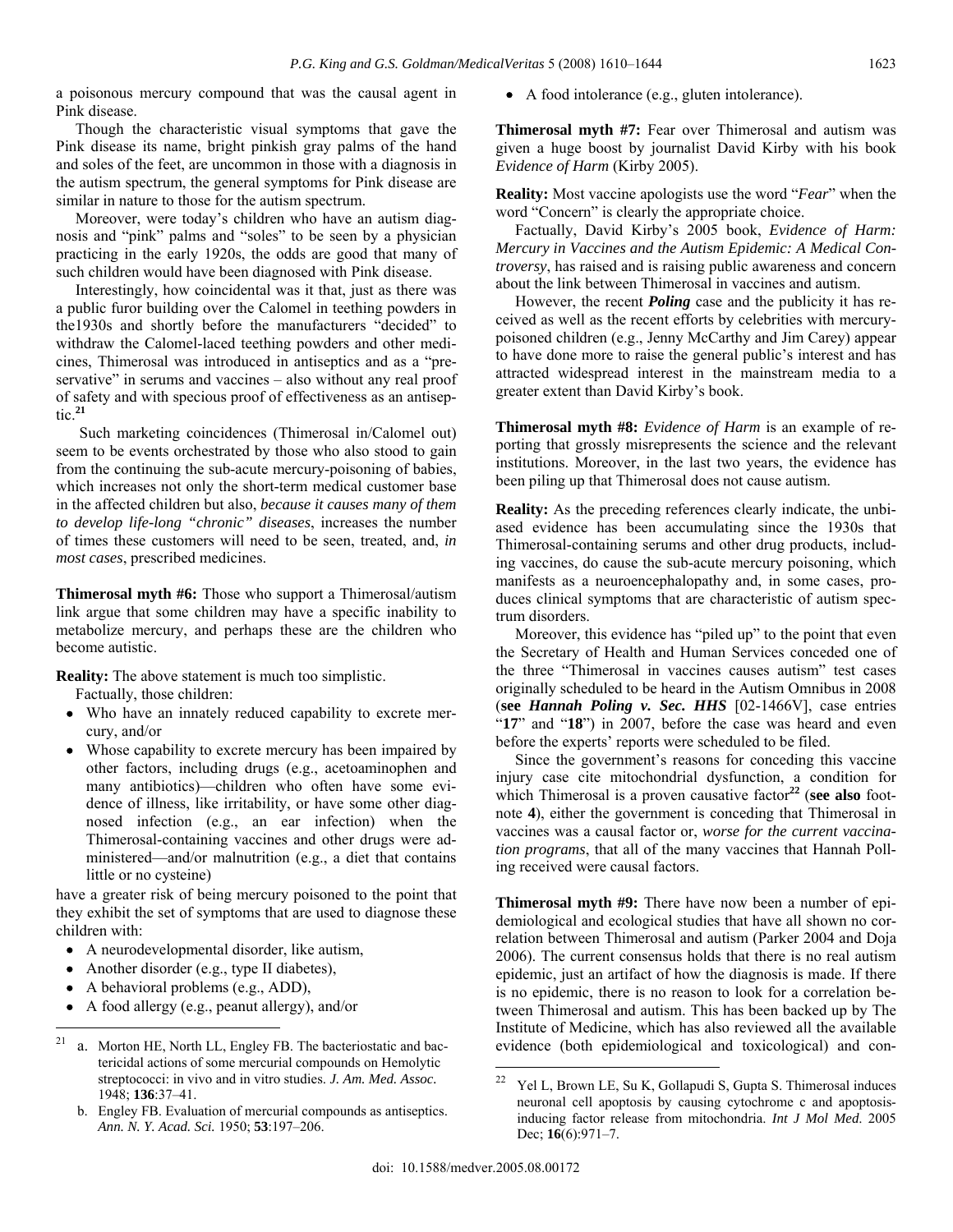cluded that the evidence does not support the conclusion that Thimerosal causes autism (IOM 2004)."

**Reality:** Since the "*number of epidemiological and ecological studies*" and "*the current consensus*" are *not* scientifically sound proofs of causation or of the lack of causation, it is suggested that the reader study the case-control studies (**see** footnote **8**) that have established that, *in a majority of cases*:

- Mercury poisoning from Thimerosal is the major causal factor in autism and
- There is a fairly good, statistically valid correlation between the degree of mercury poisoning found and the degree of neurodevelopmental damage that a child with the diagnosis in the autism spectrum has as well as the severity of the harm.

 Moreover, toxicological studies in animals and monkeys as well as, *more recently*, in children with a diagnosis in the autism spectrum have confirmed the role of mercury poisoning in these disorders.

**Thimerosal myth #10:** Especially damning for the Thimerosal hypothesis are the recent studies that clearly demonstrate that early detection of autism is possible long before the diagnosis is officially made. Part of the belief that vaccines may cause autism is driven by the anecdotal observation by many parents that their children were normal until after they were vaccinated—autism is typically diagnosed around age two or three years. However, more careful observations indicate that signs of autism are present much earlier, even before twelve months of age, before exposure to Thimerosal (Mitchell 2006).

**Reality:** Since the 2002 CDC recommendation<sup>23</sup> to vaccinate women pregnant during the flu season, *when feasible*, Thimerosal-containing vaccines have been being *indirectly* given to the developing child *in utero* whenever the child's mother is injected with a Thimerosal-containing flu-shot vaccine, which today starts during the first trimester of pregnancy when the fetus may weigh only a few grams.

 Moreover, *until recently*, Thimerosal-containing vaccines were being given to some children at birth (e.g., the first dose hepatitis B shot—as of January 30, 2007 GlaxoSmithKline was issued an FDA license for a no-Thimerosal formulation; previously, the trace Thimerosal EnergixB by GlaxoSmithKline had  $<$ 0.5 $\mu$ g mercury per 0.5mL dose or  $<$ 1 ppm, equivalent to <1000 ppb) and, *even if the mother chooses the current "no Thimerosal" early childhood vaccines for her child*,

- The CDC, *by issuing recommendations that do not ban the use of Thimerosal-preserved vaccines in children of any age* (e.g. Tetanus toxoid, meningococcal), and
- The FDA, *by continuing to approve Sanofi-Aventis' Thimerosal-preserved Fluzone formulation for use in children as young as 6 months*,

permit Thimerosal-preserved influenza shots to be given to children at 6 and 7 months of age—delivering a total of 50 micrograms of Thimerosal (25 micrograms of mercury).

 Thus, even today's child can easily be exposed to 100 micrograms of Thimerosal (50 micrograms of mercury) from vaccines by 7 months of age.

 Moreover, because the developing child being exposed to a 50-microgram dose of Thimerosal *in utero* (from the mother's being given a Thimerosal-preserved flu shot) may weigh less than 1% of the weight of full-term child, the potential for harm may easily exceed that by the post-partum child by a factor greater than 100.

 In addition, recent studies starting with evaluations at 18 months lost three quarters of those initially classified as possible being in the autism spectrum by the time of their third evaluation.**<sup>24</sup>**

Since:

- These early evaluations only see "*signs of autism*" but, *as the article cited shows*, do not reliably diagnose autism until months later, and
- Thimerosal exposure can begin at up to  $8+$  months before birth,

it is obvious that writer's "*before exposure to Thimerosal*," *as taken from "Mitchell, S., J. Brian, L. Zwaigenbaum, W. Roberts, P. Szatmari, I. Smith, and S. Bryson. 2006,"* is a blatant misrepresentation of the current realities vis-à-vis Thimerosal exposure.

**Thimerosal myth #11:** Some have argued that the Thimerosal in prenatal vaccines may be to blame, but recent evidence has shown a negative correlation there as well (Miles 2007).

**Reality:** The quoted study is confounded by significant biases such as: a) the exclusion*, on one pretext or another*, of most of those with the most significant adverse effects and b) the inclusion of Rh-negative mothers who received "no Thimerosal" Rho(D) serum injections (all receiving Rho(D) after 2001) combined with the group of mothers who did receive Thimerosal-preserved Rho(D) injections.

 As with any research that lacks a sound foundation, this study has been thoroughly discredited by several independent researchers.**25,26.**

**Thimerosal myth #12:** What we have are the makings of a solid scientific consensus. Multiple independent lines of evidence all point in the same direction: vaccines in general, and Thimerosal in particular, do not cause autism, which rather likely has its roots in genetics. Furthermore, true autism rates are probably static and not rising.

 $\overline{a}$ 

<sup>23</sup> Bridges CB, Fukuda K, Uyeki TM, Cox NJ, Singleton JA. Prevention and Control of Influenza Recommendations of the Advisory Committee on Immunization Practices (ACIP). *MMWR* 2002 Apr 12; **51**(RR03):1–31. "The 2002 recommendations … influenza vaccination of healthy children aged 6–23 months …"

<sup>24</sup> VanDenHeuvel A, Fitzgerald M, Greiner B, Perry IJ. Screening for autistic spectrum disorder at the 18-month developmental assess-

ment: a population-based study. *Ir Med J.* 2007 Sep;100(8):565–7.<br><sup>25</sup> www.safeminds.org/pressroom/pres\_releases/Review\_Miles\_Takas hashi\_6-20-07.pdf<br><sup>26</sup> Geier DA, Geier MR. A prospective study of Thimerosal-

containing Rho(D)-immune globulin administration as a risk factor for autistic disorders. *J Maternal-Fetal and Neonatal Med.* 2007 May; **20**(5):385–90.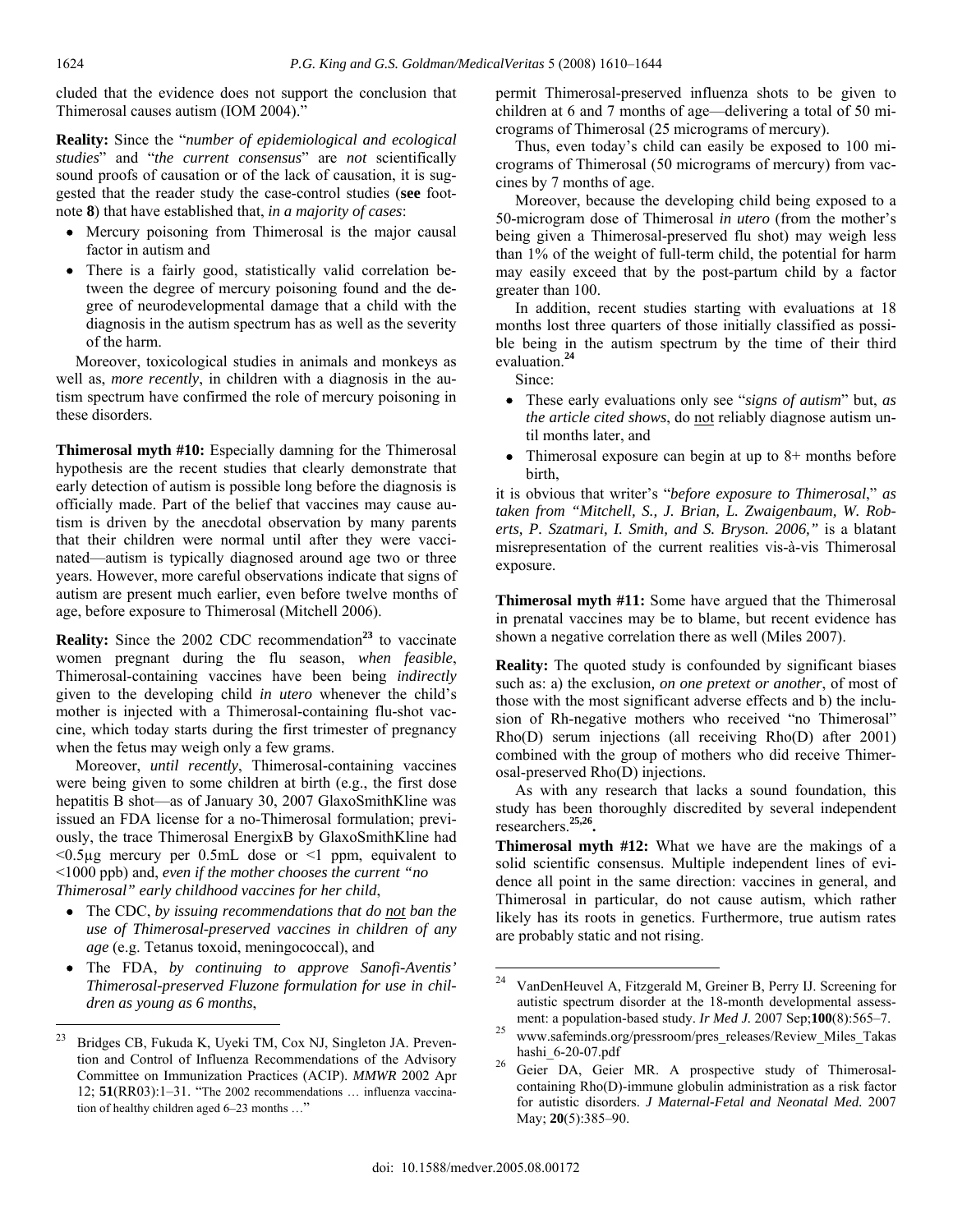**Reality:** This statement is again a classic example of doublespeak where it is asserted:

- "*What we have are the makings of a solid scientific consensus*," which, *like having the makings (ingredients) for a cherry pie*, actually means there is no scientific consensus *because having the ingredients does not make a cherry pie*,
- "*Multiple independent lines of evidence all point in the same direction:*" when all of the evidence cited is generally from only one line of evidence—statistical analysis of heavily pruned and/or intentionally misdesigned epidemiological and/or ecological studies of the medical records of some group of individuals,
- "*vaccines in general, and Thimerosal in particular, do not cause autism, which rather likely has its roots in genetics*," which is a classic example of misstatement and misdirection because the toxicological and clinical studies, *previously cited*, have *clearly* shown that the symptoms caused by the sub-acute mercury poisoning of children by Thimerosal in vaccines include the set of symptoms used to diagnosis autism in children in the autism spectrum.

Factually, the estimated rates that do exist:

- Are for: disjoint groups (e.g., the CDC's 8-year olds in 6 sites and then in 14 sites) and/or times (e.g., the CDC's 8 year olds surveyed in 2000 and 2002) or,
- Are *not* corrected for underascertainment and the population change (in children) in the area from which the data is being reported (e.g., the California data where all that is routinely reported is cases by age group and not cases per number of children by birth year).

 However, *from these retrospective estimates*, it is clear that a disorder that had an estimated "<3 in 10,000" rate in the mid-1970s has increased until the current retrospective estimates for the rates in the early 1990s are at least "66 in 10,000" and may easily have been more than "100 in  $10,000$ " ( $> 1\%$ ).

Moreover, since:

- Thimerosal has not been removed from all vaccines and medicines,
- *Contrary to the 1999 promise*, the FDA has approved more Thimerosal-preserved vaccines, and
- The CDC has recommended administering one of those Thimerosal-preserved vaccines, the Thimerosal-preserved influenza vaccine, for pregnant women and babies,

federal officials have continued the *knowing* mercury poisoning of children and adults while touting the removal of Thimerosal as a preservative from most of the other early childhood vaccines and proclaiming these removals as if they were the removal of Thimerosal from all vaccines – classic examples of misdirection and deceit.

**Thimerosal myth #13:** With the scientific evidence so solidly against the mercury hypothesis of autism, proponents maintain their belief largely through the generous application of conspiracy thinking.

**Reality:** Here, *as the clinical and case evidence previously cited shows*, this statement begins with a misrepresentation,

"*With the scientific evidence so solidly against the mercury hypothesis of autism*."

 Compounding this distortion, the statement then opines: "*proponents maintain their belief largely through the generous application of conspiracy thinking*."

 Factually, those who have and are investigating the interactions among government agencies, elected officials, health officials, academics, the vaccine manufactures, their consultants, and those who continue to defend the use of Thimerosal as a preservative *without* the requisite proof of safety have determined that there is clear evidence of prior and continuing collusion among those parties to directly or indirectly violate applicable federal laws (regulations) and statutes that place an absolute, non-dischargeable duty upon the vaccine makers to prove that the Thimerosal used as a preservative is safe to the legal standard minimum.

 To the extent that this collusion exists, it appears to this reviewer that all those involved are knowingly participating in a racket and may, therefore, be subject to the applicable criminal provisions of the RICO (Racketeering, Influencing, and Corrupt Organizations) statutes as set forth in **18 U.S.C.A. Sec 1961 et seq**.

 In addition, because these vaccines and other drug products have *not* been appropriately proven to be safe, all of these are adulterated drugs under **21 U.S.C. Sec. 351(a)(2(B)**.

 Because these are adulterated drugs, shipping them into commerce is a prohibited act (**21 U.S.C. Sec. 331 Prohibited acts**) and subjects the drugs to removal from the market and the drug manufacturers and other accountable persons to the sanctions set forth in **21 U.S.C. Sec. 333. Penalties**.

 Thus, many individuals have come to the conclusion that the evidence appears to establish, *at a minimum*, collusion among the parties.

**Thimerosal myth #14:** Despite the lack of evidence for any safety concern, the FDA decided to remove all Thimerosal from childhood vaccines, and by 2002 no new childhood vaccines with Thimerosal were being sold in the U.S. This was not an admission of prior error, as some mercury proponents claimed; instead, the FDA was playing it safe by minimizing human exposure to mercury wherever possible. The move was also likely calculated to maintain public confidence in vaccines.

## **Reality:** No part of this myth is factually accurate.

 Factually, in July of 1999, the federal government issued a press release**<sup>27</sup>** (entitled *Thimerosal in Vaccines: A Joint Statement of the American Academy of Pediatrics and the Public Health Service***,** which was posted on the CDC's *Morbidity and Mortality Weekly Reporter [MMWR]* web site), and, *in part*, states:

 "… because any potential risk is of concern, the Public Health Service (PHS), the American Academy of Pediatrics (AAP), and vaccine manufacturers agree that Thimerosal-containing vaccines should be removed as soon as possible. Similar conclusions were reached this year in a meeting attended by

<sup>27</sup> 27 *Morbidity Mortality Weekly Report* 1999 July 9; **48**(26):563–5. [**Note:** The original press release issued July 7, 1999] This announcement can be found searching http://www .cdc.gov/mmwr/.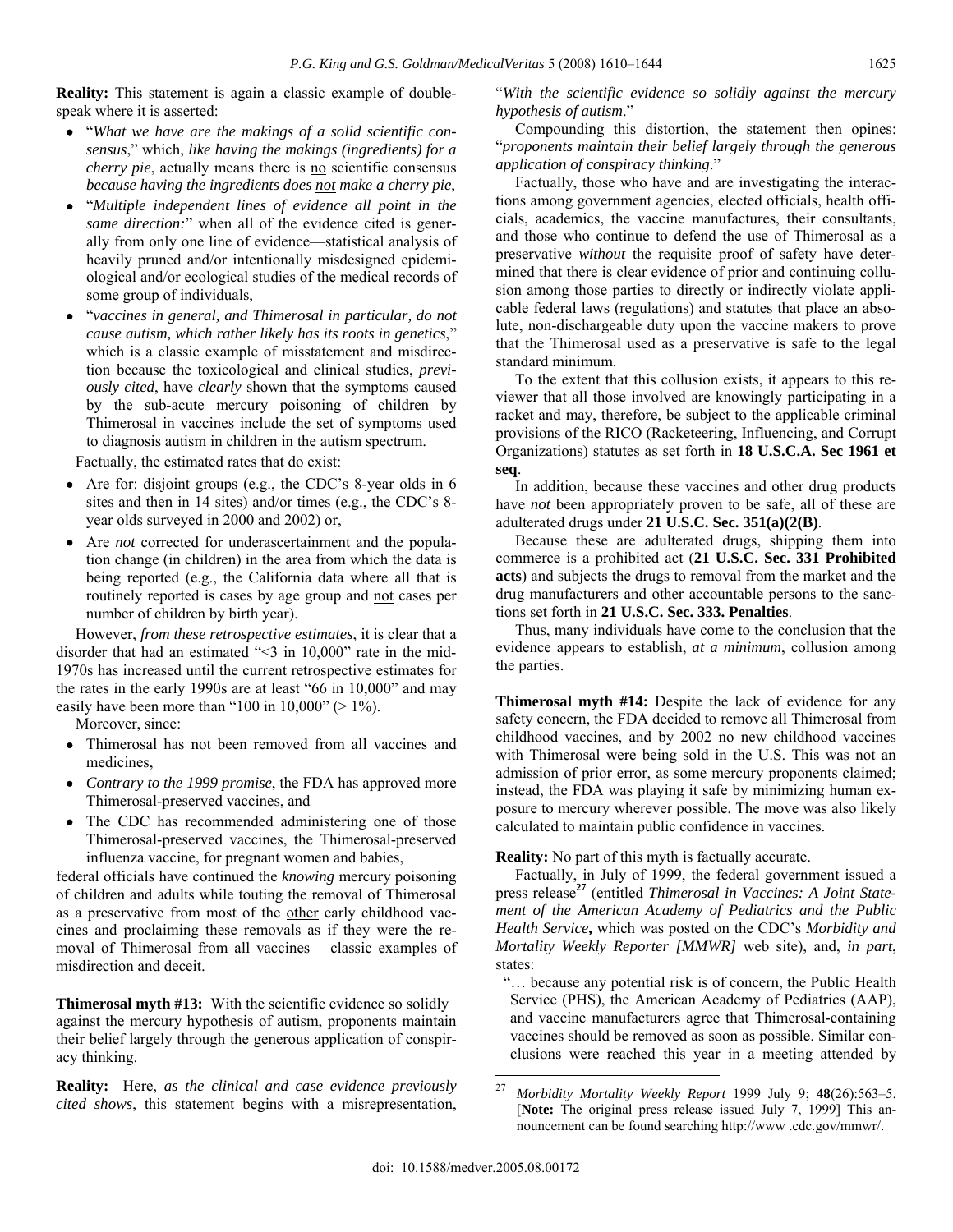European regulatory agencies, European vaccine manufacturers, and FDA, which examined the use of Thimerosalcontaining vaccines produced or sold in European countries."

 First, all the parties agreed there was a "potential risk" since Thimerosal is known to be toxic to humans at tissue levels below 1 ppm.

 Second, the decision to remove the Thimerosal-containing vaccines was a decision that only the manufacturers of vaccines could implement.

 Third, under the Public Health Act (**42 U.S.C.**), the FDA, acting on behalf of the Secretary of HHS, could have (and, by 2007, should have) revoked the U.S.-licenses for the manufacturing of all Thimerosal-containing vaccines, but, *as far as this reviewer can ascertain*, the FDA has yet to revoke any of these manufacturing licenses.

 Fourth, as of *today*, *about 9 years later,* Thimerosalcontaining vaccines can be, and are still being, given to children without proof of safety to the applicable safety standard, "sufficiently nontoxic  $\ldots$ " (21 C.F.R. Sec. 610.15(a)) as any careful review of "Table 3" on the appropriate FDA webpage, http://www.fda.gov/cber/vaccine/Thimerosal.htm (last visited on 5 April 2008) will show, and the permissible age ranges for the use of each vaccine will confirm.

 Fifth, with respect to the myth's claim, "*by 2002 no new childhood vaccines with Thimerosal were being sold in the U.S.*," this is also false because, among other Thimerosalcontaining vaccines that could be given to children in 2002, the Thimerosal-preserved influenza vaccine, *which, by its nature, is a new vaccine every year*, was effectively *knowingly* added to the recommended vaccination schedule for pregnant women as well as to the recommended childhood vaccination schedule in April of 2002**<sup>28</sup>** at a time when all doses of the influenza vaccine approved for "healthy children aged 6–23 months" were Thimerosal preserved.

 Sixth, *compounding the harm*, in April of 2002, the CDC's recommendation that the Thimerosal-preserved influenza vaccine be given to pregnant women who would be in their second and third trimesters of their pregnancies during the influenza season, thereby knowingly recommending the Thimerosal and mercury poisoning the developing child in utero when the risk of harm is even greater than it is postpartum and the results published in 1977**<sup>29</sup>** clearly found that Thimerosal-preserved influ vaccines that were given to pregnant women significantly increased (with a hospital-standardized relative risk of 2.0 or

higher) their children's risk of serious birth defects (cleft palate  $[RR = 7.1]$ , microcephaly  $[RR = 2.3]$ , and pyloric stenosis  $[RR = 7.1]$  $= 2.0$ ]).

 If, *as the statement asserts*, the FDA were "*playing it safe by minimizing human exposure to mercury wherever possible*," then, the FDA would have acted to ban the use of Thimerosal and any other mercury compounds in all medicines and medical procedures, since all such uses are unnecessary because other compounds can be, have been, and are being used as an inprocess sterilants and/or a finished-packaged-product preservative, the only areas where the FDA has authorized the use of Thimerosal.

 Furthermore, had the U.S. government truly wished to safen U.S.-licensed vaccines, as the National Vaccine Injury Compensation Program (NVICP) mandates (**see 42 U.S.C. Sec. 300aa-27. Mandate for safer childhood vaccines**), then the use of a preservative in vaccines would have been outlawed and all vaccines would have been required to be packaged in unitdose containers.

 However, except to ban the use of Thimerosal and other mercury compounds in over-the-counter topical antiseptics and vaginal contraceptives, the FDA has steadfastly refused to:

- Ban the use of Thimerosal and other mercury compounds in any medicine, or
- Provide or demand from the vaccine manufacturers, scientifically sound and appropriate toxicological proof that all uses of Thimerosal in medicine are "sufficiently nontoxic …" as required by law.

 Since, *regardless of who made the promise to remove Thimerosal-containing vaccines from the U.S. market*, this promise has not been kept, if the move to minimize human exposure to mercury "*was also likely calculated to maintain public confidence in vaccines*," then, the failure to keep the 1999 promise and the continual false claims that the 1999 promise has been kept have most certainly undermined, and are undermining, "*public confidence in vaccines*."

 When such misleading statements are made by public health officials and others about any aspect of drug safety, including the removal of Thimerosal from vaccines, and then published, these statements contribute to the lessening of public confidence in vaccines as, *in the current instance*, the truth is revealed.

**Thimerosal myth #15:** Removing Thimerosal in vaccines created the opportunity to have the ultimate test of the Thimerosalautism hypothesis. If rising Thimerosal doses in the 1990s led to increasing rates of autism diagnosis, then the removal of Thimerosal should be followed within a few years by a similar drop in new autism diagnoses. If, on the other hand, Thimerosal did not cause autism, then the incidence of new diagnoses should continue to increase and eventually level off at or near the true rate of incidence.

**Reality:** Since:

- Thimerosal has not been removed from all vaccines,
- *For many U.S. children*, the specific-dose received has significantly increased, and
- The total *maximum* dose of Thimerosal that any U.S. child may receive has *not* decreased by at least a factor of 100,

this myth speaks to some future event or to some alternative population (nation), where:

• The promise has been kept and

<sup>28</sup> Bridges CB, Fukuda K, Uyeki TM, Cox NJ, Singleton JA. Prevention and Control of Influenza Recommendations of the Advisory Committee on Immunization Practices (ACIP). *MMWR* 2002 Apr 12; **51**(RR03): 1-31. ["The 2002 recommendations include five principal changes or updates, as follows: …, influenza vaccination of healthy children aged 6–23 months is encouraged when feasible. …"]

<sup>29</sup>Heinonen OP, Slone D, Shapiro S. 1977. Birth Defects and Drugs in Pregnancy. Littleton: Publishing Sciences Group, Inc.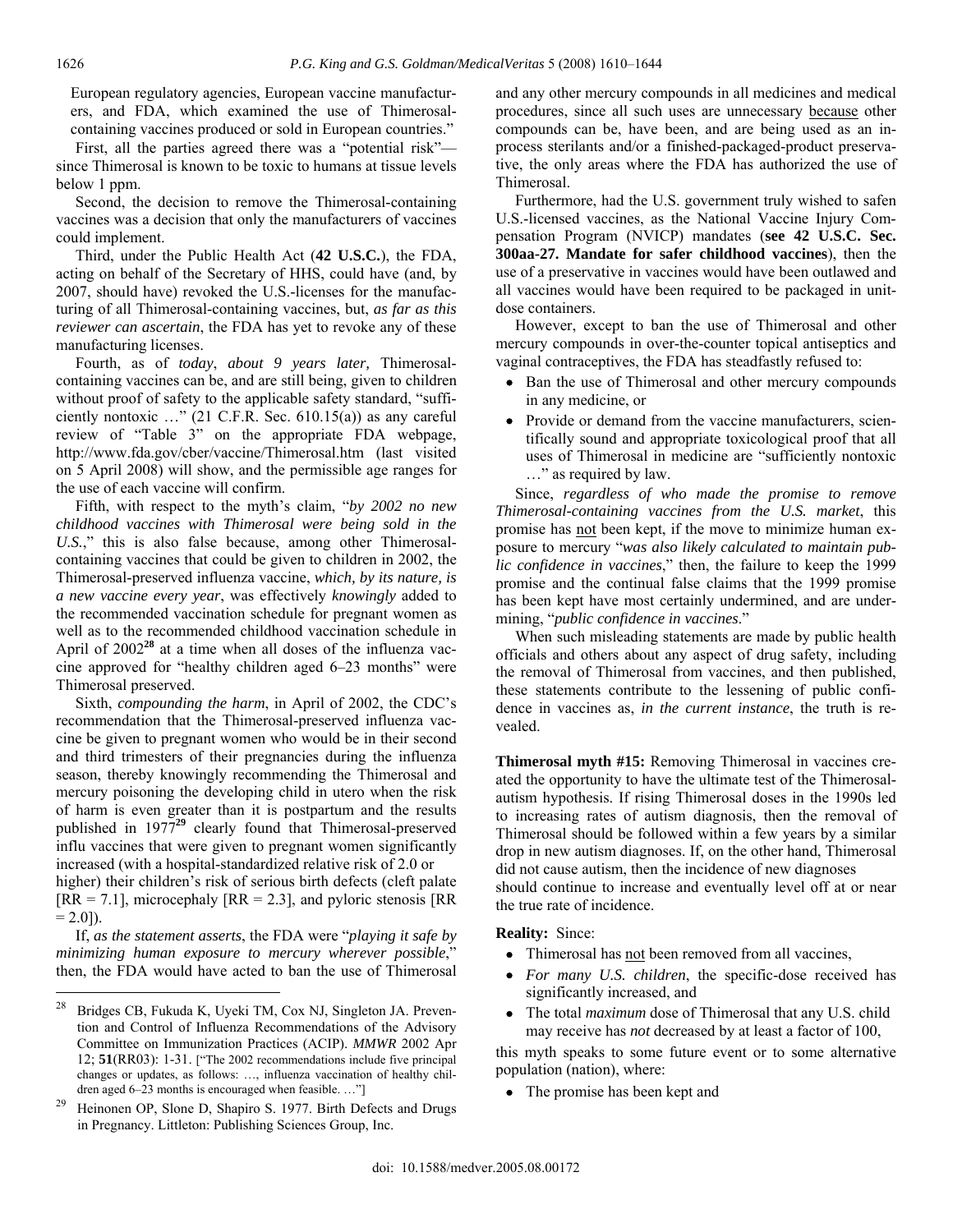• The maximum total dose of Thimerosal from vaccines that a child may receive from conception to 18 years of age is near "zero"  $( $0.001$  ppm).$ 

 To support this assertion about the presence of Thimerosal in vaccines, consider the list of U.S.-licensed vaccines containing Thimerosal that are currently being distributed as shown in Table II.

 Factually, *at the beginning of 2008*, this list still includes 8 vaccines (in 5 "Vaccine" categories) with a preservative level of Thimerosal and 7 listed vaccines (in 6 "Vaccine" categories) with a reduced level of Thimerosal.

 After reviewing the facts shown here, hopefully, readers will stop talking about the absence of Thimerosal in vaccines and start working to:

- Remove Thimerosal from all marketed vaccines, and
- Ban any use of Thimerosal, all other organic mercury compounds, inorganic mercury compounds, and mercury in any aspect of medicine or dentistry.

Unlike today's other complex scientific issues,

- The proven general toxicity, teratogenecity, carcinogenicity, mutagenicity, and immune-system poisoning effects of mercury, *in all forms*, at levels well-below 1 part-permillion (ppm) and
- The long-half-lives for the end-metabolite, the bioaccumulative, tissue-retained "inorganic mercury" from these mercury sources in the human body,

clearly indicate that urgent and immediate reforms are necessary because these established realities have proven that there is no justification for continuing to permit mercury, *in any form*, *at any level*, to be used in medicine and dentistry since there are, *and have been*, suitable less toxic, non-bioaccumulative alternatives that can be used.

**Thimerosal myth #16:** Five years after the removal of Thimerosal, autism diagnosis rates have continued to increase (IDIC 2007). That is the final nail in the coffin in the Thimerosal-vaccine-autism hypothesis. The believers, however, are in full rationalization mode. David Kirby and others have charged that although no new vaccines with Thimerosal were sold after 2001, there was no recall, so pediatricians may have had a stockpile of Thimerosal-laden vaccines--even though a published inspection of 447 pediatric clinics and offices found only 1.9 percent of relevant vaccines still had Thimerosal by February 2002, a tiny fraction that was either exchanged, used, or expired soon after (CDCP/ACIP 2002).

**Reality:** As shown in Table II, the truth is that Thimerosal is still in vaccines at preservative and lower levels; and these Thimerosal-containing vaccines are being administered indirectly to the fetus (*in utero*) and directly (postpartum) to developing children. The reader is urged to check the reference provided and verify that Thimerosal is still present in some of the vaccines approved for use in children as well as in most doses of the influenza vaccines that are approved for administration to children and pregnant women.

**Table II. Current (March 14, 2008) FDA-listed Vaccines that Contain Thimerosal** 

|                          |                                          |                                                                                    | <b>Thimerosal</b>          |
|--------------------------|------------------------------------------|------------------------------------------------------------------------------------|----------------------------|
| <b>Vaccine</b>           | <b>Trade Name</b>                        | <b>Manufacturer</b>                                                                | Concentration <sup>1</sup> |
| <b>DTaP</b>              | Tripedia                                 | Sanofi Pasteur, Inc.                                                               | $\leq 0.00012\%$           |
|                          |                                          |                                                                                    | ${}_{0.00012\%}$           |
| DT                       |                                          | Sanofi Pasteur, Inc                                                                | (single dose)              |
|                          |                                          | Sanofi Pasteur, Ltd                                                                | 0.01%                      |
| Td                       |                                          | Mass Public Health                                                                 | 0.0033%                    |
|                          | Decavac                                  | Sanofi Pasteur, Inc                                                                | $\leq 0.00012\%$           |
| TT (Tetnus<br>Toxoid)    |                                          | Sanofi Pasteur, Inc                                                                | $0.01\%$                   |
| Hepatitis B              | Engerix-B<br>Pediatric/<br>adolescent    | GlaxoSmithKline<br><b>Biologicals</b>                                              | $< 0.0002 \%$              |
| HepA/HepB                | Twinrix                                  | GlaxoSmithKline<br><b>Biologicals</b>                                              | $< 0.0002 \%$              |
|                          | Fluzone                                  | Sanofi Pasteur, Inc                                                                | 0.01%                      |
| Influenza                | Fluvirin                                 | <b>Novartis Vaccines</b><br>and Diagnostics Ltd                                    | $0.01\%$                   |
|                          | Fluvirin<br>(Preservative<br>Free)       | <b>Novartis Vaccines</b><br>and Diagnostics Ltd                                    | $< 0.0004 \%$              |
|                          | Fluarix                                  | GlaxoSmithKline<br><b>Biologicals</b>                                              | $< 0.0004 \%$              |
|                          | FluLaval                                 | ID Biomedical Cor-<br>poration of Quebec                                           | 0.01%                      |
|                          | Afluria                                  | CSL Ltd, (Ap-<br>proved 28 Sept.<br>2007)                                          | $0.01\%$                   |
| Japanese<br>Encephalitis | <b>JE-VAX</b>                            | <b>Research Foundation</b><br>for Microbial Dis-<br>eases of Osaka Uni-<br>versity | $0.007\%$                  |
| Meningo-<br>coccal       | Menomune<br>A, C, AC $&$<br>$A/C/Y/W-13$ | Sanofi Pasteur, Inc.                                                               | 0.01%<br>(multidose)       |

**<sup>1</sup>** The values in bold are levels of Thimerosal that are considered to be preservative levels.

Thimerosal-preserved and Thimerosal-containing vaccines are still being given to developing children under conditions that, in 2002 and afterwards:

- Significantly increased the specific toxicity exposure (specific dose; dose per kg of body weight) since the *in-utero* child is being exposed to up to 50 micrograms of Thimerosal (25 micrograms of mercury) when that child's mother is administered a Thimerosal-preserved flu shot, and
- Progressively added to maximum Thimerosal exposure by:Adding a 0.25-mL flu shot for infants 6 to 23 months of age in 2002,
- Increasing the exposure by recommending two 0.25-mL flu shots, 1 at 6 months and 1 at 7 months and increasing the age range to 6 months – 35 months in 2003,
- Further increasing the exposure risk for some by recommending that all children get two flu shots a month a part the first time they are vaccinated and extending the age range to 59 months in 2005,
- Additionally increasing the exposure risk for some by increasing the age range to 107 months and suggesting all children would benefit from a flu shot in 2007, and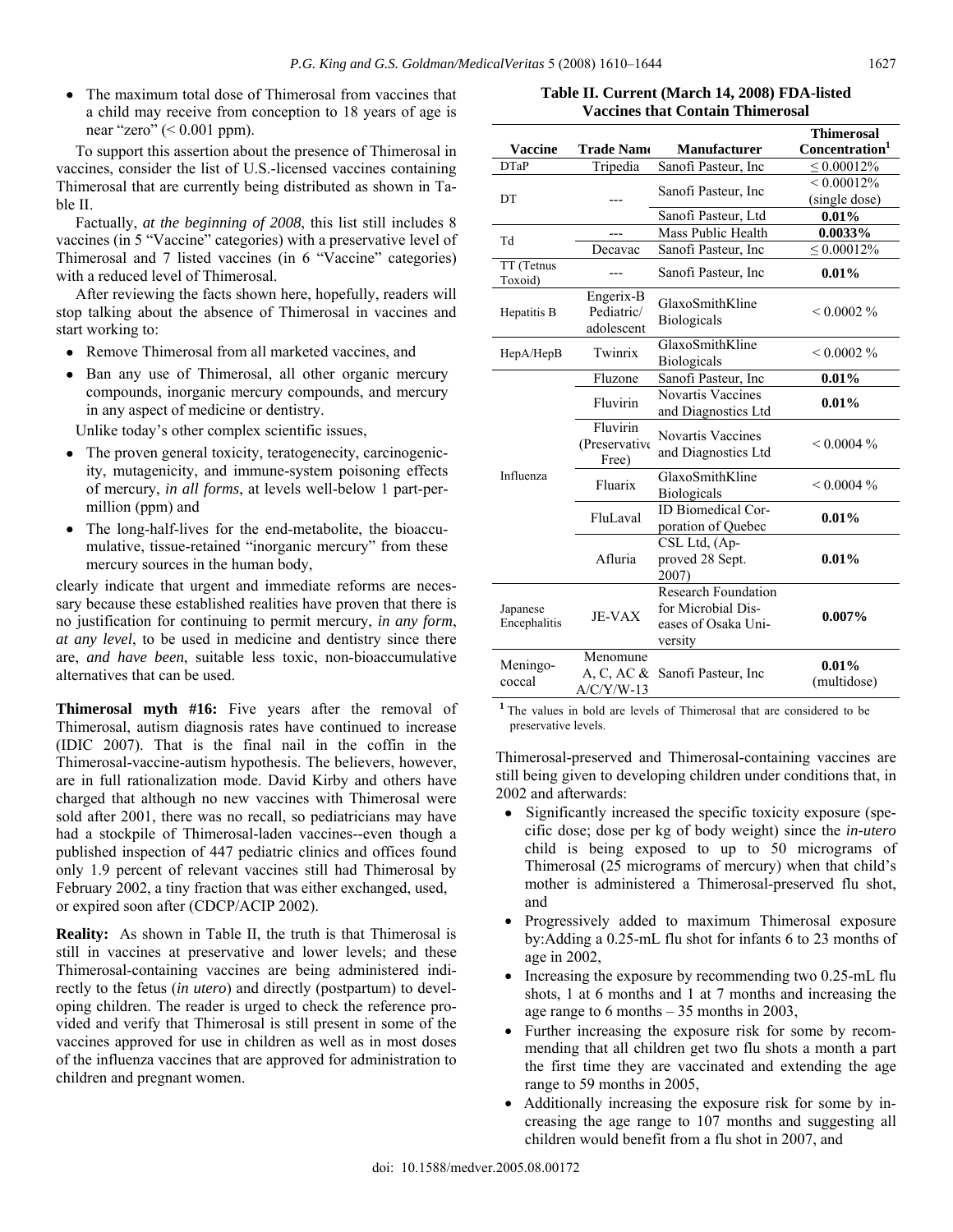• Increasing the exposure risk for all by increasing the age range for all children to 18 years of age (potentially resulting in a total dose of more than 5,000 micrograms (5 milligrams) of injected Thimerosal-mercury from vaccines.

**Thimerosal myth #17:** Thimerosal still exists as a necessary preservative in multi-shot vaccines outside the United States, especially in poor third-world countries that cannot afford stockpiles of single-shot vaccines. Anti-Thimerosal hysteria therefore also threatens the health of children in poor countries."

**Reality:** The preceding begins with a false premise—namely that Thimerosal is "*a necessary preservative*."

 While the FDA regulations for some multi-dose ("*multishot*") vaccines do require a preservative, they do not require that Thimerosal be that preservative. Factually, there are other safer (non-bioaccumulative poisons, non-teratogens, and nonimmune-system disruptors) compounds that can be, have been, and are being used as a preservative in vaccines.

 In addition to Thimerosal, the FDA currently allows several compounds or compound mixtures to be used as preservatives in U.S.-licensed vaccines (see Table III).

## **Table III. Preservative compounds and compound mixtures in U.S.-licensed vaccines**

| <b>Preservative</b>                  | <b>Vaccine examples</b><br>(Tradename; Manufacturer)                                                                                                                           |
|--------------------------------------|--------------------------------------------------------------------------------------------------------------------------------------------------------------------------------|
| 2-phenoxyethanol and<br>formaldehyde | IPV (IPOL; Sanofi Pasteur, SA)<br>DTaP (Daptacel; Sanofi Pasteur,<br>Ltd)                                                                                                      |
| Phenol                               | Typhoid Vi Polysaccharide (Typhim<br>Vi; Sanofi Pasteur, SA)<br>Pneumococcal Polysaccharide<br>(Pneumovax 23; Merck & Co, Inc)                                                 |
| Benzethonium chloride<br>Phemerol)   | Anthrax (Biothrax; BioPort Corpora-<br>tion)                                                                                                                                   |
| 2-phenoxyethanol                     | DTaP (Infanrix: GlaxoSmithKline<br>Biologicals)<br>Hepatitis A (Havrix; GlaxoSmith-<br>Kline Biologicals)<br>Hepatitis A/Hepatitis B (Twinrix;<br>GlaxoSmithKline Biologicals) |

 Thus, vaccine formulations using another preservative could be developed and deployed so that "*poor third-world countries that cannot afford stockpiles of single-shot vaccines*" could stockpile multi-dose vaccines using these non-Thimerosal preservatives.

 Furthermore, if the U.S. experience teaches us anything, it is this: The long-term chronic-disease harm from the poisoning of children by injecting them with Thimerosal and, *thereby*, mercury poisoning all of those so injected to some degree, outweighs any cost-benefits currently attributed to the short-term protection from administering these Thimerosal-containing vaccines.

## **V. Key realities concerning Wakefield/Geier's Research**

**Wakefield/Geier's research myth #1:** In 1998, researcher Andrew Wakefield and some of his colleagues published a study in the prestigious English medical journal *Lancet* that claimed to show a connection between the MMR vaccine and autism (Wakefield 1998). Wakefield's theory was that the MMR vaccine, which contains a live virus, can cause in susceptible children a chronic measles infection. This in turn leads to gastrointestinal disturbances, including what he calls a "leaky gut" syndrome, which then allows for certain toxins and chemicals to enter the bloodstream where they can access and damage the developing brain. Investigative reporter Brian Deer has uncovered greater depths to Wakefield's apparent malfeasance. Wakefield had applied for patents for an MMR vaccine substitute and treatments for his alleged MMR vaccine-induced gut disorder (Deer 2007). So, not only was he allegedly paid by lawyers to cast doubt on the MMR vaccine, but he stood to personally gain from the outcome of his research."

**Reality:** Dr. Wakefield is a competent and recognized doctor and researcher (**see Appendix C**) whose accomplishments seem to support the general validity of the findings in his published studies.

 Moreover, it is less than ethical to attack the findings of scientific studies by repeating *unsubstantiated* claims (e.g., "*paid by lawyers to cast doubt on the MMR vaccine*") and attacking the ethics and motives of the researchers who have published, and stood by, their study's findings.

 Interestingly, in this discussion of ethics and motives of those involved in the MMR controversy "in Great Britain," no mention is made regarding potential British conflicts of interest, which have recently surfaced, among: a) a key presiding court jurist, b) a management official for a British-based vaccine maker, and c) a *Lancet* management official.

Furthermore, from a scientifically sound interpretation<sup>30</sup> of the Danish epidemiological data for the introduction of the MMR vaccine and its delayed acceptance by the Danes**<sup>31</sup>**, it is clear that, *in some cases*, the MMR vaccine, *known to induce neurological encephalopathies in some vaccinated with it*, is a causal factor in some diagnosed neurodevelopmental disorder cases where the children were diagnosed as having an ASD.

 As shown in footnote 30's **Figure 4,**. the prevalence of Danish autism cases increased statistically significantly from 0.34 per 1,000 children age <15 years in the period 1993-1994 to about 1.4 per 1,000 such children in 2000-2002, a "4-fold" increase.**<sup>32</sup>**

<sup>30</sup> Goldman GS, Yazbak FE. An investigation of the association between MMR vaccination and autism in Denmark. *J Am Physicians* 

*and Surgeons* 2002 Fall; **9**(3):70–5.<br><sup>31</sup> The removal of the Thimerosal-preserved DTP vaccine resulted in an ever-increasing percentage of the doses of MMR administered to children under age 15 during the period from 1994 through 2002 being given to children, except those born after 1994, who had received the Thimerosal-preserved DPT vaccine series. 32 By way of comparison, the comparable U.S. autism rates in the late

<sup>1990</sup>s and early 2000s are estimated to be roughly "10" per 1,000 or roughly 4.5 times the rate in Denmark.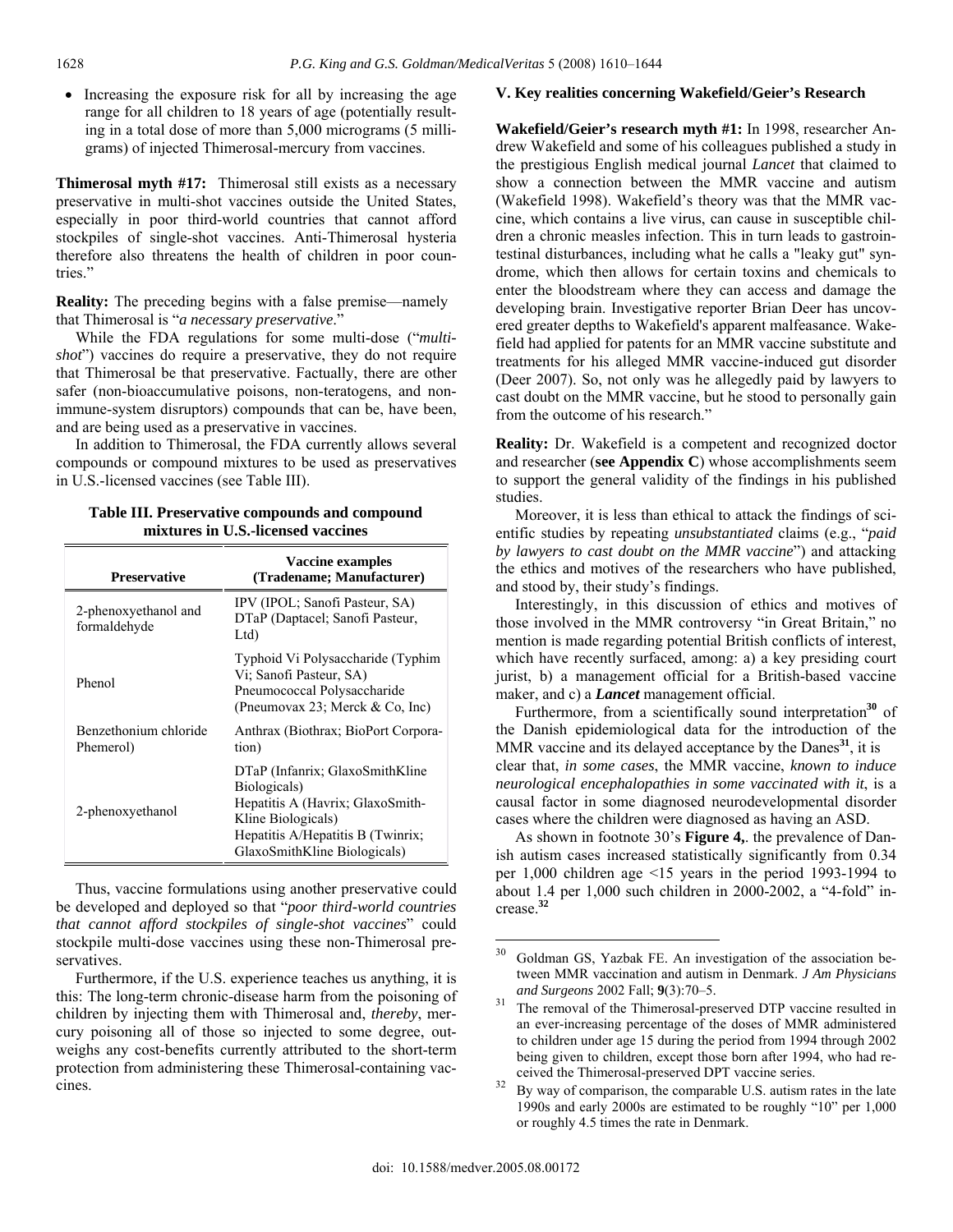However, based on the two recent published**<sup>33</sup>** U.S. CDC survey-based estimates (from 2000 and 2002), *where the CDC's publishing of both articles was inexplicably delayed until 2007*, the two ASD rate estimates (for 8-year-old U.S. children: a) born in 1992 at six sites and b) born in 1994 at fourteen sites) are both about  $6.7<sup>34</sup>$  (or nominally 20 times the Danish rate for children up to 15 years of age in the 1993-1994 period as well as about 4.6 times the peak rate in Denmark for the 2000-2002 period**<sup>35</sup>**).

**Wakefield/Geier's research myth #2:** Stephen Bustin, a world expert in the polymerase chain reaction (PCR), testified that the lab Wakefield used to obtain the results for his original paper was contaminated with measles virus RNA. It was therefore likely, Bustin implied, that the PCR used by Wakefield was detecting this contamination and not evidence for measles infection in the guts of children with autism who had been vaccinated, as Wakefield claimed. And finally, Nicholas Chadwick testified that the measles RNA Wakefield found matched the laboratory contamination and did not match either any naturally occurring strain or the strain used in the MMR vaccine—a fact of which he had informed Wakefield (USCFC 2007)."

**Reality:** Other researchers have apparently independently confirmed and extended Wakefield's original findings.**<sup>36</sup>**

 $\overline{a}$ 

- c. Furlano RI, Anthony A, Day R, Brown A, McGavery L, Thomson MA, Davies SE, Berelowitz M, Forbes A, Wakefield AJ, Walker-Smith JA, Murch SH. Colonic CD8 and T-Cell Infiltration With Epithelial Damage in Children with Autism. *J. Pediatrics*, 2001; **138**(3):366–72
- d. Ashwood P, Murch SH, Anthony A, Pellicer AA, Torrente F, Thomson M, Walker-Smith JA, Wakefield AJ. Intestinal

**Wakefield/Geier's research myth #3:** Believers in the MMRautism hypothesis dismiss the larger and more powerful epidemiological studies that contradict a link. Instead, they have turned Andrew Wakefield into a martyr, dismissing the evidence of his wrongdoing as a conspiracy against him designed to hide the true cause of autism from the public. (Gorski 2007)

> Lymphocyte Populations in Children with Regressive Autism: Evidence for Extensive Mucosal Immunopathology, *J. Clin. Immunol.* 2003 November; **23**(6):504–17

- e. Torrente F, Anthony A, Heuschkel RB, Thomson MA, Ashwood P, Murch SH. Focal-Enhanced Gastritis in Regressive Autism, With Features Distinct from Crohn's and Helicobacter Pylori Gastritis. *Am. J. Gastroenterol.* 2004 April; **99**(4):598–605.
- f. Ashwood P, Anthony A, Torrente F, Wakefield AJ. Spontaneous Mucosal Lymphocyte Cytokine Profiles in Children with Autism and Gastrointestinal Symptoms: Mucosal Immune Activation and Reduced Counter-Regulatory Interleukin-10. *J. Clin. Immunol.* 2004 November; **24**(6):664–73.
- g. Jyonouchi H, Geng L, Ruby A, Zimmerman-Bier B. Dysregulated Innate Immune Responses in Young Children with Autistic Spectrum Disorders - Their Relationship in Gastrointestinal Symptoms and Dietary Intervention. *Neuropsychobiology*, February 2005, **51**(2):77–85.
- h. Balzola F, Barbon V, Repici A, Rizzetto M, Clauser D, Gandione M, Sapino A. Pan-Enteric IBD-Like Disease in a Patient with Regressive Autism Shown for the First Time by the Wireless Capsule Enteroscopy – Another Piece in the Jigsaw of this Gut/Brain Syndrome? *Am. J. Gastroenterol.* 2005; **100**(4):979–81.
- i. Balzola F, et al. Autistic Enterocolitis Autistic Enterocolitis: Confirmation of a New Inflammatory Bowel Disease in an Italian Cohort of Patients, paper presented to the American Gastroenterological Association, May 2005 and published in *Gastroenterology* 2005:**128**(Suppl 2):A-303
- j. Wakefield AJ, Ashwood P, Limb K, Anthony A. The Significance of Ileo-Colonic Lymphoid Nodular Hyperplasia in Children with Autistic Spectrum Disorder, *Eur. J. Gastroenterol. Hepatol*. 2005 August; **17**(8):827–36.
- k. Martin CM, Uhlmann V, Killalea A, Sheils O, O'Leary JJ. Detection of measles virus in ileo-colonic lymphoid nodular hyperplasia, enterocolitis and developmental disorder. *Mol. Psychiatry* 2002: **7**(Suppl. 2):S47–48.
- l. Kawashima H, Mori T, Kashiwagi Y, Takekuma K, Hoshika A, Wakefield AJ. Detection and sequencing of measles virus from peripheral mononuclear cells from patients with inflammatory bowel disease and autism. *Dig. Dis. Sci*. 2000 Apr; **45**(4):723–9.
- m. Singh VK, Lin SX, Newell E, Nelson C. Abnormal measlesmumps-rubella antibodies and CNS autoimmunity in children with autism. *J Biomed Sci*. 2002 Jul-Aug; **9**(4):359–64.
- n. Bitnun A, Shannon P, Durward A, Rota PA, Bellini WJ, Graham C, Wang E, Ford-Jones EL, Cox P, Becker L, Fearon M, Petric M, Tellier R. Measles Inclusion-Body Encephalitis Caused by the Vaccine Strain of Measles Virus, *Clin. Infectious Dis. J*. 1999 October; **29**:855–61.
- o. Bradstreet JJ, El Dahr J, Anthony A, Kartzinel JJ, Wakefield AJ. Detection of Measles Virus Genomic RNA in Cerebrospinal Fluid of Children with Regressive Autism: a Report of Three Cases, *J. Am. Phys. Surg*. 2004 Summer; **9**(2):38–45.
- Wakefield AJ, Stott C, Limb K. Gastrointestinal comorbidity, autistic regression and measles-containing vaccines: Positive re-challenge and biological gradient. *Medical Veritas* 2006 Apr; **3**(1):796–802.

<sup>33</sup> a. Rice C, *et al.* Prevalence of Autism Spectrum Disorders --- Autism and Developmental Disabilities Monitoring Network, Six Sites, United States, 2000. *MMWR* 2007 February 9; **56**(SS01):1–11.

b. Rice C, *et al.* Prevalence of Autism Spectrum Disorders --- Autism and Developmental Disabilities Monitoring Network, 14 Sites, United States, 2002. *MMWR* 2007 February 9; **56**(SS01):12–28. **36** Though the overall averages were about the same on the 2 papers,

the ASD survey rates for the 6 original sites increase from 6.7 per 1,000 in 2000 to 7.4 per 1,000 in 2004, an unexplained 10+ % increase. **See:** http://www.safeminds.org/pressroom/press\_releases /09Feb2007Press Release.html: "A calculation by SafeMinds, however, shows that while the rate for children born in 1992 was 6.7 per 1,000, the comparable 1994 rate for time trend purposes is 7.4 per thousand, a 10% increase in just two years. The survey of children born in 1992 was conducted at 6 sites. The survey of children born in 1994 was conducted at 14 sites, including the 6 sites of the 1992 survey. ... When the prevalence rate of the same 6 sites is calculated for the children born in 1994 – an apples-

to-apples comparison – the rate is 7.4 per 1,000, or 10% more than in 1992" Presuming the 20-fold rate for the early 1990s applies for 8-year olds in 2000, then, the U.S. autism rate for 8-year olds born in 2000

could reach about 29 per 1,000 (2.9%) for that cohort.<br><sup>36</sup> a. Horvath K, Papadimitriou JC, Rabsztyn A, Drachenberg C, Tildon JT. Gastrointestinal abnormalities in children with autism. *J. Pediatrics*, 1999 November; **135**(5):559–63.

b. Wakefield AJ, Anthony A, Murch SH, Thomson M, Montgomery SM, Davies S, et al. Entercolitis in children with developmental disorder. *Am. J. Gastroenterology*, Sept 2000; **95**(9):2285–95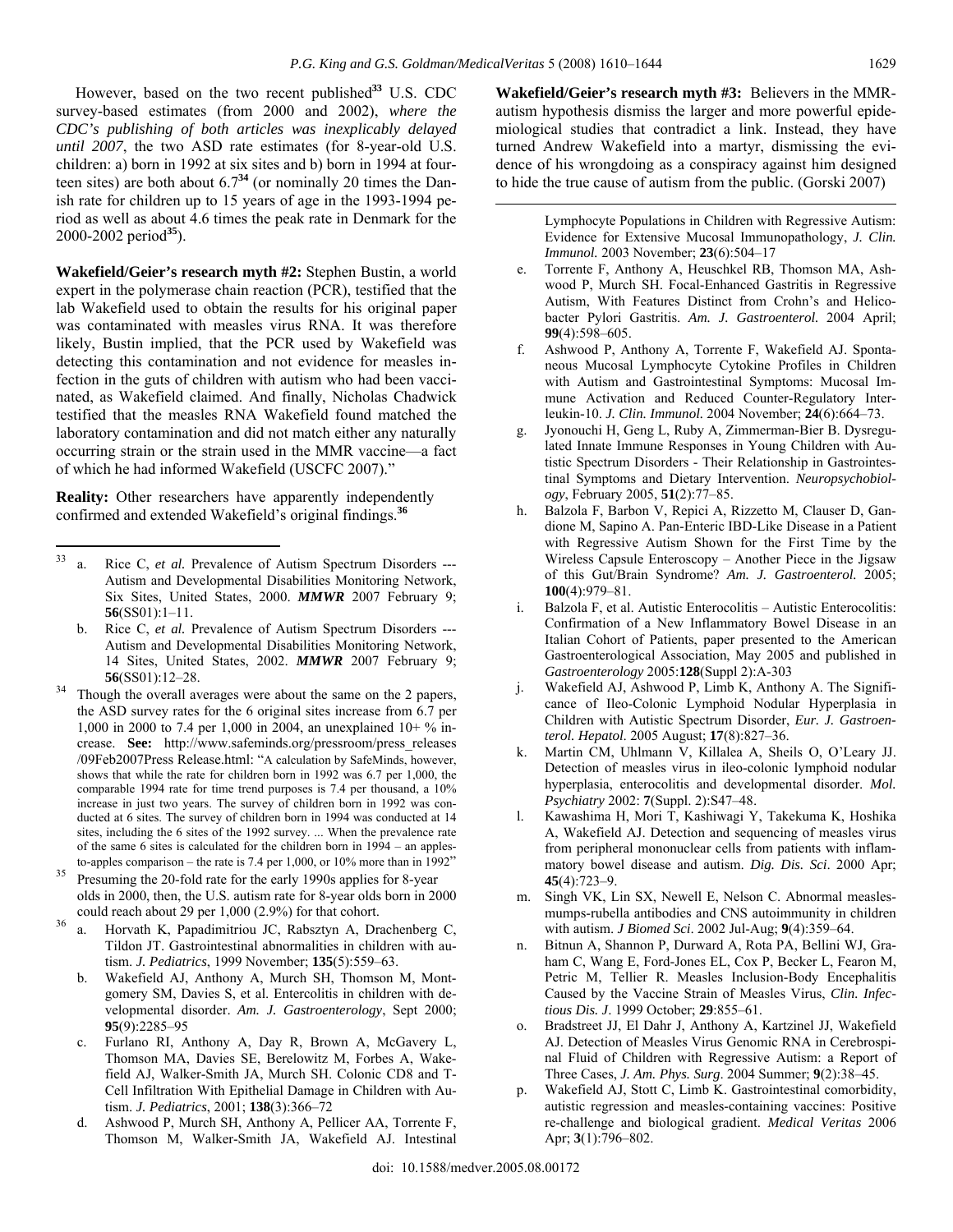**Reality:** As most scientists know, statistics-based epidemiological studies cannot "*contradict a link*"; they can only assess the probability that there may be a link.

 Moreover, epidemiological studies, *by their populationbased nature*, cannot generally find statistical significance when the effect (link) is confined to some small segment of that population.

 This sub-population reality seems to be the case for the possible link between: **a)** MMR vaccination in children who generally have also received Thimerosal-containing vaccines and **b)** neuroencephalopathies that manifest with the set of symptoms used to diagnose autism spectrum disorders.

 The reader should keep an open mind when it comes to the possibility of a causal link between MMR and autism until the appropriate viral clinical toxicology studies, *which have not been done*, are conducted and the results of these studies establish that such a link is not possible.

 The reader should focus on the apparent validity of Wakefield's published findings and ignore the attack on Wakefield's alleged actions and motives until and unless they are substantiated.

 Thus, *lacking the requisite specific medical case evidence to refute Andrew Wakefield's findings*, the above misconception attacks the messenger, Dr. Wakefield, in an attempt to undermine the validity of the message: giving the MMR vaccine, or the MMR vaccine with (and/or after) a Thimerosal-containing vaccine can cause post-MMR-vaccination-related neurodevelopmental disorders in some children.

**Wakefield/Geier's research myth #4:** The only researchers who are publishing data that contradicts the "consensus" that vaccines in general, and Thimerosal in particular, do not cause autism are the father-and-son team of Mark and David Geier. They have looked at the same data as other scientists and have concluded that Thimerosal does correlate with autism.

**Realty:** Though the Geiers have probably been the most active independent researchers investigating the possible causative role of Thimerosal and other mercury compounds in the mercury poisoning of children developing *in utero* and postnatally, others have also published in this area as the previously cited references and the references in the recent citizen petition filed by the Coalition for Mercury-free Drugs in 24 August 2007 (FDA Docket # 2007P-0331) clearly show.**<sup>37</sup>**

 Searches of PubMed**<sup>38</sup>** for indexed articles published in the last 3 years and omitting the Geiers' indexed publications as well as any publicaions that were underwritten by the healthcare establishment, this reviewer finds 27 papers by other authors that support: a) the human toxicity of Thimerosal and mercury in vaccines and b) the reality that, *in some children*, Thimerosal-containing vaccines have been, and are, a major cause of the sub-acute mercury-poisoning symptoms that are exhibited by those diagnosed with an autism spectrum disorder:

- 1. Lopez-Hurtado E, Prieto A. Microscopic Study of Language-Related Cortex in Autism. *Am J Biochem Biotechnol*. 2008; **4**: 130–45. In press.
- 2. Park EK, Mak SK, Kültz D, Hammock BD. Evaluation of cytotoxicity attributed to Thimerosal on murine and human kidney cells. *J Toxicol Environ Health A*. 2007 Dec; **70**(24):2092–5.
- 3. Liu SI, Huang CC, Huang CJ, Wang BW, Chang PM, Fang YC, Chen WC, Wang JL, Lu YC, Chu ST, Chou CT, Jan CR. Thimerosal-induced apoptosis in human SCM1 gastric cancer cells: activation of p38 MAP kinase and caspase-3 pathways without involvement of [Ca2+]i elevation. *Toxicol Sci*. 2007 Nov; **100**(1):109–17. Epub 2007 Aug 13.
- 4. Dórea JG. Exposure to mercury during the first six months via human milk and vaccines: modifying risk factors. *Am J Perinatol*. 2007 Aug; **24**(7):387–400. Epub 2007 Jun 12.
- 5. Lawton M, Iqbal M, Kontovraki M, Lloyd Mills C, Hargreaves AJ. Reduced tubulin tyrosination as an early marker of mercury toxicity in differentiating N2a cells. *Toxicol In Vitro*. 2007 Oct; **21**(7):1258–61. Epub 2007 Apr 14.
- 6. Hagele TJ, Mazerik JN, Gregory A, Kaufman B, Magalang U, Kuppusamy ML, Marsh CB, Kuppusamy P, Parinandi NL. Mercury activates vascular endothelial cell phospholipase D through thiols and oxidative stress. *Int J Toxicol*. 2007 Jan-Feb; **26**(1):57– 69.
- 7. Marques RC, Dórea JG, Fonseca MF, Bastos WR, Malm O. Hair mercury in breast-fed infants exposed to Thimerosal-preserved vaccines*. Eur J Pediatr*. 2007 Sep; **166**(9):935–41. Epub 2007 Jan 20.
- 8. Yole M, Wickstrom M, Blakley B. Cell death and cytotoxic effects in YAC-1 lymphoma cells following exposure to various forms of mercury. *Toxicology* 2007 Feb 28; **231**(1):40–57. Epub 2006 Nov 25.
- 9. Havarinasab S, Björn E, Ekstrand J, Hultman P. Dose and Hg species determine the T-helper cell activation in murine autoimmunity. *Toxicology* 2007 Jan 5; **229**(1-2):23–32.
- 10. Orct T, Blanusa M, Lazarus M, Varnai VM, Kostial K. Comparison of organic and inorganic mercury distribution in suckling rat. *J Appl Toxicol*. 2006 Nov-Dec; **26**(6):536–9.
- 11. Agrawal A, Kaushal P, Agrawal S, Gollapudi S, Gupta S. Thimerosal induces TH2 responses via influencing cytokine secretion by human dendritic cells. *J Leukoc Biol*. 2007 Feb; **81**(2):474–82. Epub 2006 Nov 1.
- 12. Walker SJ, Segal J, Aschner M. Cultured lymphocytes from autistic children and non-autistic siblings up-regulate heat shock protein RNA in response to Thimerosal challenge. *Neurotoxicology* 2006 Sep; **27**(5):685–92.
- 13. Woo KJ, Lee TJ, Bae JH, Jang BC, Song DK, Cho JW, Suh SI, Park JW, Kwon TK. Thimerosal induces apoptosis and G2/M phase arrest in human leukemia cells. *Mol Carcinog*. 2006 Sep; **45**(9):657–66.

<sup>37</sup> 37 This FDA citizen petition, titled "Citizen Petition to Ban Use of Mercury in Medicine, UNLESS Proven Toxicologically Safe to the CGMP Standard 'Sufficiently Nontoxic …'" by the FDA, was filed by CoMeD, Coalition for Mercury-free Drugs, with the FDA Division of Dockets Management on 24 August 2007 and, on that day, was assigned FDA Docket # 2007P-0331 by the FDA.[**See:** http://www.mercury-free-drugs.org/docs/070824\_CoMeDCitizen PetitionPart2.pdf]

<sup>38</sup> http://www.ncbi.nlm.nih.gov/sites/entrez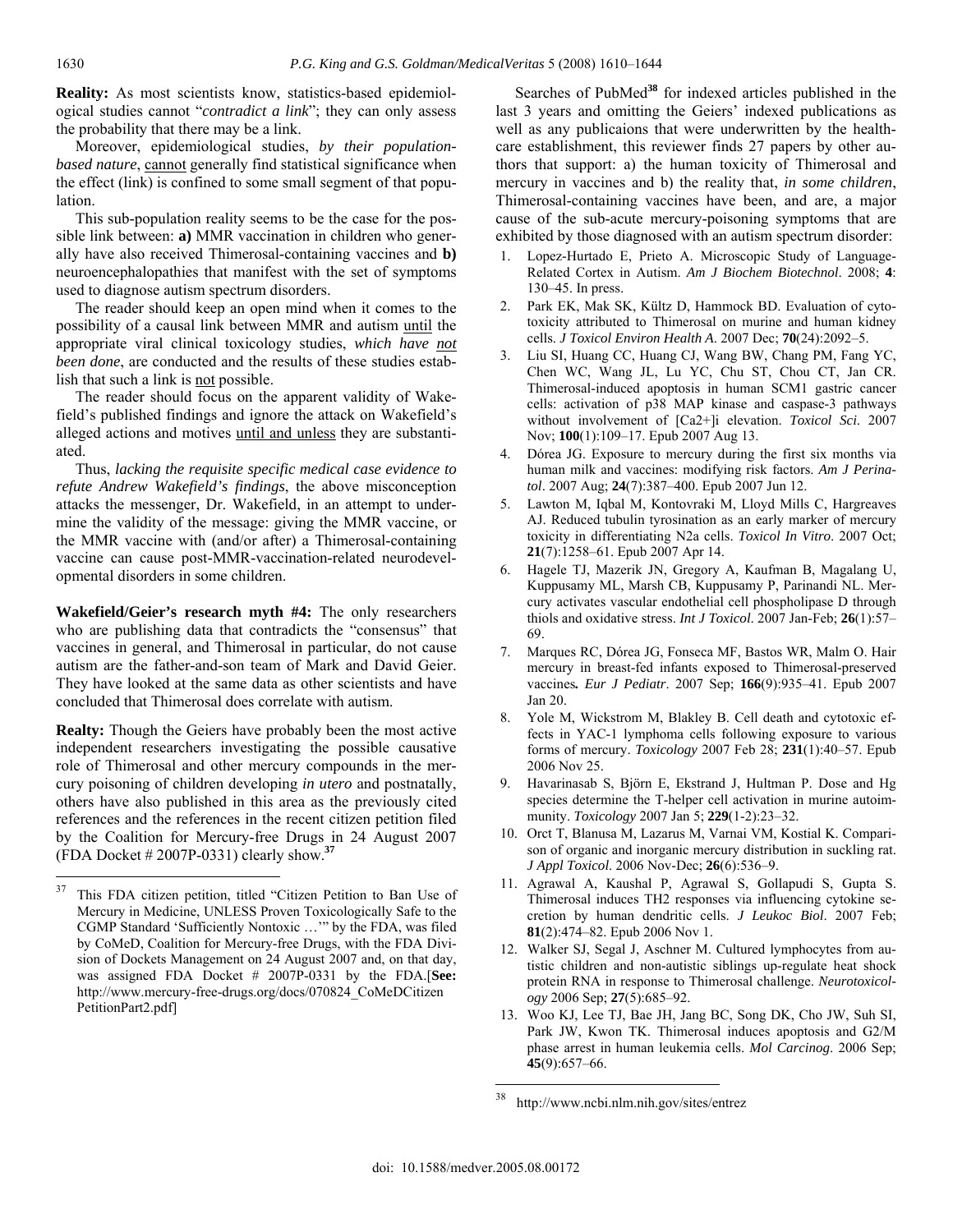- 14. Nataf R, Skorupka C, Amet L, et al. Poryphyrinuria in childhood autistic disorder: implications for environmental toxicity. *Toxicol Appl Pharmacol* 2006 July 15; **214**:99–108.
- 15. Havarinasab S, Hultman P. Alteration of the spontaneous systemic autoimmune disease in (NZB x NZW)F1 mice by treatment with Thimerosal (ethyl mercury). *Toxicol Appl Pharmacol*. 2006 Jul 1; **214**(1):43–54. Epub 2006 Jan 27.
- 16. Koch M, Trapp R. Ethyl mercury poisoning during a protein A immunoadsorption treatment. *Am J Kidney Dis*. 2006 Feb; **47**(2):e31–4. Review.
- 17. Cohly HH, Panja A. Immunological findings in autism. *Int Rev Neurobiol*. 2005; **71**:317–41. Review.
- 18. Yel L, Brown LE, Su K, Gollapudi S, Gupta S. Thimerosal induces neuronal cell apoptosis by causing cytochrome c and apoptosis-inducing factor release from mitochondria. *Int J Mol Med*. 2005 Dec; **16**(6):971–7.
- 19. Burbacher TM, Shen DD, Liberato N, Grant KS, Cernichiari E, Clarkson T. Comparison of blood and brain mercury levels in infant monkeys exposed to methylmercury or vaccines containing Thimerosal. *Environ Health Perspect*. 2005 Aug; **113**(8):1015– 21.
- 20. Havarinasab S, Hultman P. Organic mercury compounds and autoimmunity. *Autoimmun Rev*. 2005 Jun; **4**(5):270–5. Epub 2005 Jan 5.
- 21. Marn-Pernat A, Buturoviá-Ponikvar J, Logar M, Horvat M, Ponikvar R. Increased ethyl mercury load in protein A immunoadsorption. *Ther Apher Dial*. 2005 Jun; **9**(3):254–7.
- 22. Mádi A. Being on the track of Thimerosal. *Review. Acta Microbiol Immunol Hung*. 2005; **52**(1):95–103. Review. PMID: 15957237
- 23. Humphrey ML, Cole MP, Pendergrass JC, Kiningham KK. Mitochondrial mediated Thimerosal-induced apoptosis in a human neuroblastoma cell line (SK-N-SH). *Neurotoxicology* 2005 Jun; **26**(3):407–16.
- 24. Parran DK, Barker A, Ehrich M. Effects of Thimerosal on NGF signal transduction and cell death in neuroblastoma cells. *Toxicol Sci*. 2005 Jul; **86**(1):132–40. Epub 2005 Apr 20.
- 25. Havarinasab S, Häggqvist B, Björn E, Pollard KM, Hultman P. Immunosuppressive and autoimmune effects of Thimerosal in mice. *Toxicol Appl Pharmacol*. 2005 Apr 15; **204**(2):109–21.
- 26. James SJ, Slikker W 3rd, Melnyk S, New E, Pogribna M, Jernigan S. Thimerosal neurotoxicity is associated with glutathione depletion: protection with glutathione precursors. *Neurotoxicology* 2005 Jan; **26**(1):1–8.
- 27. Harry GJ, Harris MW, Burka LT. Mercury concentrations in brain and kidney following ethylmercury, methylmercury and Thimerosal administration to neonatal mice. *Toxicol Lett*. 2004 Dec 30; **154**(3):183–9.

 With respect to the oft-stated claim, "*They have looked at the same data as other scientists*," the Geiers actually examined different data sets or, *in a few cases*, similar data sets – not the same data.

 Moreover, the Geiers' studies have found that the level of Thimerosal exposure from vaccines "*does correlate with autism*" and/or other common neurodevelopmental disorders (e.g., tics).

 For example, the previous search found seven (7) recent peer-reviewed publications:

1. Geier DA, Sykes LK, Geier MR.A review of Thimerosal (merthiolate) and its ethylmercury breakdown product: specific historical considerations regarding safety and effectiveness. *J Toxicol Environ Health B Crit Rev*. 2007 Dec.; **10**(8):575–96.

- 2. Geier DA, Geier MR.A case series of children with apparent mercury toxic encephalopathies manifesting with clinical symptoms of regressive autistic disorders. *J Toxicol Environ Health A***.** 2007 May 15; **70**(10):837–51.
- Geier DA, Geier MR. A prospective study of Thimerosalcontaining Rho(D)-immune globulin administration as a risk factor for autistic disorders. *J Matern Fetal Neonatal Med*. 2007 May; **20**(5):385–90.
- 4. Geier DA, Geier MR.A case series of children with apparent mercury toxic encephalopathies manifesting with clinical symptoms of regressive autistic disorders. *J Toxicol Environ Health A*. 2007 May 15; **70**(10):837–51.
- 5. Geier DA, Geier MR. A meta-analysis epidemiological assessment of neurodevelopmental disorders following vaccines administered from 1994 through 2000 in the United States. *Neuro Endocrinol Lett*. 2006 Aug.; **27**(4) 401–13.
- 6. Geier DA, Geier MR. An evaluation of the effects of Thimerosal on neurodevelopmental disorders reported following DTP and Hib vaccines in comparison to DTPH vaccine in the United States. *J Toxicol Environ Health A*. 2006 Aug.; **69**(15):1481–95.
- 7. Geier DA, Geier MR.A two-phased population epidemiological study of the safety of Thimerosal-containing vaccines: a followup analysis. *Med Sci Monit*. 2005 April; **11**(4):CR160–70. Epub 2005 Mar 24.

 Thus, more than finding that there is a statistically significant correlation between the level of Thimerosal exposure and certain neurodevelopmental disorders, including autism (**see:** articles "3," "5," "6," and "7"), the Geiers have conducted case studies (**see:** articles "2" and "4") that have proven that some groups of children with a diagnosed autism spectrum disorder are mercury poisoned (where the principal bolus-dose exposures to mercury were from Thimerosal-containing vaccines given to these children indirectly *in utero* and/or directly beginning just after they were born.

 Furthermore, they have published a comprehensive review (**see**: article "1") of the available historical literature, *scientific and otherwise*, which clearly establishes the *knowing* mercury poisoning of developing children by the healthcare establishment through Thimerosal-containing vaccines and other drugs containing a preservative level of Thimerosal or another organic mercury compound.

 Finally, though many of the cited "*consensus*" studies failed to find statistically significant evidence of a Thimerosal-autism link at a "by chance" probability value of less than 0.05, they did find some statistical evidence of this link and, in those papers, the researchers found a statistically significant or near statistically significant Thimerosal-tics link that agreed with the "tics" findings reported by the Geiers' papers.

 Taken together, when the overwhelming majority of epidemiological studies have statistical correlations in the same direction, as is the case for the Thimerosal-autism link, then this collective finding greatly exceeds the expectations of chance and confirms that there is strong epidemiological evidence of a Thimerosal-autism link.

 This is the case because, if there were no link, about half of the studies should have found a near-zero or negative "dose" correlation and not the consensus of "dose" positive correlations reported by almost all of the pertinent studies.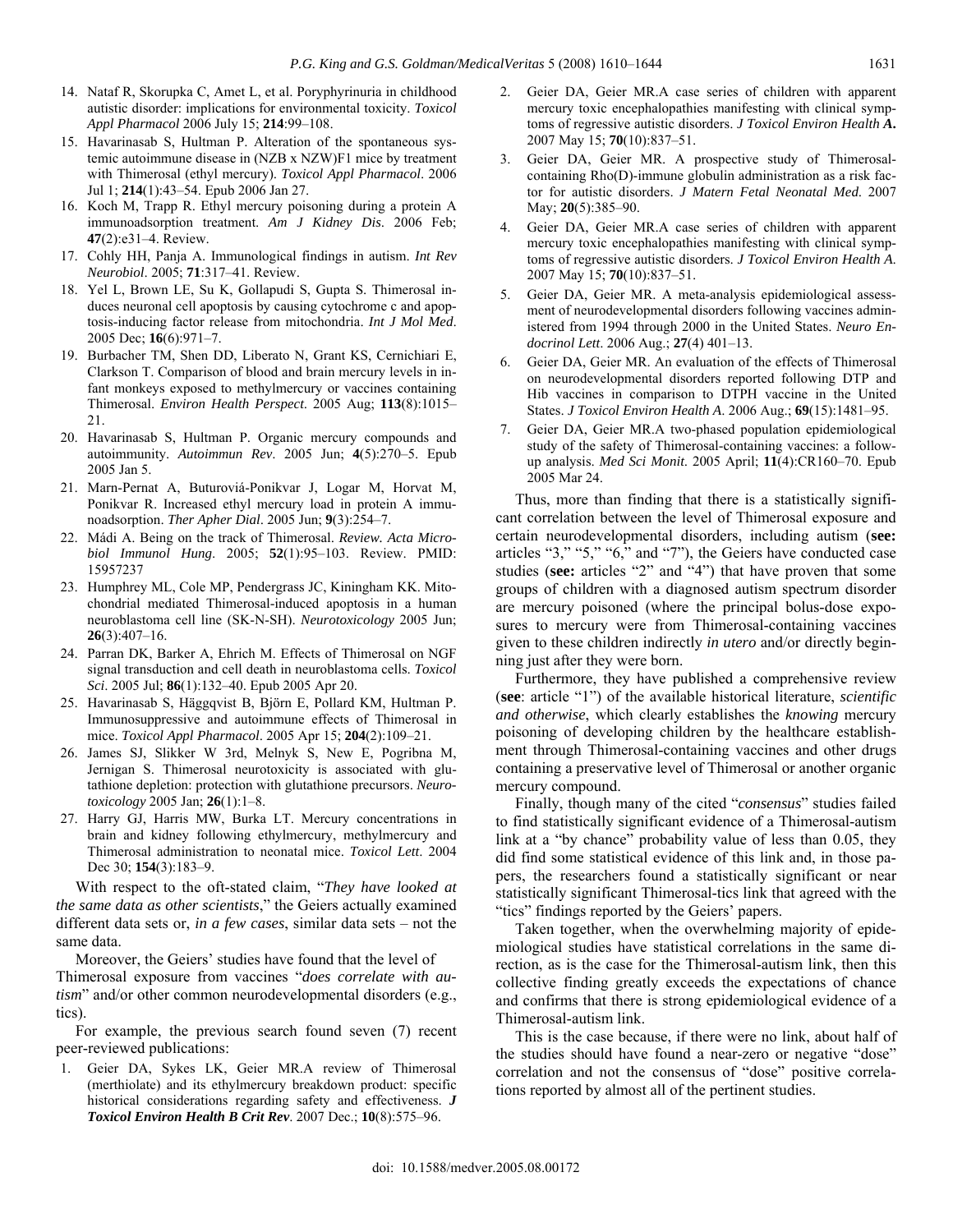**Wakefield/Geier's research myth #5:** Peer-reviewers have criticized the Geiers' methods and declared them fatally flawed, thus rendering their conclusions invalid or uninterpretable (Parker 2004).

**Reality:** The cited study, *Parker 2004*, simply adds to the unsubstantiated allegations used by the 2004 Institute of Medicine's (IOM's) CDC-paid committee to reject the Geiers' early epidemiological papers by nitpicking at the details of:

- The approaches the Geiers used to evaluate the data, and
- The data that was or, *in many cases*, was not published in the Geiers' paper –

without consulting with the Geiers' to see if the questioned information was available.

 Moreover, Parker *et al.* failed to note that the approaches the Geiers were using were the same approaches, or approaches similar, to the epidemiological and ecological study practices used by the CDC.

 Thus, this paper, *published in September of 2004*, by Parker *et al.* was written to give substance to the unsupported allegations that the CDC's tool, the IOM committee, had used early in 2004 to reject the Geiers' papers because, *unlike those papers this IOM committee chose to include in their review*, the Geiers' studies found statistically significant causal links between Thimerosal exposure and autism (or other neurodevelopmental disorders) in developing children.

 Moreover, none of the few valid criticisms raised in Parker could have had the effect of reducing the significance of the causal linkages that the Geiers reported.

 To their credit, *rather than attacking the Parker et al. article*, the Geiers simply responded by furnishing additional studydesign information as well as the data values, to the extent they were able,**<sup>39</sup>** in their publications.

The result appears to be that these criticisms have not been raised for the Geiers' subsequent published studies.

 Moreover, since these articles were published in rigorously peer-reviewed journals, it is clear that unbiased peer-reviewers supported the Geiers' methods and conclusions.

 Therefore, the reality is that these pre-publication peerreviewers had examined the Geiers methods and their conclusions and found both to be scientifically sound and appropriate for publication.

 Thus, it is obvious that criticism of the Geiers' published articles are simply an attack on the outcomes because their findings are at odds with the healthcare establishment's unsubstantiated views.

**Wakefield/Geier's research myth #6:** The Geiers (like Wakefield) have made something of a career out of testifying for lawyers and families claiming that vaccines caused their child's autism, even though the Geiers' testimony is often excluded on the basis that they lack the proper expertise (Goldacre 2007).

The Geiers were not even called as experts in the Autism Omnibus hearings.

**Reality:** The Geiers have not made a career out of testifying in autism cases because

- Too few legal autism cases have been brought to any court, vaccine or other, for any expert to make something of a career out of testifying in such cases,
- Only Dr. Mark R. Geier, and not David A Geier, could have been called to testify as a causation expert, and
- In most cases, Dr. Geier has declined to be the lawyers' expert.

 Since, in general, only Dr. Geier testifies in vaccine injury cases and the source "*(Goldacre 2007)*" is an editorial piece in a U.K. newspaper, this unsupported allegation should be ignored.

 Moreover, while some vaccine court presiding administrators and some federal court judges have rejected Dr. Geier's testifying as a qualified expert, most vaccine-court administrators (special masters) and federal and state judges have recognized Dr. Geier as an expert in vaccine cases dealing with damage from the DPT, MMR and some other vaccines in most cases when he was an expert for the petitioners.

 In addition, Dr. Geier is a distinguished medical practitioner, geneticist, epidemiologist and researcher with impeccable credentials (**see Appendix A**).

 Similarly, David A. Geier, *Dr. Geier's son*, is a recognized research scientist and medical historian (**see Appendix B**).

 Factually, Dr. Geier was not called as an expert witness in the three test cases where the theory of causation is "Thimerosal exposure with, or followed by, the MMR vaccine."

 Since the Geiers have only two peer-reviewed publications where the live-virus measles/mumps/rubella vaccine was addressed,**<sup>40</sup>** understandably other experts were chosen to testify in the first three test cases.

 However, because the cases for the other two theories of causation, "Thimerosal exposure causes" and "MMR exposure causes," have not yet been considered by the Vaccine court's special masters and the list of experts for the "Thimerosal exposure causes" theory of causation has not yet been finalized, it remains to be seen whether or not Dr. Geier will be scheduled to testify as an expert in other than the *conceded Poling* case – though it is clear he probably will be testifying in other autism cases where the developing child has also been proven to be mercury poisoned.

**Wakefield/Geier's research myth #7:** The Geiers are now undertaking an ethically suspect study in which they are administering chelation therapy to children with autism in conjunction with powerful hormonal therapy allegedly designed to reduce testosterone levels."

**Reality:** Here, the statement begins by impugning the ethics of the Geiers with an unsupported claim that the "*Geiers are now undertaking an ethically suspect study*."

 $\overline{a}$ 

<sup>&</sup>lt;sup>39</sup> Federal officials had given the Geiers with confidential data on the number of vaccine doses for a significant period of time with the understanding that they would not publish them. Since the CDC authors in Parker et al. (2004) knew that this was the case, the questioning of the denominators was, *at best*, inappropriate.

Geier DA, Geier MR. A comparative evaluation of the effects of MMR immunization and mercury doses from Thimerosalcontaining childhood vaccines on the population prevalence of autism. *Med Sci Monit*. 2004; **10**:PI33–9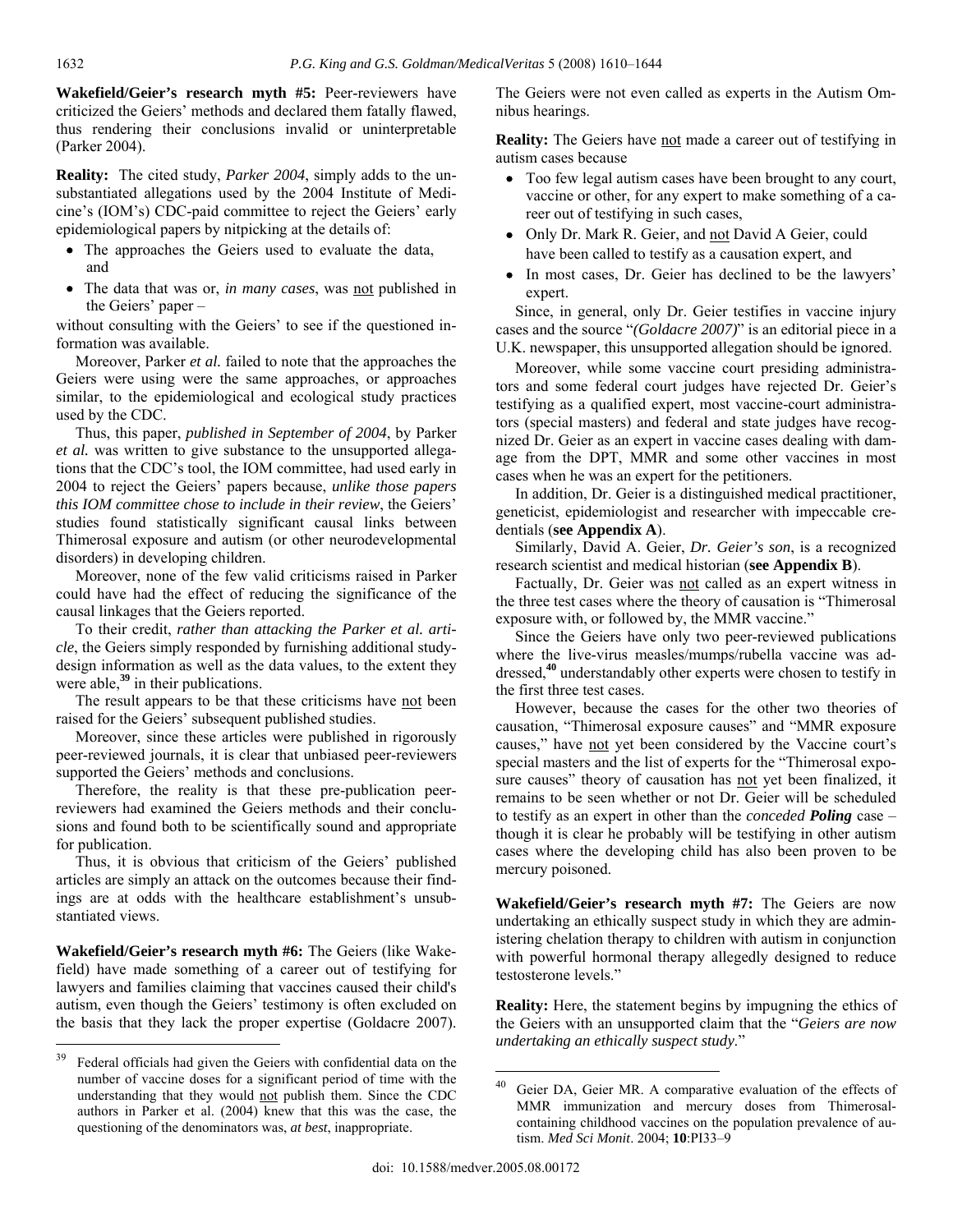## **Chelation Therapy**

 With respect to the Geiers' "*administering chelation therapy to children with autism*," the facts are that the Geiers are giving medically appropriate "*chelation therapy to children*" who have been proven to be mercury poisoned (by either chelation challenge or, better, by a valid urine porphyrin profile analysis [UPPA] test) and have an autism spectrum diagnosis.

 Whenever children are found to be mercury poisoned, chelation therapy is the medically recognized treatment regimen to reduce the mercury level in these children until the residual level is "safe" (where the proven safe level of mercury in humans is close to zero  $(0)$  because  $\underline{no}$  safe level has been established).

 Thus, the Geiers' administration of chelation therapy is clearly both ethical and medically indicated.

## **Hormonal Therapy**

 Factually, the Geiers are using proven androgen-suppressing therapies to treat some children with an autism diagnosis who have, *by clinical testing*, been found to have abnormally elevated androgen levels in their blood.

 Medically, these children have recognized endocrine conditions that are labeled as "precocious puberty" and/or "hyperandrogyny."

 Accurately, *when they are properly prescribed, given, and monitored*, these androgen-suppressing therapies have been found to be effective in reducing the over-production of androgens, including testosterone, in children.

 Thus, the only truth in this misconception's phrasing, "*in conjunction with powerful hormonal therapy allegedly designed to reduce testosterone levels*," is that some of the Geiers' patients, who have been found to: **a)** be mercury poisoned and **b)** have abnormally elevated androgen levels, are concomitantly treated for both abnormal these conditions, as they should be.

**Wakefield/Geier's research myth #8:** Chelation therapy removes mercury, and so it is dependent upon the mercury hypothesis, which is all but disproved.

**Reality:** The chelation therapy used by the Geiers typically employs DMSA (meso-2,3-Dimercaptosuccinic Acid, Sodium salt) in oral capsules and/or anal suppositories or DMPS  $(2,3-$ Dimercapto-1-propanesulfonic Acid, Sodium salt) in anal suppositories to remove mercury from their mercury-poisoned patients.

 Thus, the chelation therapy offered by the Geiers is offered independent of the actual causal theory "Thimerosal exposure is causally linked to neurodevelopmental disorders, including the autism spectrum disorders," because this chelation therapy would be offered to any of the Geiers' patients who:

- Have been shown to be mercury poisoned by appropriate testing and
- Do not have any contraindications (e.g., mercury-amalgam dental filings) that must be addressed before initiating any solid-dosage-form DMSA-based or DMPS-based chelation therapy to remove stored mercury from their bodies.

 So the statement "… *mercury hypothesis, which is all but disproved*" appears to be Orwellian in which the opposite of the truth is again presented as the truth.

**Wakefield/Geier's research myth #9:** There is no clinical evidence for the efficacy of chelation therapy. Such treatment is far from benign and is even associated with occasional deaths (Brown 2006).

**Reality:** Based on a review of peer-reviewed publications, "t*he efficacy of chelation therapy*" has long been recognized.**<sup>41</sup>**

 The most aggressive chelation treatment that the Geiers use, intermittent oral capsules and/or anal suppositories of DMSA or DMPS with interlaced replacement of the beneficial minerals that the administered chelating compound removes, is benign and has not been associated with any deaths caused by this treatment approach.

 Furthermore, the reference given in this misrepresentation, "*(Brown 2006)*" ["*Brown MJ, Willis T, Omalu B, Leiker R. 2006. Deaths resulting from hypocalcemia after administration of edetate disodium: 2003-2005.Pediatrics. 118(2): e534-36*"], is for a wrongful death case where the *wrong form* of a *different* chelating agent, "*edetate disodium*", was administered to the patient, and an *unapproved* administration procedure, push IV chelation, was used to deliver this chelating agent.

 In this case, the death was caused by medical negligence and *not* by chelation per se.

 Thus, the reality is that there is clinical evidence of the efficacy of the chelation therapy used by the Geiers and no evidence that the chelation therapy used by the Geiers has been "*occasional deaths*."

**Wakefield/Geier's research myth #10:** With respect to the transient decline in autism rates reported in Geier, D.A., and M.R. Geier. 2006. An assessment of downward trends in neurodevelopmental disorders in the United States following removal of Thimerosal from childhood vaccines. *Medical Science Monitor* **12**(6):CR231-9. Epub 2006 May 29, the Geiers simply reinterpreted the data using bad statistics to create the illusion of a downward trend where none exists.

**Reality:** To substantiate this statement, independent researchers would have to request the raw data from the Geiers, find errors in it, and/or reanalyze the published data the Geiers used, and find a different result.

Apparently, no one has done this.

 Moreover, the peer reviewers, who did review "*Geier, D.A., and M.R. Geier. 2006. An assessment of downward trends in neurodevelopmental disorders in the United States following removal of Thimerosal from childhood vaccines. Medical Science Monitor 12(6): CR231-9. Epub 2006 May 29*" for the journal, having no issues with the data or the standard statistical procedures used in its analysis, recommended the article be published.

 Finally, visually, the graphs provided for the data used appear to show a decline and apparently have plotted the data points appropriately.

See, for example: H.V. Aposhian, "Biological Chelation: 2,3-Dimercaptopropanesulfonic Acid and Meso-Dimercaptosuccinic Acid" in *Adv. Enzyme Reg.* **20**, G. Weber, Ed. (Permagon Press, Oxford, 1982).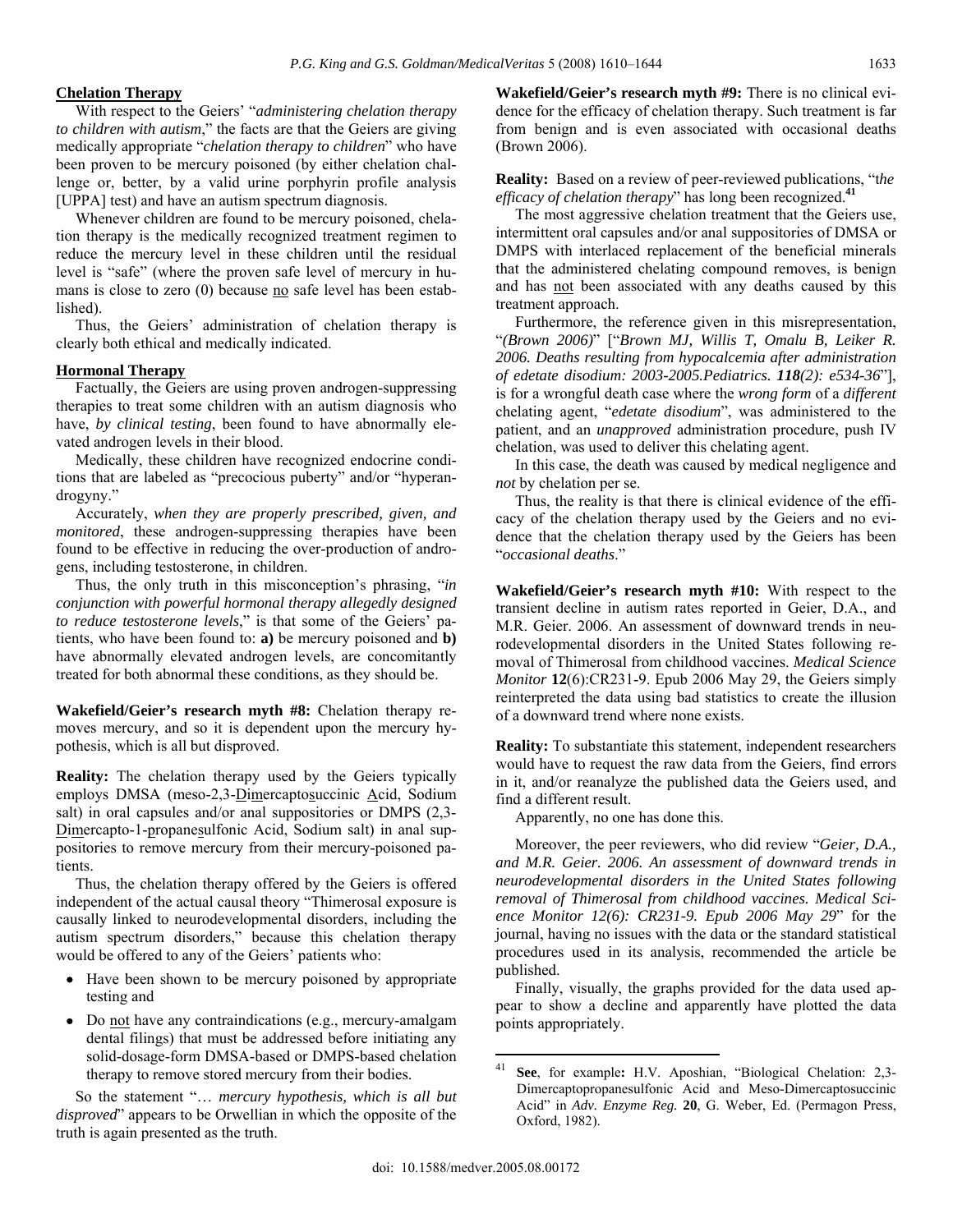Based on all of the preceding facts, there is no truth to this myth/misconception.

#### **Conclusion**

 The propaganda dispensed by Public health care and vaccine apologists is, *at best,* a weak attempt to rationalize the healthcare establishment's positions using all the tools of doublespeak to: (a) mislead, (b) distort reality, (c) pretend to communicate, (d) make the bad seem good, (e) avoid and/or shift responsibility, (f) make the negative appear positive, (g) create a false verbal map of the world, and (h) create dissonance between reality and what their narrative said or did *not* say.

 Vaccine apologists, health officials, child healthcare providers, government officials and vaccine makers, who (*in the face of conclusive case studies and human toxicological evaluations showing sub-acute mercury poisoning from Thimerosal*) are continuing to misrepresent: 1) the knowing failure of all these parties to keep their 1999 promise to *remove* Thimerosal from all vaccines, and 2) the maximum total amount of vaccinederived Thimerosal which a child born today may receive from conception to the age 18 years.

#### **APPENDICES**

| Curriculum Vitae of Mark R. Geier, MD, PhD, ABMG, DABFM, FACE |
|---------------------------------------------------------------|
|                                                               |

**B Curriculum Vitae of David A. Geier, BA** 

**Appendix Title** 

**C Curriculum Vitae of Andrew J. Wakefield, MB, BS, FRCS, FRCPath** 

#### **Appendix A. Curriculum Vitae of Mark R. Geier, MD, PhD, ABMG, DABFM, FACE**

#### **Full Name: Mark Robin Geier**

## **Education**

| 1970      | B.S. George Washington University, Washington, D.C. |
|-----------|-----------------------------------------------------|
| 1970-1971 | Graduate Student Department of Human Genetics and   |
|           | Development, Columbia University, New York, NY      |
| 1973      | Ph.D. Genetics, George Washington University, Wash- |
|           | ington, D.C.                                        |
| 1978      | M.D. George Washington University, Washington,      |
|           | D.C.                                                |

#### **Work Experience**

| 1969-1970 | Research (Student) at the National Institutes for Health,<br>Bethesda, MD                                  | I              |
|-----------|------------------------------------------------------------------------------------------------------------|----------------|
| 1970-1971 | NIH Traineeship at Columbia University, Department                                                         |                |
|           | of Human Genetics and Development, New York, NY                                                            |                |
| 1971-1973 | Research Geneticist, Laboratory of General and Com-<br>parative Biochemistry, NIMH, NIH, Bethesda, MD      |                |
| 1973-1974 | Staff Fellow, Laboratory of General and Comparative                                                        |                |
|           | Biochemistry, NIMH, NIH, Bethesda, MD                                                                      |                |
| 1974-1978 | On Professional Staff Laboratory of General and Com-<br>parative Biochemistry NIMH, NIH, Bethesda, MD      |                |
| 1978-1979 | Intern and Fellow, Department of Obstetrics and Gyne-<br>cology, the Johns Hopkins Hospital, Baltimore, MD |                |
| 1979-1982 | Assistant Professor, Department of Gynecology and                                                          |                |
|           | Obstetrics, the Johns Hopkins School of Medicine, Bal-                                                     | 1              |
|           | timore, MD                                                                                                 | 1              |
| 1980-1982 | Guest worker Laboratory of General and Comparative<br>Biochemistry, NIMH, NIH, Bethesda, MD                |                |
| 1981-1984 | Assistant Research Professor, Psychiatry Department,                                                       | 1              |
|           | Uniformed School of the Health Sciences, Bethesda,                                                         |                |
|           | <b>MD</b>                                                                                                  | 1              |
| 1988-1994 | Director of Genetics of Maryland Medical Laboratory,<br>Inc. Baltimore, MD                                 | $\mathbf 1$    |
| 1989-1994 | Member of the Substance Abuse and Doping Commit-<br>tee and the Sports Medicine and Science Committee of   | $\overline{2}$ |
|           | the United States Bobsled and Skeleton Federation                                                          |                |
|           | (Olympic Committee)                                                                                        |                |
|           |                                                                                                            |                |

# **Other Training**<br>2002-2003

Foundation for Advanced Education in the Sciences, National Institutes of Health, Bethesda, MD Courses:

- Emerging Infections: A Global Threat to Human Health
- Vaccines 2002

## **State Licensures**

- Maryland, September 1979-Present
- Virginia, October 1992-Present

#### **Board Certifications**

- American Board of Medical Genetics (ABMG), 1987- Present
- Associate Member of the American College of Medical Genetics, 1993-Present
- Board Certified by the American Board of Forensic Examiners, 1996-Present
- Diplomate of the American Board of Forensic Medicine (DABFM), 1996-Present
- Fellow of the American College of Epidemiology (FACE), 2007

#### **Other Positions**

| 1980-2003    | Laboratory Director Molecular Medicine, MD          |
|--------------|-----------------------------------------------------|
| 1980-Present | Co-director of Genetic Consultants, Bethesda, MD    |
| 1981-Present | Director of Institute of Immuno-Oncology and Ge-    |
|              | netics, MD                                          |
| 1986-Present | President of Genetic Counseling and Research, Inc., |
|              | T/A The Genetic Center, Baltimore, MD               |
| 1997-Present | President of Genetic Counseling and Research, Inc.  |
|              | T/A The Ultrasound Institute of Baltimore           |
| 1997-Present | President of the Genetic Centers of America         |
| 2001         | Host of one-hour weekly medical talk show "The Dr.  |
|              | Mark Geier Show" on KFNX in Phoenix, Arizona,       |
|              | WALE in Provident, Rhode Island, and on the World   |
|              | Wide Web.                                           |
|              |                                                     |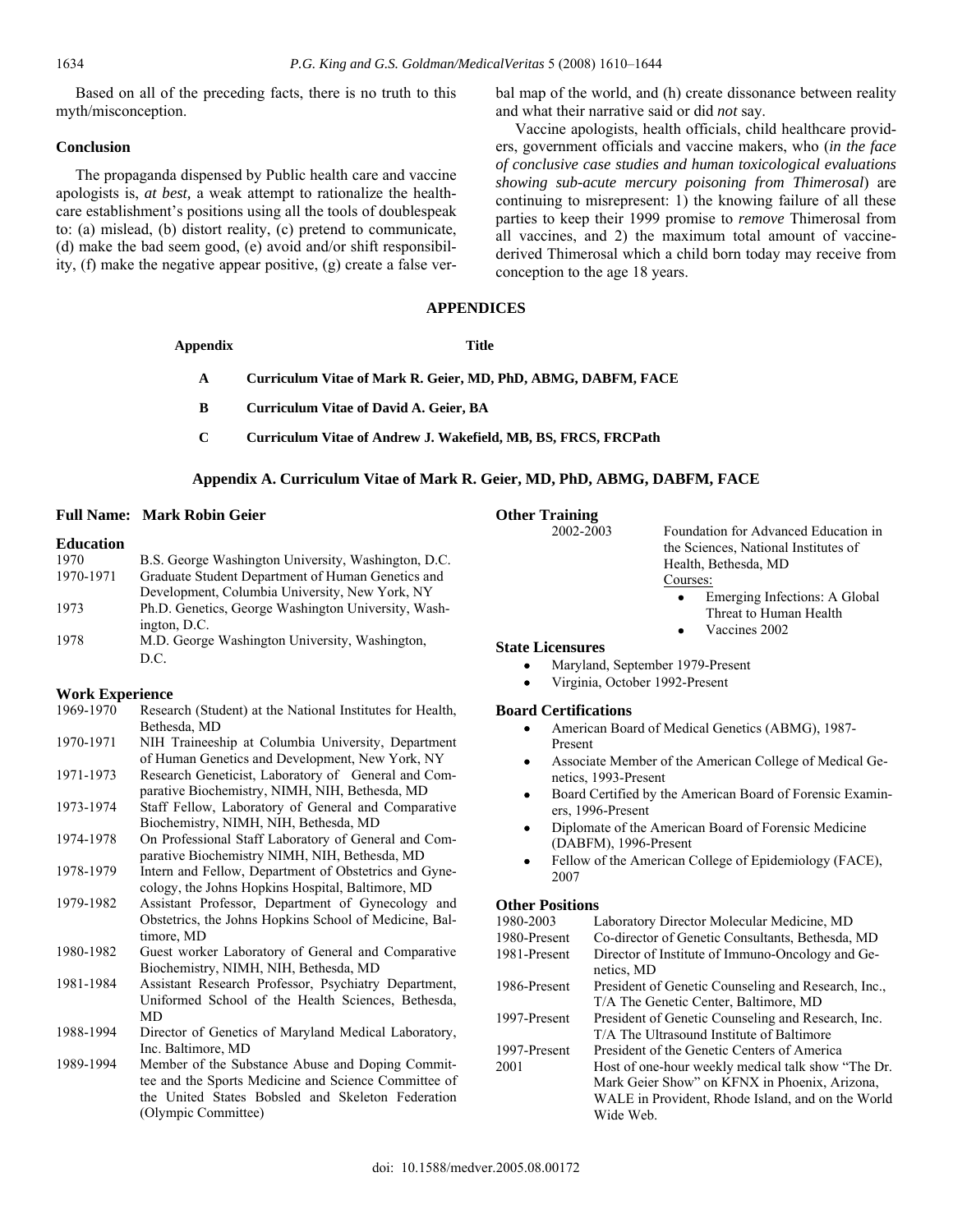#### **Journal Peer-Reviewer for**

- *Vaccine*
- *Expert Review of Vaccines*
- *Expert Opinion on Emerging Drugs*
- *Clinical and Experimental Rheumatology*
- *Environmental Health Perspectives*
- *Annals of Internal Medicine*
- *Drug Safety*
- *Journal of Toxicology & Environmental Health, Part A*
- *European Journal of Pediatrics*
- *American Journal of Perniatology*
- *Pediatrics International*
- *International Journal of Experimental Pathology*

#### **Professional Societies**

- Sigma Psi
- American Association for Advancement of Science National Board of Medical Examiners, Diplomat
- American Society of Human Genetics
- Montgomery County Medical Society
- American Fertility Society
- Who's Who in America

#### **Major Presentations**

- Addressed United States' State Department, Foreign Service Institute (Washington, DC) on Contemporary Genetics
- Addressed the Institute of Medicine of the U.S. National Academy of Sciences (Washington, DC) on Vaccine Safety & Vaccine Policy Issues
- Addressed the Government Reform Committee of the United States' House of Representatives (Washington, DC) on Vaccine Safety Issues
- Addressed the Food and Drug Administration's Vaccine Advisory Committee (Silver Spring, MD) on Vaccine Safety Issues

#### **Publications**

- 1. Merril CR, Geier MR. The effect of freezing and DEAE-D in spheroplast assays. Virology 1970;42:780-2.
- 2. Merril CR, Geier MR, Petricciani J. Bacterial virus gene expression in human cells. Nature 1971;233:398-400.
- 3. Geier MR, Merril CR. Lambda phage transcription in human fibroblasts. Virology 1972;47:638-43.
- 4. Petricciani JC, Binder MK, Merril CR, Geier MR. Galactose utilization in galactosemia. Science 1972;175:1368-70.
- 5. Binder MK, Petricciani JC, Merril CR, Geier MR. Aspects of galactose metabolism in normal and galactosemic cell cultures. Med Ann D.C. 1972;41:228-30.
- 6. Merril CR, Friedman TB, Attallah A, Krell K, Geier MR, Yarkin R. Isolation of bacteriophages from commercial sera. In Vitro 1972;8:91- 3.
- 7. Merril CR, Geier MR, Petricciani JC. Bacterial gene expression in mammalian cells. Advances in the Bio-Sciences 1972;8:229-342.
- 8. Geier MR, Trigg ME, Merril CR. The fate of bacteriophage lambda in non-immune germfree mice. Nature 1973;246:221-2.
- 9. Geier MR. The Effect of Prokaryotic Genes in Eukaryotes. Ph.D. Dissertation submitted to The George Washington University 1973.
- 10. Geier MR. Abstract of the Effect of Prokaryotic Genes in eukaryotes" DAI 34 (1973):5. George Washington University.
- 11. Geier MR, Trigg ME, Merril CR. A model system for the evaluation of the fate of phage in contaminated vaccines: Physiologic disposition of bacteriophage in mice. Proceedings of the Workshop of Problems of Phage Contamination FDA, 1973.
- 12. Trigg ME, Geier MR, Merril CR. Screening for genetic disease. N Eng J Med 1973;289:755.
- 13. Merril CR, Geier MR, Trigg ME. Transduction in mammalian cells" Proceedings of The Fourth International Conference of Birth Defects. A.G. Mutlusky and W. Lentz (Eds). Excerpta Medica, Amsterdam, pp 81-91, (l973).
- 14. Geier MR, LaPolla, RJ. Cholesterol degradation in human serum in vitro by cell-free *Nocardia erythropolis* extracts. International Research Communications Systems 1974;2:1380.
- 15. Geier MR, LaPolla RJ. Degradation of cholesterol in human serum. Biochemical Medicine 1974;11:290-4.
- 16. Trigg ME, Geier MR, Merril CR. Trapping of antigen in spleen. N Eng J Med 1975;292:214.
- 17. Geier MR, Attalah A, Merril CR. Characterization of *Escherichia coli* bacterial viruses in commercial sera. In Vitro 1975;11:55-8.
- 18. Trigg ME, Geier MR, Merril CR. Comparative distribution and splenic accumulation of bacteriophage lambda in conventional mice. International Research Communications System 1975;3:261.
- 19. LaPolla RJ, Geier MR, Friedman TB, Merril CR. CO<sub>2</sub> production from galactose-1-phosphate uridyl transferase-deficient \E. Coli\. Journal of Bacteriology 1975;124:558-61.
- 20. Trigg ME, Geier MR, LaPolla RJ, Kamerow HN, Merril CR. Addition of leucine precursors to the diet of leucine-starved mice. Journal of Clinical Nutrition 1975;28:947-9.
- 21. Geier MR, Kamerow HM, Merril CR. The effect of large and small rubber particles on the distribution of bacteriophage in conventional mice. International Research Communications System 1975;3:493.
- 22. Merril CR, Geier MR, Rolfe BC. Characteristics of bacterial gene expression in human fibroblasts. The Eukaryotic Chromosome. W.J. Peacock and R.D. Brock (Eds.), Australian National University Press, Canberra, pp. 459-71, 1976.
- 23. Geier MR, Stanbro H, Merril CR. Endotoxins in commercial vaccine. Applied and Environmental Microbiology 1978;36:445-9.
- 24. Trigg ME, Hitchens J, Hutchinson G, Geier MR. Low maternal serum AFP and Down Syndrome. Lancet 1984;2:161.
- 25. Geier MR. Maternal serum alpha-fetoprotein screening in the private sector. American Journal of Human Genetics 1984;36(Supplement 4):1895.
- 26. Geier MR. Endotoxin in DPT vaccines. The committee to review the adverse consequences of pertussis and rubella vaccines. The Institute of Medicine of the National Academy of Sciences. Jan. 10, 1990.
- 27. Geier MR, Young JL, Kessler DK. Too much of too little science in sex selection techniques? Fertility & Sterility 1990;53(6):1111-2.
- 28. Geier MR. Implications for evaluating possible neurotoxic consequences of pertussis or rubella vaccine. The Institute of Medicine of the National Academy of Sciences. May 14, 1990.
- 29. Geier MR. High cutoffs for maternal serum alpha-fetoprotein screening by using sample percentiles. The American Journal of Human Genetics. 1/V 47(#3) Suppl A1081.
- 30. Geier MR, Young JL. Criticism on update of MSAFP policy statement from the ASHG. The American Journal of Human Genetics 1990;47:740-1.
- 31. Geier MR. Rubella vaccination. Fertility & Sterility 1992;56(1):229.
- 32. Geier MR, Trigg ME. On the relationship between academic and private genetic services. The American Journal of Human Genetics 1992;51:890-1.
- 33. Trigg ME, Geier MR. University of Maryland's experience chronic villus sampling: A different view of this questionable procedure. Maryland Medical Journal 1993;42(1):20-3.
- 34. Geier MR. The Conquest of Polio. Health Section Washington Post. Pg. 4, (October 25, 1994).
- 35. Geier MR. Early amino vs. late amino vs. CVS. Structural Fetal Problems the Total Picture. Baltimore Ultrasound Education & Research, Trust, Inc. (May 30 - June 2, 1996).
- 36. Kao-Shan CS, Aronoff AR, Trigg MG, Geier MR. Chromosomal instability in a patient with Nijmegen breakage syndrome. American Journal of Human Genetics 1996;59(4):A121.
- Geier MR. Universal CF  $&$  Fragile X screening  $&$  the future of genetic counseling. Structural Fetal Problems The Total Picture. Baltimore Ultrasound Education Research, Trust, Inc. (May 28 - 31, 1998).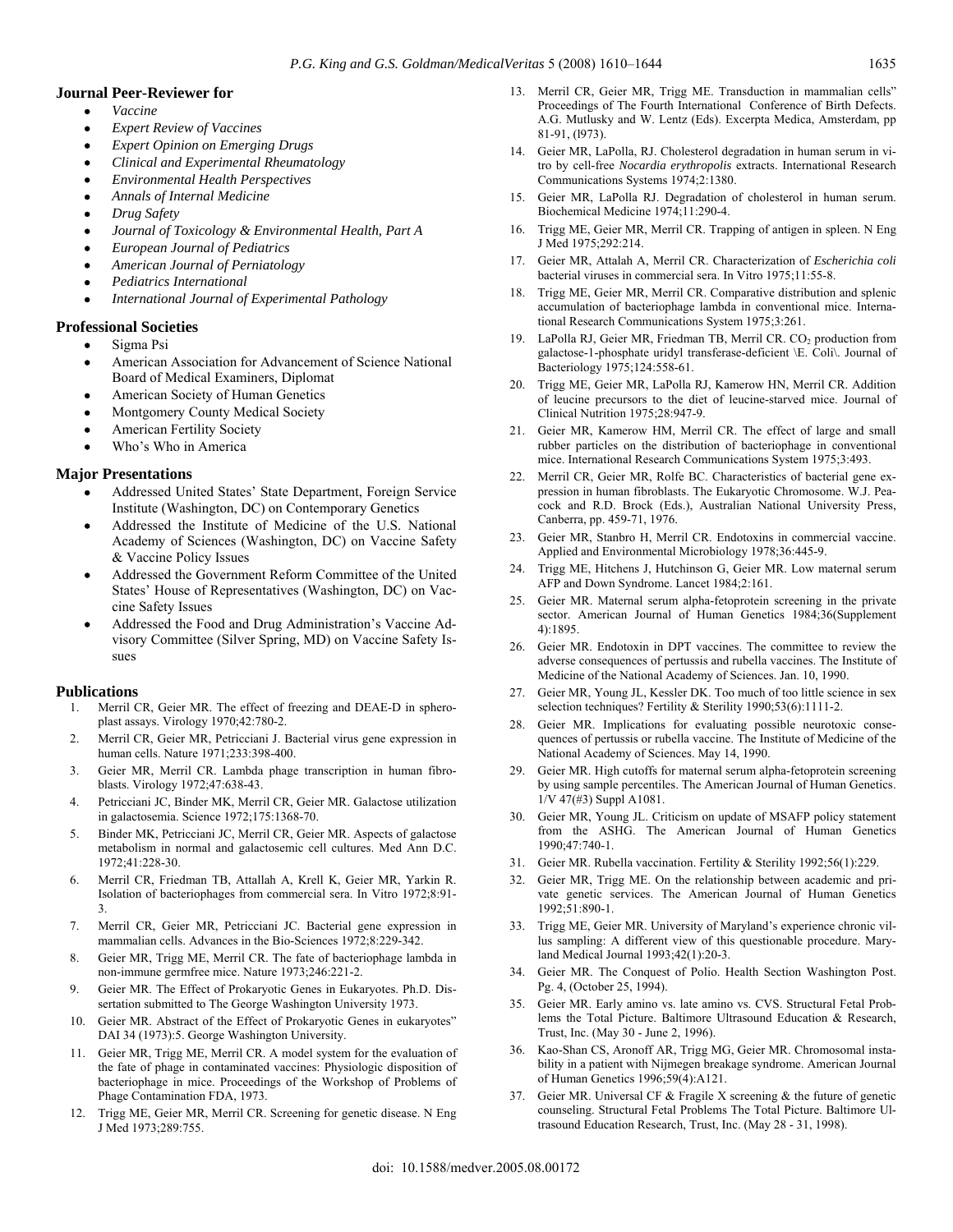- 38. Geier MR, Geier DA. Hepatitis B vaccine and arthritic reactions: An analysis of the Vaccine Adverse Events Reporting System, (VAERS), from 1990 through 1997. Clin Exp Rheumatol 2000;18:789-90.
- 39. Geier MR, Geier DA. Hepatitis B vaccine and gastroenterological adverse reactions. Hepatogastroenterology 2001;48(37).
- 40. Geier MR, Geier DA. Immunological reactions and hepatitis B vaccine. Ann Intern Med 2001;134:1155.
- 41. Abrams DJ, Aronoff AR, Berend SA, Roa BB, Shaffer LG, Geier MR. Prenatal diagnosis of a homologous Robertsonian translocation involving chromosome 15. Prenat Diagn 2001;21:676-9.
- 42. Geier MR, Geier DA. On Smallpox, Cipro and stockpiling. Editorial Section Washington Post. Pg A30, (October 25, 2001).
- 43. Geier DA, Geier MR. Rubella vaccine and arthritic adverse reactions: An analysis of the Vaccine Adverse Events Reporting System (VAERS) database from 1991 through 1998. Clin Exp Rheumatol 2001;19:724-6.
- 44. Geier MR, Geier DA. Hepatitis B vaccination safety. Ann Pharmacother 2002;36:370-4.
- 45. Geier DA, Geier MR. An analysis of the occurrence of convulsions and death after childhood vaccination. Toxicology Mechanisms & Methods 2002;12:71-8.
- 46. Geier DA, Geier MR. Hepatitis B vaccination and arthritic adverse reactions: A follow-up analysis of the Vaccine Adverse Events Reporting System (VAERS) database. Clin Exp Rheumatol 2002;20:119.
- 47. Geier MR, Geier DA. Disease. Colonization and Settlement (1608- 1760). Editor Nash GB, Facts on File Encyclopedia of American History Series, Vol. 2:90-3, 2003.
- 48. Geier MR, Geier DA. Epidemiology of the Vaccine Adverse Events Reporting System (VAERS): Proof of causation in various cases. Mealey Publications & Conference Group, Vaccine Litigation Conference: pp 407-17, 2002.
- 49. Geier DA, Geier MR. Clinical implications of endotoxin concentrations in vaccines. Ann Pharmacother 2002;36:776-80.
- 50. Geier DA, Geier MR. Comparison of Lyme disease vaccine adverse Event reports and comparison to other vaccine results. Lyme Disease Foundation & College of Physicians and Surgeons of Columbia University, 15<sup>th</sup> International Scientific Conference on Lyme Disease and Other Tick-Borne Disorders: pp 1-20, 2002.
- 51. Geier DA, Geier MR. Anthrax vaccination and joint related adverse reactions in light of biological warfare scenarios. Clin Exp Letter to the Editor. Published  $P^3R$  Rheumatol 2002;20:217-220.
- 52. Geier DA, Geier MR. Cutaneous immunologic reactions to hepatitis B virus vaccine. Ann Intern Med 2002;136:780-1.
- 53. Geier MR, Geier DA. The state of polio vaccination in the world today: The case for continuing routine vaccination. Toxicology Mechanisms & Methods 2002;12:221-8.
- Geier DA, Geier MR. Hepatitis B vaccination and adult associated gastrointestinal reactions: A follow up analysis. Hepatogastroenterology. 2002;49:1571-5.
- 55. Geier DA, Geier MR. An analysis of the reactivity of vaccines administered in Texas from 1991 through 1999: Based upon the Vaccine Adverse Events Reporting System (VAERS) database. Tex Med 2002;98:50-4.
- 56. Geier DA, Geier MR. The true story of pertussis vaccination: A sordid legacy? J Hist Med Allied Sci 2002;57:249-84.
- 57. Geier DA, Geier MR. The VAERS and CDC Reportable Disease databases are new tools for those in vaccine related forensic medicine. A case in point: Adult hepatitis B vaccine. The Forensic Examiner 2002;11(7-8):21-8.
- 58. Geier DA, Geier MR. Smallpox and Anthrax in the United States. Emerging Drugs & Devices 2002;7(8):27-31.
- 59. Geier DA, Geier MR. Lyme vaccination safety. Journal of Spirochetal and Other Tick-Borne Diseases 2002;9:16-22.
- 60. Geier DA, Geier MR. Reply: Hepatitis B vaccination safety. Ann Pharmacother 2002;36:1649-50.
- 61. Geier DA, Geier MR. Reply: Clinical implications of endotoxin concentrations in vaccines. Ann Pharmacother 2002;36:1650-1.
- 62. Geier DA, Geier MR. Chronic reactions associated with hepatitis B vaccination. Ann Pharmacother 2002;36:1970-1.
- 63. Geier DA, Geier MR. A one year follow up of chronic arthritis following adult rubella and hepatitis B vaccination: Based upon analysis of the Vaccine Adverse Events Reporting System (VAERS) database. Clin Exp Rheumatol 2002;20:767-71.
- 64. Geier DA, Geier MR. Serious neurological conditions following pertussis immunization: An analysis of endotoxin levels, the Vaccine Adverse Events Reporting System (VAERS) database and literature review. Pediatr Rehabil 2002;5:177-82.
- 65. Geier MR, Geier DA. Neurodevelopmental disorders following Thimerosal-containing vaccines: a brief communication. Exp Biol & Med 2003;228:660-4.
- 66. Geier MR, Geier DA. Thimerosal in childhood vaccines, neurodevelopment disorders, and heart disease in the United States. J Am Phys Surg 2003;8(1):6-11.
- 67. Geier MR, Geier DA, Zahalsky AC. Influenza vaccination and Guillain Barre Syndrome. Clin Immunol 2003;107:116-21.
- 68. Geier MR, Geier DA, Zahalsky AC. A review of hepatitis B vaccination. Expert Opinion on Drug Safety 2003;2:113-22.
- 69. Geier DA, Geier MR. An assessment of the impact of Thimerosal on childhood neurodevelopmental disorders. Pediatr Rehabil 2003;6:97- 102.
- 70. Geier MR, Geier DA. Pediatric MMR vaccination safety. International Pediatrics 2003;18:108-13.
- 71. Geier MR, Geier DA. Response to critics on the adverse effects of Thimerosal in childhood vaccines. J Am Phys Surg 2003;8:68-70.
- 72. Bradstreet J, Geier DA, Kartzinel JJ, Adams JB, Geier MR. A casecontrol study of mercury burden in children with autistic spectrum disorders. J Am Phys Surg 2003;8:76-9.
- 73. Geier DA, Geier MR. Response to comments by J.R. Mann. Exp Biol Med 2003;228:993-4.
- 74. Geier DA, Geier MR. A comparative evaluation of the effects of MMR vaccination and mercury doses from Thimerosal-containing childhood vaccines on the population prevalence of autism. Med Sci Monit 2004;10(3):PI33-39.
- 75. Geier MR, Geier DA. Study misses link between Thimerosal and neurodevelopmental disorders. Pediatrics 2004
- 76. Geier DA, Geier MR. Gastrointestinal reactions and Rotavirus vaccination based upon analysis of the Vaccine Adverse Events Reporting System (VAERS) database for 1999. A model of the calculation of the incidence rates and statistical significance of adverse events following immunization. Hepatogastroenterology 2004;51:477-481.
- 77. Geier DA, Geier MR. A review of the Vaccine Adverse Event Reporting System database. Exp Opinion on Pharmacotherapy 2004;5:691- 698.
- 78. Geier MR, Geier DA. Parents' worries about Thimerosal in vaccines are well founded. Pediatrics 2004; Published P<sup>3</sup>R Letter to the Editor.
- Geier MR, Geier DA. Gastrointestinal adverse reactions following anthrax vaccination: An analysis of the Vaccine Adverse Events Reporting System (VAERS) database. Hepatogastroenterology 2004;51:762- 767.
- 80. Geier DA, Geier MR. An evaluation of serious neurological disorders following immunization: a comparison of whole-cell and acellular pertussis vaccines. Brain Dev 2004;26:296-300.
- 81. Geier MR, Geier DA. Thimerosal does not belong in vaccines. Pediatrics 2004; Published  $P^3R$  Letter to the Editor.
- 82. Geier MR, Geier DA. Mercury in vaccines and potential conflicts of interest. Lancet 2004;364:1217.
- 83. Geier MR, Geier DA. A case-series of adverse events, positive rechallenge of symptoms, and events in identical twins following hepatitis B vaccination: analysis of the Vaccine Adverse Event Reporting System (VAERS) database and literature review. Clin Exp Rheumatol 2004;22:749-755.
- 84. Geier DA, Geier MR. Neurodevelopmental disorders following Thimerosal-containing childhood immunizations: a follow-up analysis. Int J Toxicol 2004;23:369-376.
- 85. Geier MR, Geier DA. The potential importance of steroids in the treatment of autistic spectrum disorders and other disorders involving mercury toxicity. Med Hypotheses 2005;64:946-954.
- 86. Geier DA, Geier MR. A two-phased population epidemiological study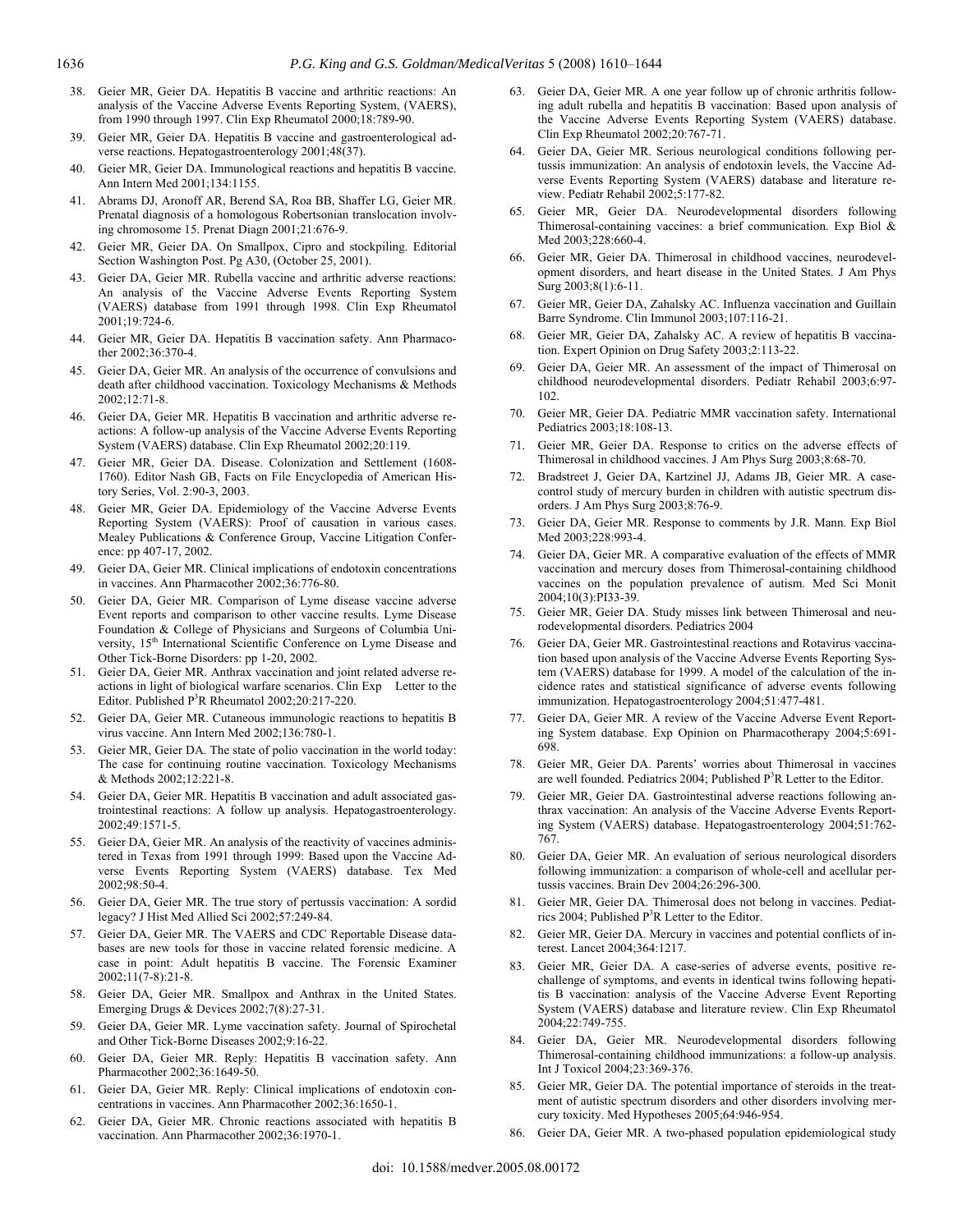of the safety of Thimerosal-containing vaccines: a follow-up analysis. Med Sci Monit 2004;11(4):CR160-CR170.

- 87. Geier MR, Geier DA. Reply. Clin Immunol 2003;109:360-361.
- 88. Geier MR, Geier DA. Vaccine causation of selected adverse reactions: Epidemiology of the Vaccine Adverse Event Reporting System (VAERS). Thimerosal & Vaccines 2002;1(1):32-42.
- 89. Adams JB, Baker SM, Binstock T, Bock K, Borris M, Cave S, Deth R, Edelson SM, Freedenfeld S, Geier D, Geier M, Goldblatt A, Green J, Haley BE, Hardy PM, James SJ, Levinson A, Lonsdale D, McCandless J, McDonnell MH, Megson M, Mumper E, Neubrander J, O'Hara N, Peirsel P, Quig D, Redwood L, Rimland B, Schneider C, Underwood LW, Usman A, Vojdani A. Treatment options for mercury/metal toxicity in autism and related developmental disabilities: consensus position paper. San Diego, CA: Autism Research Institute, pp. 1-42, 2005.
- Arranga E, Geier MR, Geier DA, Small T. Interview with Dr. Mark Geier and David Geier concerning Thimerosal, testosterone, and autism treatment hypothesis. Medical Veritas 2005;2:465-471.
- 91. Geier DA, Geier MR. A case-control study of serious autoimmune adverse events following hepatitis B immunization. Autoimmunity 2005;38:295-301.
- 92. Abrams DJ, Augustyn AM, Geier MR. Prenatally diagnosed mosaic trisomy 17: a case report with two-year follow-up. Prenat Diagn 2005;25:968-969.
- 93. Geier DA, Geier MR. Early downward trends in neurodevelopmental disorders following removal of Thimerosal-containing vaccines. J Am Phys Surg 2006;11:8-13.
- 94. Geier MR, Geier DA, Small T. Interview with Dr. Mark Geier and David Geier: Decreasing trends in autism and neurodevelopmental disorders following decreasing use of Thimerosal-containing vaccines. Medical Veritas 2006;3:935-948.
- Geier DA, Geier MR. An evaluation of the effects of Thimerosal on neurodevelopmental disorders reported following DTP and Hib vaccines in comparison to DTPH vaccine in the United States. J Toxicol Environ Health A 2006;69:1481-1495.
- Geier DA, Geier MR. An assessment of downward trends in neurodevelopmental disorders in the United States following removal of Thimerosal from childhood vaccines. Med Sci Monit 2006;12:CR231- CR239.
- 97. Geier DA, Geier MR. A clinical and laboratory evaluation of methionine cycle-transsulfuration and androgen pathway markers in children with autistic disorders. Horm Res 2006;66:182-188.
- 98. Abrams DJ, Geier MR. A comparison of patient satisfaction with telehealth and on-site consultations: a pilot study for prenatal genetic counseling. J Genet Couns 2006;15:199-205.
- 99. Geier DA, King PG, Geier MR. Influenza vaccine: review of effectiveness of the US immunization program and policy considerations. J Am Phys Surg 2006;11:69-74.
- 100. Geier DA, Geier MR. A prospective assessment of porphyrins in autistic disorders: a potential marker for heavy metal exposure. Neurotox Res 2006;10:57-63.
- 101. Geier MR, Geier DA: Reply: Thimerosal and neurodevelopmental disorders. J Am Phys Surg 2006;11:33-34.
- 102. Geier DA, Geier MR. Vaccines and their role in autoimmunity. Autoimmunity Reviews, Abstracts of 5<sup>th</sup> International Congress on Autoimmunity, Sorrento Italy, November 29 – December 3, 2006, pg 70.
- 103. Geier MR, Geier DA. The role of androgens and the methionine cycletranssulfuration pathway in understanding and treating autism: a new paradigm. Autoimmunity Reviews, Abstracts of 5<sup>th</sup> International Congress on Autoimmunity, Sorrento, Italy, November 29 – December 3, 2006, pg 71.
- 104. Geier DA, Geier MR. A meta-analysis epidemiological assessment of neurodevelopmental disorders following vaccines administered from 1994 through 2000 in the United States. Neuro Endocrinol Lett 2006;27;401-413.
- 105. Geier DA, Geier MR. A clinical trial of combined anti-androgen and anti-heavy metal therapy in autistic disorders. Neuro Endocrinol Lett 2006;27:833-838.
- 106. Geier MR. Evolving views on the causes of autistic spectrum disorders. Lancet Neurol 2006;6:212. Geier DA, Sykes LK, Geier MR. A review of Thimerosal (Merthiolate) and its ethylmercury breakdown product: specific historical considerations regarding safety and effectiveness. J Toxicol Environ Health B Crit Rev 2007;10:575-96.
- 107. Geier DA, Geier MR. A case-series of children with apparent mercury toxic encephalopathies manifesting with clinical symptoms of regressive autistic disorders. J Toxicol Environ Health A 2007;70:837-51.
- 108. Geier DA, Geier MR. A prospective study of Thimerosal-containing Rho(D)-immune globulin administration as a risk factor for autistic disorders. J Matern Fetal Neonatal Med 2007;20:385-90.
- 109. Geier DA, Geier MR. A prospective study of mercury toxicity biomarkers in autistic spectrum disorders. J Toxicol Environ Health A 2007;70:1723-30.
- 110. Geier DA, Geier MR. A prospective assessment of androgen levels in patients with autistic spectrum disorders: biochemical underpinnings and suggested therapies. Neuro Endocrinol Lett 2007;28:565-73.

### **Publication Awards**

- 1. Recipient of the 2003 "Stanley W. Jackson Prize" which recognizes the best article published in the last three years in the *Journal of the History of Medicine and Allied Sciences* (Published by Duke University) for my paper, "The True History of Pertussis Vaccination: A Sordid Legacy?"
- 2. Among the Top 10 Most Frequently Downloaded Articles for 2004 [1,988 Downloads] in the *Medical Science Monitor* for my paper, "A Comparative Evaluation of the Effects of MMR Vaccination and Mercury Doses from Thimerosal-Containing Childhood Vaccines on the Population Prevalence of Autism.

| <b>Full Name:</b> | David Allen Geier                                 | 1995-1998                 | High School Diploma with Highest Honors,<br>The Bullis School, Potomac, MD          |
|-------------------|---------------------------------------------------|---------------------------|-------------------------------------------------------------------------------------|
| <b>Education</b>  |                                                   |                           |                                                                                     |
| 2003-2006         | Graduate Student in Biochemistry, The             | <b>Science Employment</b> |                                                                                     |
|                   | George Washington University, Washing-<br>ton. DC | 1998                      | Summer Employee at The National Insti-<br>tutes of Health in The Laboratory of Bio- |
| 2002-2003         | Graduate Student, National Institutes of          |                           | chemical Genetics (June-September)                                                  |
|                   | Health Graduate School Program, Be-               | 1999-Present              | President of MedCon, Inc.                                                           |
|                   | thesda. MD                                        |                           | Medical-Legal Consulting & Biochemical-                                             |
| 1998-2002         | B.A. Biology, Minor History, with Honors          |                           | Epidemiological Research                                                            |
|                   | from The University of Maryland, Balti-           | 2006-Present              | Vice-President of the Institute of Chronic                                          |
|                   | more County (UMBC), Catonsville, MD,              |                           | Illnesses, Inc.                                                                     |
|                   | an Honors College                                 |                           | A $501(c)(3)$ Foundation dedicated to study-                                        |

#### **Appendix B. Curriculum Vitae of David A. Geier, BA**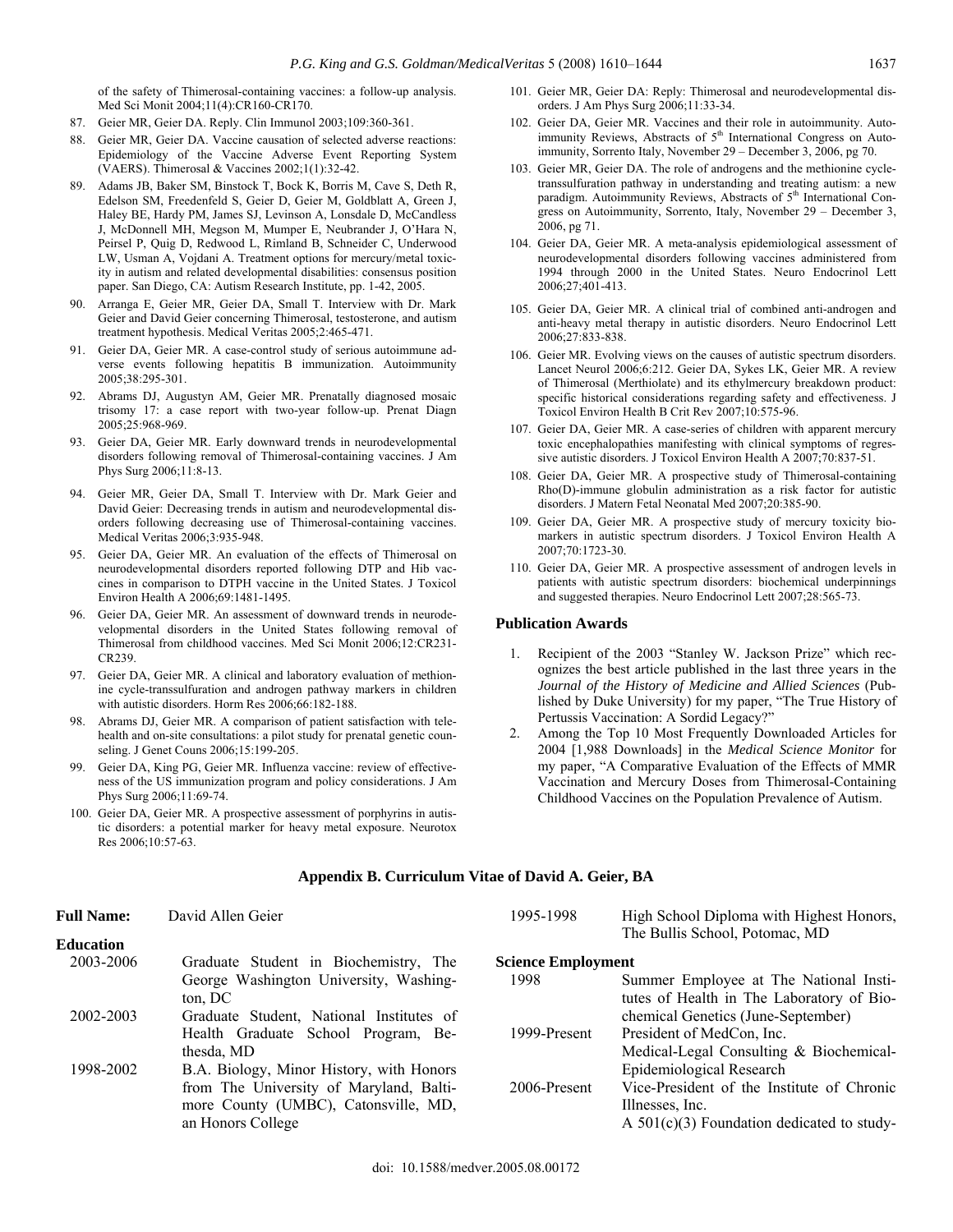| 2007-Present                          | ing chronic diseases<br>Vice-President of CoMeD, Inc.<br>A non-profit group dedicated to advocating<br>for those adversely impacted by environ-<br>mental and medicinal toxins, and to study-<br>ing environmental and medicinal toxins |   |
|---------------------------------------|-----------------------------------------------------------------------------------------------------------------------------------------------------------------------------------------------------------------------------------------|---|
| <b>Other Employment</b>               |                                                                                                                                                                                                                                         |   |
| 1999-2001                             | Staff Writer of The University of Maryland,<br>Baltimore County Retriever Weekly News-<br>paper                                                                                                                                         |   |
| <b>Additional Training</b>            |                                                                                                                                                                                                                                         |   |
| 1999-2001                             | Journalism Internship at The Retriever<br>Weekly Newspaper of The University of<br>Maryland, Baltimore County                                                                                                                           |   |
| 2002-Present                          | CDC/ATSDR Training and Continuing<br>Education Courses; Credits Earned:<br>• "Vaccine Safety Post Marketing Surveil-                                                                                                                    | F |
|                                       | lance: The Vaccine Adverse Event Re-<br>porting System" (1.25 Category-I CME<br>Credits; 5 November 2002)                                                                                                                               | 0 |
| 2002                                  | Health-Stream/Education-Design Continu-<br>ing Education Courses; Credits Earned:                                                                                                                                                       |   |
|                                       | · "Anaphylaxis: Diagnosis & Manage-<br>ment" (1.0 Category-I CME Credits; 8<br>January 2003)                                                                                                                                            |   |
| 2002-2003                             | The Foundation for Advanced Education in<br>Sciences, Inc.; Graduate Credits<br>the<br>Earned:                                                                                                                                          |   |
|                                       | • "Basic Principles of Immunology and<br>Hypersensitivity" (Fall 2002, 2 Credits,<br>Dr. John Finerty; 32 Category-I CME<br>Credits)                                                                                                    |   |
|                                       | · "Introduction to Epidemiology" (Fall<br>2002, 3 Credits, Dr. Paul Sorlie; 40 Cate-<br>gory-I CME Credits)                                                                                                                             |   |
|                                       | · "Statistical Methods in Epidemiology"<br>(Spring 2003, 3 Credits, Dr. H.M. James<br>Hung; 40 Category-I CME Credits)                                                                                                                  |   |
|                                       | • "Emerging Infections: A Global Threat<br>to Human Health" (Spring 2003, 2 Cred-<br>its, Dr. John Hall)                                                                                                                                | I |
| 2003 (Mar)                            | University of Miami Institutional Review<br>Board Online Courses; Credits Earned:<br>Subject Research<br>$\bullet$ "Human<br>Training                                                                                                   |   |
|                                       | Course" (Completed All Modules and<br>Final Examination)                                                                                                                                                                                |   |
| 2004 (Apr)                            | Kaiser Permanente North-West, Research<br>Subjects Protection Office Online Courses;<br>Credits Earned:                                                                                                                                 |   |
|                                       | · "Training in Bioethics and Human Sub-<br>jects Research" (Completed All Modules<br>and Final Examination)                                                                                                                             |   |
| <b>Scientific Research Experience</b> |                                                                                                                                                                                                                                         |   |

1998 (Summer) I. T. R. A. Summer Fellow Appointment at The National Institutes of Mental Health (under Laboratory Chief Dr. Carl Merril of The Laboratory of Biochemical Genetics); Project: Protein Gel and Phage Research

1999 (Summer) Researcher at Molecular Medical Medicine, Inc.; Project: Epidemiologic Analysis of Prenatal-Genetic Screens

- 1999-Present) Researcher at Medcon, Inc.; Projects:
	- Epidemiologic analysis of The Vaccine Adverse Events Reporting System (VAERS) & Vaccine Safety Datalink (VSD) to Determine the Correlation Between Vaccines and Adverse Events
	- Molecular Biochemical Evaluation of the Content of Commercial Biologicals for Endotoxin, Mercury Concentrations, sterility, etc.

## **Professional Societies**

American Association for the Advancement of the Sciences

## **Grants and Awards**

| 1998          | Recipient of "The National Student-Athlete    |
|---------------|-----------------------------------------------|
|               | Day Award" from The National Consor-          |
|               | tium for Athletics and Academics and The      |
|               | National Collegiate Athletic Association      |
| 1998          | Recipient of "The Advanced Placement          |
|               | Scholar Award" from The National Ad-          |
|               | vance Placement Board                         |
| 1998-2002     | Recipient of The University of Maryland,      |
|               | Baltimore County "President's Scholars        |
|               | Full Academic Scholarship"                    |
| 1999          | Recipient of "The Outstanding Academic        |
|               | Performance Award" from the Golden Key        |
|               | National Honor Society                        |
| 2003          | Recipient of "Stanley W. Jackson Prize"       |
|               | which recognizes the best article published   |
|               | in the last three years in the Journal of the |
|               | History of Medicine and Allied Sciences       |
|               | (Published by Duke University) for my pa-     |
|               | per, "The True History of Pertussis Vacci-    |
|               | nation: A Sordid Legacy?"                     |
| <b>Honors</b> |                                               |
|               |                                               |
| 1999          | Selected to the National Dean's List for      |
|               | <b>College Students</b>                       |
| 1999          | Selected to the Honors College at the Uni-    |
|               | versity of Maryland, Baltimore County         |
| 2001          | Selected to the Golden Key International      |
|               | Collegiate Honor Society                      |
| 2001          | Selected an All-American Scholar by the       |
|               | United States Achievement Academy             |
| 2001          | Spring Semester Academic Honors<br>at         |
|               | <b>UMBC</b>                                   |
| 2002          | Selected to the 2000 Outstanding Scholars     |
|               | of the 21 <sup>st</sup> Century               |
| 2002          | Selected to Marquis Who's Who in the          |
|               | World, 19 <sup>th</sup> Edition               |
| 2004          | Among the Top 10 Most Frequently              |
|               | Downloaded Articles<br>for 2004 [1,988]       |
|               | Downloads] in the Medical Science Moni-       |

*tor* for my paper, "A Comparative Evalua-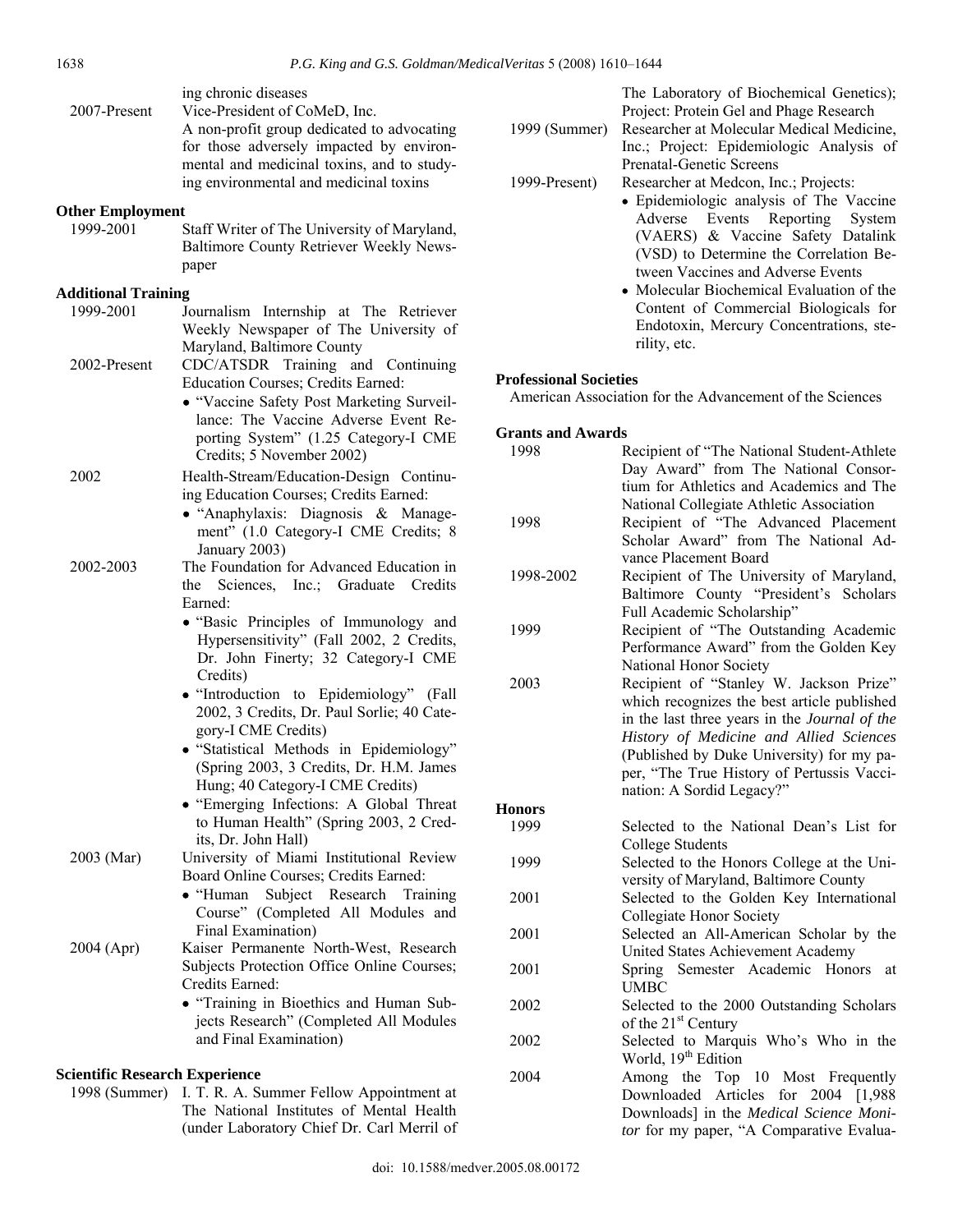tion of the Effects of MMR Vaccination and Mercury Doses from Thimerosal-Containing Childhood Vaccines on the Population Prevalence of Autism"

### **Significant Talks and Presentations**

- 2002 (May 21) Co-Addressed the Food and Drug Administration's Vaccines and Related Biological Products Advisory Committee (Rockville, Maryland) about "Lyme Vaccine Safety"
- 2002 (Jul 19) Co-Addressed the National Academies of Science's Christine Mirzayan Science and Technology Policy Internship Seminar (Washington, DC), "Prenatal Genetic Testing and Disabilities: A Medical Miracle or Eugenics in Disguise?"
- 2002 (Dec 10) Co-Submitted Materials to the United States House of Representatives Committee on Government Reform (Washington, DC) hearing on "Vaccines and the Autism Epidemic: Reviewing the Federal Government's Track Record and Charting a Course for the Future," about "Vaccines & Neurodevelopmental Delays: An Assessment of the Vaccine Adverse Event Reporting System (VAERS) Database & Other Studies"
- 2004 (Feb 9) Co-Addressed the National Academies of Science's Institute of Medicine Committee on Immunization Safety (Washington, DC), "Neurodevelopmental Disorders Following Thimerosal-Containing Childhood Vaccines"
- 2004 (Aug 23) Co-Addressed the National Academies of Science's Institute of Medicine Committee on Review of the National Immunization Program's (NIP's) Research Procedures and Data Sharing Program (Washington, DC), "Researcher's Experience with the VSD Data Sharing Program"

#### **Original Peer-Reviewed Scientific/Medical Publications**

- 1. Geier DA, Geier MR. Rubella vaccine and arthritic adverse reactions: An analysis of the Vaccine Adverse Events Reporting System (VAERS) database from 1991 through 1998. Clin Exp Rheumatol 2001;19:724-6.
- 2. Geier MR, Geier DA. Hepatitis B vaccination safety. Ann Pharmacother 2002;36:370-4.
- 3. Geier DA, Geier MR. An analysis of the occurrence of convulsions and death after childhood vaccination. Toxicology Mechanisms & Methods 2002;12:71-8.
- 4. Geier DA, Geier MR. Anthrax vaccination and joint related adverse reactions in light of biological warfare scenarios. Clin Exp Rheumatol 2002;20:217-20.
- 5. Geier DA, Geier MR. Clinical implications of endotoxin concentrations in vaccines. Ann Pharmacother 2002;36:776-80.
- 6. Geier DA, Geier MR. Hepatitis B vaccination and adult associated gastrointestinal reactions: A follow-up analysis. Hepatogastroenterology 2002;49:1571-5.
- 7. Geier DA, Geier MR. An analysis of the reactivity of vaccines administered in the state of Texas from 1991 through 1999. Tex Med 2002;98:50- 4.
- 8. Geier MR, Geier DA. The state of polio vaccination in the world today:

The case for continuing routine vaccination. Toxicology Mechanisms & Methods 2002;12:221-8.

- Geier DA, Geier MR. The VAERS and CDC Reportable Disease databases are new tools for those in vaccine-related forensic medicine. A case in point: Adult hepatitis B vaccine. The Forensic Examiner 2002;11(7- 8):21-9.
- 10. Geier DA, Geier MR. Lyme vaccination safety. Journal of Spirochetal and Tick-borne Diseases 2002;9:16-22.
- 11. Geier DA, Geier MR. Serious neurological conditions following pertussis immunization: An analysis of endotoxin levels, the Vaccine Adverse Events Reporting System (VAERS) database and literature review. Pediatr Rehabil 2002;5:177-82.
- 12. Geier DA, Geier MR. A one-year follow-up of chronic arthritis following rubella and hepatitis B vaccination based upon analysis of the Vaccine Adverse Events Reporting System (VAERS) database. Clin Exp Rheumatol 2002;20:767-71.
- 13. Geier MR, Geier DA. Neurodevelopmental disorders following Thimerosal-containing vaccines: a brief communication. Exp Biol Med 2003;228:660-4.
- 14. Geier MR, Geier DA. Thimerosal in childhood vaccines, neurodevelopment disorders, and heart disease in the United States. J Am Phys Surg 2003;8(1):6-11.
- 15. Geier MR, Geier DA, Zahalsky AC. Influenza vaccination and Guillain Barre Syndrome. Clin Immunol 2003;107:116-21.
- 16. Geier MR, Geier DA, Zahalsky AC. A review of hepatitis B vaccination. Expert Opn Drug Safety 2003;2:113-22.
- 17. Geier DA, Geier MR. An assessment of the impact of Thimerosal on childhood neurodevelopmental disorders. Pediatr Rehabil 2003;6:97-102.
- 18. Geier MR, Geier DA. Pediatric MMR vaccination safety. International Pediatrics 2003;18:109-13.
- 19. Bradstreet J, Geier DA, Kartzinel JJ, Adams JB, Geier MR. A casecontrol study of mercury burden in children with autistic spectrum disorders. J Am Phys Surg 2003;8:76-9.
- 20. Geier DA, Geier MR. An evaluation of serious neurological disorders following immunization: a comparison of whole-cell and acellular pertussis vaccines. Brain Dev 2004;26:296-300.
- 21. Geier DA, Geier MR. Gastrointestinal reactions and rotavirus vaccination based upon analysis of the Vaccine Adverse Events Reporting System (VAERS) database for 1999. A model for the calculation of the incidence rates and statistical significance of adverse reactions following immunization. Hepatogastroenterology 2004;51:465-9.
- 22. Geier MR, Geier DA. Gastrointestinal adverse reactions following anthrax vaccination: An analysis of the Vaccine Adverse Events Reporting System (VAERS) database. Hepatogastroenterology 2004;51:762-7.
- 23. Geier DA, Geier MR. A comparative evaluation of the effects of MMR vaccination and mercury doses from Thimerosal-containing childhood vaccines on the population prevalence of autism. Med Sci Monit 2004;10(3):PI33-9.
- 24. Geier DA, Geier MR. A review of the Vaccine Adverse Event Reporting System database. Exp Opin Pharmacother 2004;5:691-8.
- 25. Geier DA, Geier MR. A case-series of adverse events, positiverechallenge of symptoms and, events in identical twins following hepatitis B vaccination: An analysis of the Vaccine Adverse Event Reporting System (VAERS) database and literature review. Clin Exp Rheumatol 2004; 22: 749-55.
- 26. Geier DA, Geier MR. Neurodevelopmental disorders following Thimerosal-containing childhood immunizations: A follow-up analysis. Int J Toxicol 2004;23:369-76.
- 27. Geier DA, Geier MR. A two-phased epidemiological study of the safety of Thimerosal-containing vaccines: A follow-up analysis. Med Sci Monit 2005;11(4):CR160-170.
- 28. Geier DA, Geier MR. A case-control study of serious autoimmune adverse events following hepatitis B immunization. Autoimmunity 2005;38:295-301.
- 29. Geier DA, Geier MR. Early downward trends in neurodevelopmental disorders following removal of Thimerosal-containing vaccines. J Am Phys Surg 2006;11:8-13.
- 30. Geier DA, Geier MR. An evaluation of the effects of Thimerosal on neurodevelopmental disorders reported following DTP and Hib vaccines in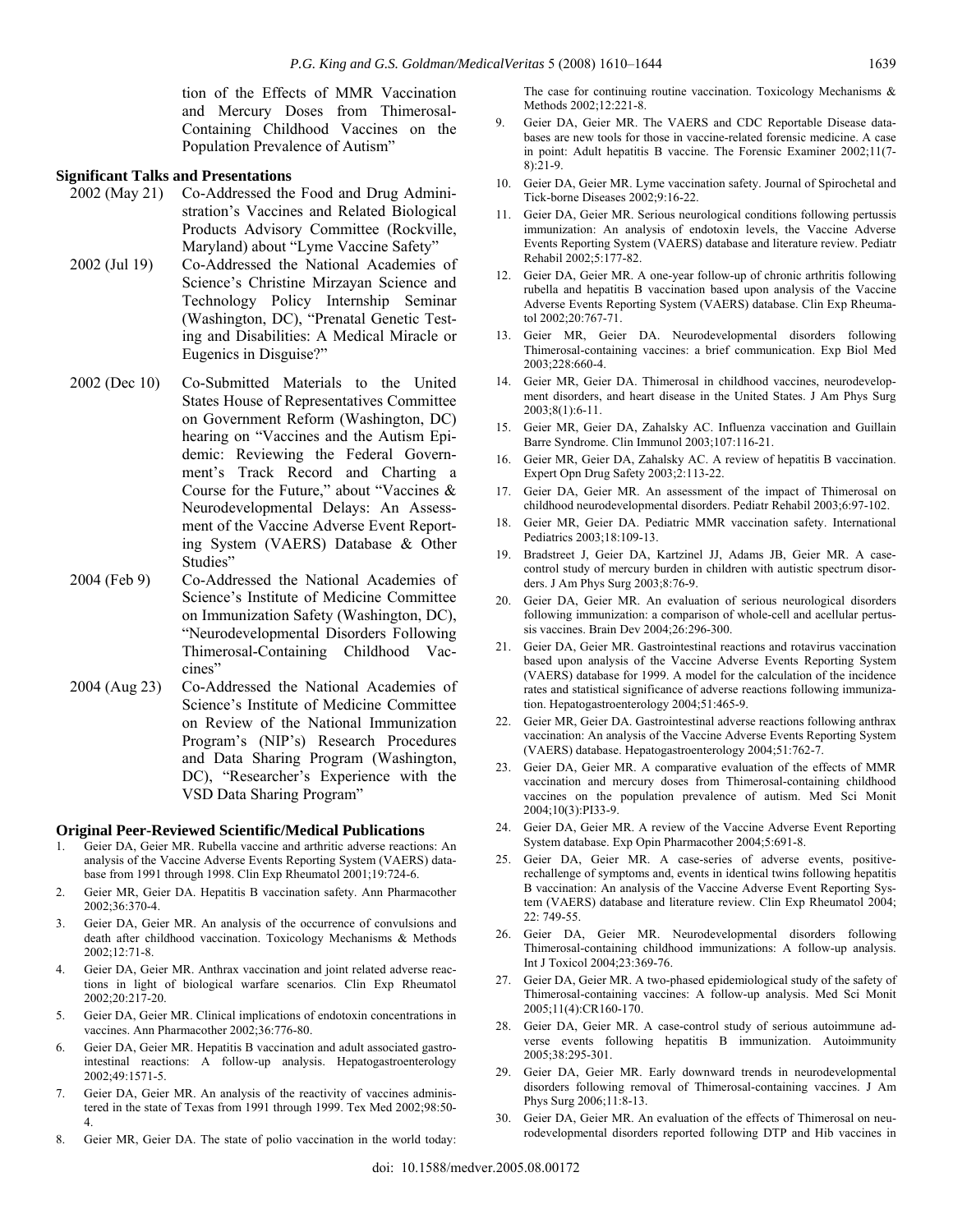comparison to DTPH vaccine in the United States. J Toxicol Environ Health A 2006;69:1481-1495.

- 31. Geier DA, Geier MR. An assessment of downward trends in neurodevelopmental disorders in the United States following removal of Thimerosal from childhood vaccines. Med Sci Monit 2006;12:CR231-CR239.
- 32. Geier DA, Geier MR. A clinical and laboratory evaluation of methionine cycle-transsulfuration and androgen pathway markers in children with autistic disorders. Horm Res 2006;66:182-188.
- 33. Geier DA, Geier MR. A prospective assessment of porphyrins in autistic disorders: a potential marker for heavy metal exposure. Neurotox Res 2006;10:57-64.
- 34. Geier DA, King PG, Geier MR. Influenza vaccine: a review of the effectiveness of the US immunization program and policy considerations. J Am Phys Surg 2006;11:69-74.
- 35. Geier DA, Geier MR. A meta-analysis epidemiological assessment of neurodevelopmental disorders following vaccines administered from 1994 through 2000 in the United States. Neuro Endocrinol Lett 2006;27:401-13.
- 36. Geier DA, Geier MR. A clinical trial of combined anti-androgen and antiheavy metal therapy in autistic disorders. Neuro Endocrinol Lett 2006;27:833-8.
- 37. Geier DA, Geier MR. A case-series of children with apparent mercury toxic encephalopathies manifesting with clinical symptoms of regressive autistic disorders. J Toxicol Environ Health A 2007;70:837-51.
- 38. Geier DA, Geier MR. A prospective study of Thimerosal-containing Rho(D)-immune globulin administration as a risk factor for autistic disorders. J Matern Fetal Neonatal Med 2007;20:385-90.
- 39. Geier DA, Geier MR. A prospective study of mercury toxicity biomarkers in autistic spectrum disorders. J Toxicol Environ Health A 2007;70:1723- 30.
- 41. Geier DA, Sykes LK, Geier MR. A review of Thimerosal (Merthiolate) and its ethylmercury breakdown product: specific historical considerations regarding safety and effectiveness. J Toxicol Environ Health B Crit Rev 2007;10:575-96.
- 42. Geier DA, Geier MR. A prospective assessment of androgen levels in patients with autistic spectrum disorders: biochemical underpinnings and suggested therapies. Neuro Endocrinol Lett 2007;28:565-73.

#### **Medical Hypotheses**

1. Geier MR, Geier DA. The potential importance of steroids in the treatment of autistic spectrum disorders and other disorders involving mercury toxicity. Med Hypotheses 2005;64:946-55.

## **Research Letters, Abstracts, and Letter to the Editors/Commentary Publications**

- 1. Geier MR, Geier DA. Arthritic reactions following hepatitis B vaccination: An analysis of the Vaccine Adverse Events Reporting System (VAERS) data from 1990 through 1997. Clin Exp Rheumatol 2000;18:789-90.
- 2. Geier MR, Geier DA. Hepatitis B vaccine and gastroenterological adverse reactions. Hepatogastroenterology 2001;48(37).
- 3. Geier MR, Geier DA. Immunological reactions and hepatitis B vaccine. Ann Intern Med 2001;134:1155.
- 4. Geier DA, Geier MR. Hepatitis B vaccination and arthritic adverse reactions: A follow-up analysis of the Vaccine Adverse Events Reporting System (VAERS) Database. Clin Exp Rheumatol 2002;20:119.
- 5. Geier DA, Geier MR. Smallpox and Anthrax in the United States. Emerging Drugs & Devices 2002;7(8):27-31.
- Geier MR, Geier DA. Vaccine causation of selected adverse reactions: Epidemiology of the Vaccine Adverse Event Reporting System (VAERS). Thimerosal & Vaccines 2002;1(1):32-42.
- 7. Geier DA, Geier MR. Cutaneous immunological reactions to hepatitis B virus vaccine. Ann Intern Med 2002;136:780-1.
- 8. Geier DA, Geier MR. Reply: Hepatitis B vaccine safety. Ann Pharmacother 2002;36:1649-50.
- 9. Geier MR, Geier DA. Reply: Clinical implications of endotoxin concentrations in vaccines. Ann Pharmacother 2002;36:1650-1.
- 10. Geier DA, Geier MR. Chronic adverse reactions associated with hepatitis

B vaccination. Ann Pharmacother 2002;36:1970-1.

- 11. Geier DA, Geier MR. Response to comments by J. R. Mann. Exp Biol Med 2003;228:933-4.
- 12. Geier MR, Geier DA. Response to critics on the adverse effects of Thimerosal in childhood vaccines. J Am Phys Surg 2003;8:68-70.
- 13. Geier MR, Geier DA. Reply: Influenza vaccination and Guillain Barre syndrome. Clin Immunol 2003;109:360-361.
- 14. Geier MR, Geier DA. Mercury in vaccines and potential conflicts of interest. Lancet 2004;1217.
- 15. Geier MR, Geier DA. Study misses link between Thimerosal and neurodevelopmental disorders. Pediatrics 2004; Published P<sup>3</sup>R Letter to the Editor.
- 16. Geier MR, Geier DA. Parents' worries about Thimerosal in vaccines are well founded. Pediatrics 2004; Published  $P<sup>3</sup>R$  Letter to the Editor.
- 17. Geier MR, Geier DA. Thimerosal does not belong in vaccines. Pediatrics 2004; Published  $P^3R$  Letter to the Editor.
- 18. Arranga E, Geier MR, Geier DA, Small T. Interview with Dr. Mark Geier and David Geier concerning Thimerosal, testosterone, and autism treatment hypothesis. Medical Veritas 2005;2:465-71.
- 19. Geier MR, Geier DA. Reply: Thimerosal and neurodevelopmental disorders. J Am Phys Surg 2006;11:33-4.
- 20. Geier DA, Geier DA, Geier MR. Vaccines and their role in autoimmunity. Autoimmunity Reviews, Abstracts of 5<sup>th</sup> International Congress on Autoimmunity, Sorrento Italy, November 29 – December 3, 2006, pg 70.
- 21. Geier MR, Geier DA. The role of androgens and the methionine cycletranssulfuration pathway in understanding and treating autism: a new paradigm. Autoimmunity Reviews, Abstracts of 5<sup>th</sup> International Congress on Autoimmunity, Sorrento, Italy, November 29 – December 3, 2006, pg 71.

## **Conference/Meeting Proceedings - Scientific Publications**

- Geier DA, Geier MR. Lyme vaccination and arthritic conditions in the US adult population: An analysis of the Vaccine Adverse Events Reporting System (VAERS) database from December 1998 through October 2000. 15<sup>th</sup> International Scientific Conference on Lyme Disease and Other Tick-Borne Disorders Handbook, 6-7 April 2002.
- 2. Geier MR, Geier DA. Epidemiology of the Vaccine Adverse Event Reporting System (VAERS): Proof of causation in various cases. Mealey's Publications LexisNexis Vaccine Conference Handbook, 18-19 March 2002.
- 3. Geier MR, Geier DA. An epidemiological assessment of the association between Thimerosal concentrations in vaccines and neurodevelopmental disorders in children. Mealey's Publications LexisNexis Thimerosal in Vaccines Conference Handbook, 3 December 2002.
- Geier DA, Geier MR. Vaccines & neurodevelopmental delays: An assessment of the Vaccine Adverse Event Reporting System (VAERS) database & other studies. The United States House of Representatives Committee on Government Reform hearing on "Vaccines and the Autism Epidemic: Reviewing the Federal Government's Track Record and Charting a Course for the Future," Congressional Record, 10 December 2002.
- 5. Geier DA, Geier MR. Neurodevelopmental disorders following Thimerosal-containing childhood vaccines. Fall DAN! 2004 Conference Handbook, Los Angles, CA, 1-3 October 2004, pgs 95-107.

#### **Medical/Science Consensus Papers**

1. Adams JB, Baker SM, Binstock T, Bock K, Borris M, Cave S, Deth R, Edelson SM, Freedenfeld S, Geier DA, Geier MR, Goldblatt A, Green J, Haley BE, Hardy PM, James SJ, Levinson A, Lonsdale D, McCandless J, McDonnell MH, Megson M, Mumper E, Neubrander J, O'Hara N, Peirsel P, Quig D, Redwood L, Rimland B, Schneider C, Underwood LW, Usman A, Vojdani A. Treatment options for mercury/metal toxicity in autism and related developmental disabilities: consensus position paper. San Diego, CA: Autism Research Institute, 2005, pp. 1-42.

#### **History Publications**

- Geier DA, Geier MR. The true story of pertussis vaccination: A sordid legacy? J Hist Med Allied Sci 2002;57:249–84.
- 2. Geier MR, Geier DA. Disease. *Colonization and Settlement (1608-1760)*. Editor Nash G. B., Facts on File, Inc., Encyclopedia of American History 2003;2:90–3.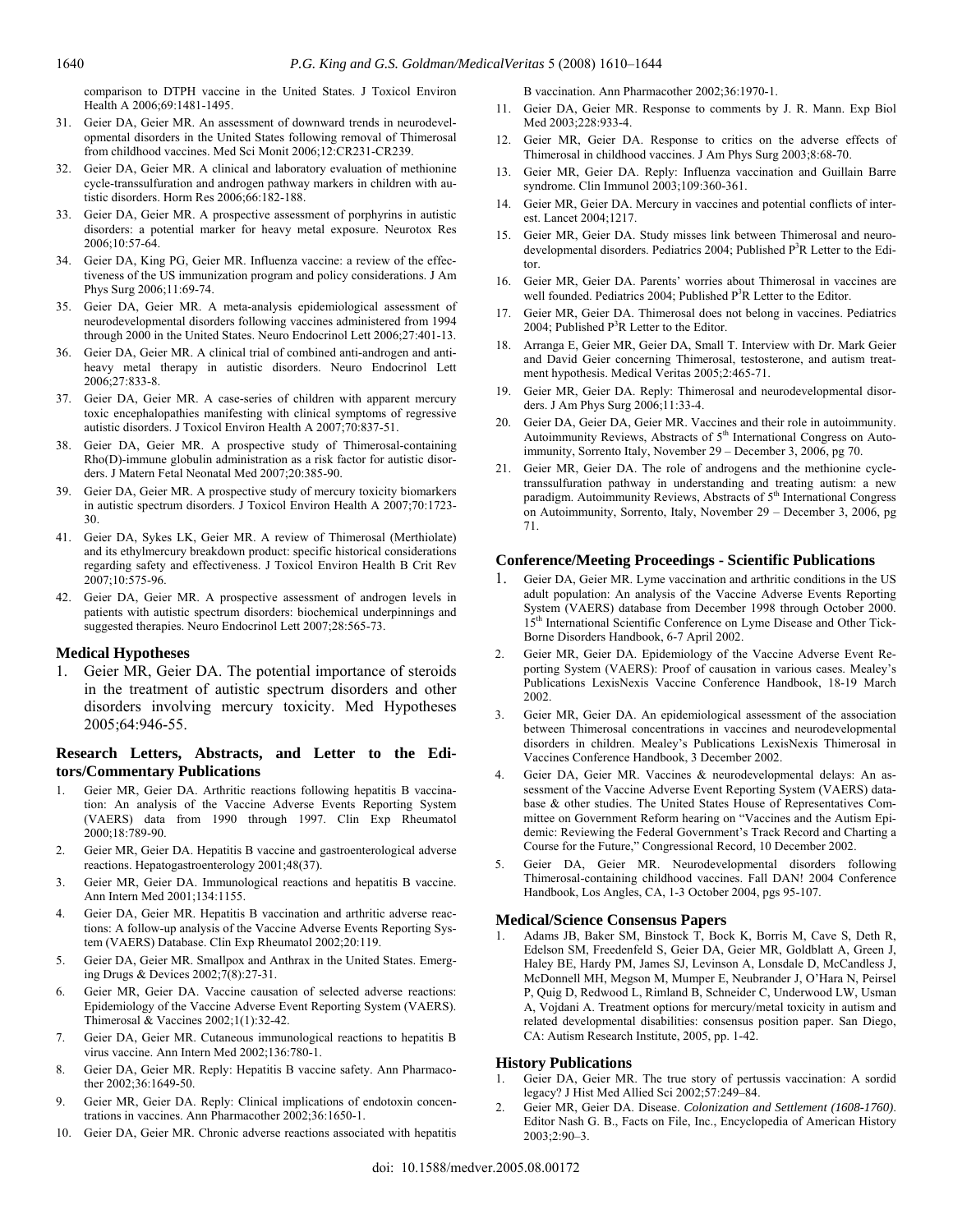## **Appendix C. Curriculum Vitae of Andrew J. Wakefield, MB, BS, FRCS, FRCPath**

 Dr. Wakefield currently serves as Executive Director, Thoughtful House Center for Children, Austin Texas, 78746. He received his medical education at St. Mary's Hospital Medical School, London (1976-1981) and his MB BS degree from the University of London (1981). Dr. Wakefield completed primary and final fellowship at the Royal College of Surgeons (London) during 1983 and 1985, respectively. He completed a fellowship of the Royal College of Pathologists (U.K.) in 2001.

 Dr. Wakefield is the recipient of the 1987 Toronto General Hospital Resident's Research Prize, the 1988 First Prize from the Basic Science, Mount Sinai Hospital Department of Medicine (Toronto), the 1992-3 SMART I Award and 1993-4 SMART II Award for Research and Technology from the Department of Trade and Industry, and the 2000 NVIC Courage in Science Award.

 Dr. Wakefield has been a reviewer to the following scientific journals: Lancet, American Journal of Gastroenterology, Gastroenterology, Gut, Digestive Diseases and Science, European Journal of Gastroenterology and Hepatology, Alimentary Pharmacology and Therapeutics.

## **Appointments**

- 1. House Surgeon to Mr. D. C. Britton, Royal United Hospitals, Bath, Avon, Aug 1981 - Feb 1982.
- 2. House Physician to Dr. J. G. Walker, Dr. R. Elkeles, Dr. C. Coulter and Professor Wickramasinghe, St. Mary's Hospital, London, W2, Feb 1982 - Aug 1982.
- 3. Two-year appointment to St. George's Hospital, General Surgical Senior House Officer Rotation Casualty Officer, St. George's Hospital, Tooting (Mr. A. Barker), Aug 1982 - Feb 1983.
- 4. The Royal Marsden Hospital, Sutton. Mr. J-C Gazet, Mr. N Breech, Dr. J. Ford, Dr. J. Glees, Feb 1983 - Aug 1983.
- 5. Frimley Park Hospital, Surrey. Mr. A. H. Amery, Mr. H. Hills, Mr. K. P. R. Rutter, Mr. M. J. Solan, Mr. R. C. Lallemand, Aug 1983 - Aug 1984
- 6. Two-year appointment to Queen Mary's University Hospital, Roehampton, Surgical Registrar Rotation:
	- a. Registrar to Mr. R. A. D. Booth, General and Colorectal surgery, Sep 1984 - May 1985
	- b. Registrar to Mr. K. P. Robinson, General and Vascular surgery, May 1985 - Jan 1986
	- c. Registrar to Mr. J. McLean-Singleton, General and Urological surgery, Jan 1986 - Apr 1986
- 7. Appointment to St. George's Hospital, Tooting, Surgical Registrar Rotation
	- a. Registrar to Miss E. M. Gordon, Paediatric surgery, Apr 1986 - Nov 1986
- 8. Appointment as Wellcome Research Fellow to the Surgical Unit, Toronto General Hospital and the Faculty of Medicine of the University of Toronto, Toronto, Ontario, Canada: Dr. Z. Cohen and Professor B. Langer, Nov 1986 - Nov 1988
- 9. Appointment as Wellcome Research Fellow, Royal Free School of Medicine, Nov 1988 – Sept 1990
- 10. Senior Lecturer in Experimental Gastroenterology, Departments of Medicine & Histopathology Oct 1990 – " Sept 1997
- 11. Reader in Experimental Gastroenterology, Department of Medicine & Histopathology, Oct 1997 – Nov 2001, Royal Free & University College Medical School, London.
	- a. Honorary Consultant in Experimental Gastroenterology to Royal Free Hampstead NHS Trust, London.
	- b. Director of Research and Chairman, Inflammatory Bowel Disease Study Group, RFHSM.
- 12. Senior Medical Adviser to the UK registered Charity VISCERAL, Dec 2001 Dec 2004
- 13. Executive Director, Thoughtful House Center for Children, Austin Texas, Dec 2004 – Present

## **Honors, Scholarships and Awards**

- 1. Wellcome Trust Travelling Fellowship, 1986-9
- 2. Runcorn Travelling Scholarship, Westminster Medical School Research Trust, 1986
- 3. AMI Travelling Scholarship, Royal College of Surgeons, England, 1986
- 4. Ethicon Foundation Scholarship, Ethicon; Foundation Fund, Royal College of Surgeons, England, 1986
- 5. Anglo-Canadian Scientific Exchange Scholarship, The Royal Society and the Natural Sciences and Engineering Research Council, Canada, 1986-1987
- 6. Wellcome Trust Travelling Fellowship, The Wellcome Trust, London, 1986-1989
- 7. Curie Foundation Travelling Scholarship, 1989
- 8. Three year extension of Wellcome Trust Fellowship, 1990-1993
- 9. Membre D'Honneur Etranger de la Societem, Royal Belge de Gastro-Enterologie, 1995
- 10. Fellow of the Royal Collage of Pathologists, 2001

## **Research and Development Interests**

- 1. The Inflammatory Bowel Disease Study Group
- 2. The role of microvascular injury in the pathogenesis of inflammatory bowel disease.
- 3. The role of the gut in childhood developmental disorders

## **Publications**

- [1] Mant TG, Lewis JL, Mattoo TK, Rigden SP, Volans GN, House IM, Wakefield AJ, Cole RS. Mercury poisoning after disc-battery ingestion. Hum Toxicol. 1987:6:179–81.
- [2] Silverman R, Cohen Z, Craig M, Wakefield A, Kim P, Langer B, Levy G. Monocyte/macrophage procoagulant activity (PCA) as a measure of immune responsiveness in Lewis and Brown Norway inbred rats: discordance with lymphocyte proliferative assays. Transplantation  $1989 \cdot 47 \cdot 542 - 8$
- [3] Wakefield AJ, Gordon EM. A huge renal cyst presenting in childhood. Case report and review of the literature. J R Soc Med. 1989; 82: 443–5.
- [4] Wakefield AJ, Cohen Z, Kim P, Craig M, Levy G. The reversal of cyclosporine mediated suppression of alloantigen induced monocyte procoagulant activity by  $H_2$  antagonists cimetidine and ranitidine in vitro. Transplantation Proceedings 1989; 21: 844–7.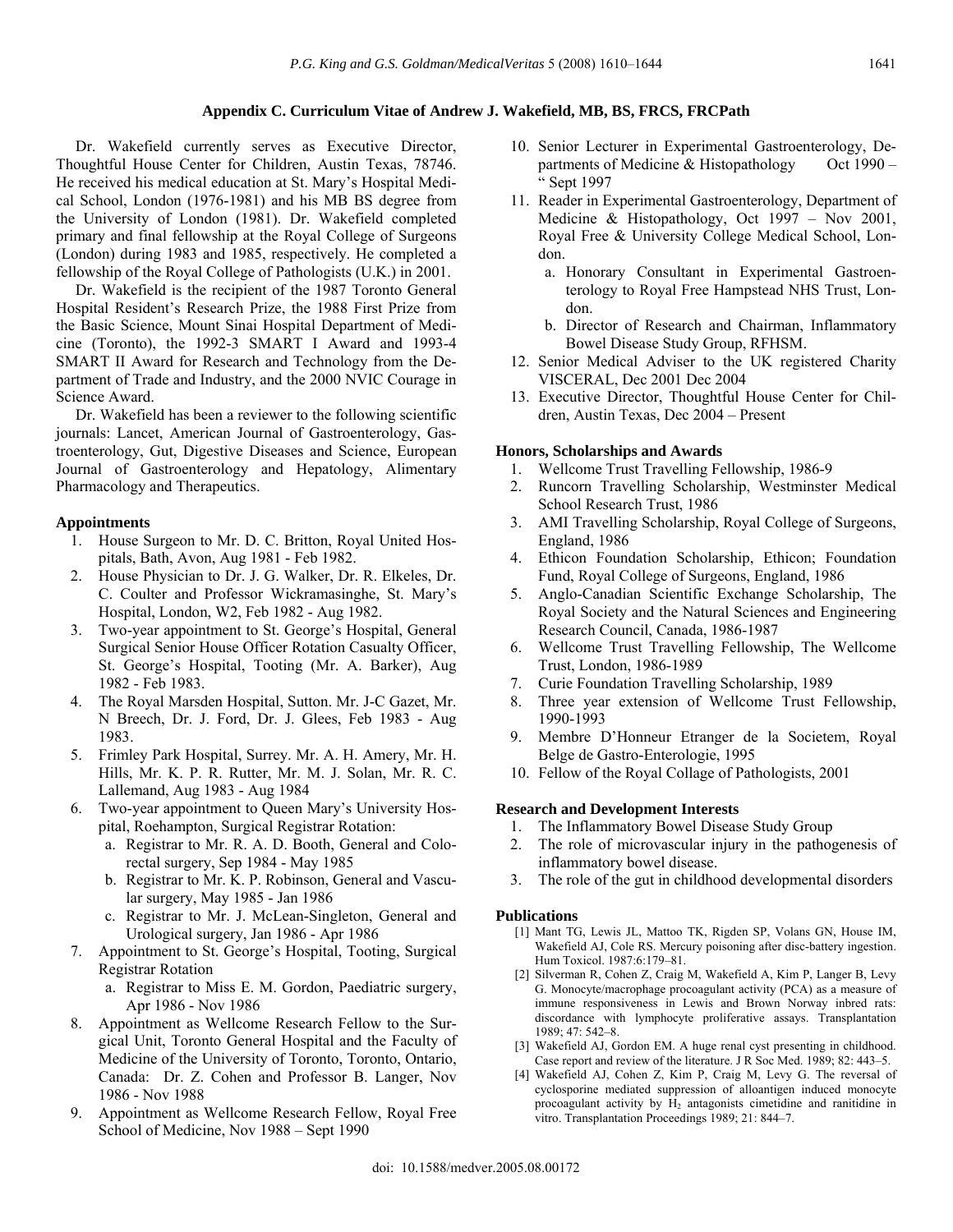- [5] Kim P, Wakefield AJ, Cohen Z, Craig M, Levy G. The reversal of cyclosporine mediated suppression of monocyte procoagulantactivity by H2 antagonists in the rat model of small intestinal transplantation. Transplantation Proceedings 1989: 21; 2900–2.
- [6] Wakefield AJ, Cohen Z, Craig M, Jeejeebhoy KN, Levy GA. The thrombogenicity of total parenteral nutrition solutions. I: Effect on induction of monocyte macrophage procoagulant activity. Gastroenterology 1989; 97:1210–9.
- [7] Wakefield AJ, Cohen Z, Craig M, Rosenthal A, Gotleib A, Jeejeebhoy KN, Levy GA. The thrombogenicity of total parenteral nutrition solutions. II: Effect on induction of endothelial cell procoagulant activity. Gastroenterology 1989; 97:1220–8.
- [8] Wakefield AJ, Sawyerr AM, Dhillon AP, Pittilo RM, Rowles PM, Lewis AAM, Pounder RE. Pathogenesis of Crohn's disease: multifocal gastrointestinal infarction. Lancet 1989; ii:1057–62.
- [9] Sinclair S, Wakefield AJ, Levy GA Fulminant hepatic failure. Springer Seminars in Immunopathology, (ed) Thomas HC 1990; 12:33–45
- [10] Wakefield AJ, Cohen Z, Levy GA. Procoagulant activity in Gastroenterology. Gut 1990; 31:239–42.
- [11] Sawyerr AM, Wakefield AJ, Hudson M, Dhillon AP, Pounder RE. The pharmacological implications of leucocyte-endothelial cell interactions in Crohn's disease. Alimentary Pharmacology & Therapeutics 1990; 1:1–14.
- [12] Wakefield AJ, Dhillon AP, Sawyerr AM, Sankey E, More, L, Sim R, Pittilo RM, Rowles PM, Hudson M, Lewis AAM, Pounder RE. Granulomatous vasculitis in Crohn's disease. Gastroenterology 1991; 100:1279–87.
- [13] Wakefield AJ, Sawyerr AM, Hudson M, Dhillon AP, Pounder RE. Smoking, the oral contraceptive pill and Crohn's disease. Dig Dis Sci. 1991; 36:1147–50.
- [14] Kelleher J, Wakefield AJ, Gordon I, Ransley P. Renal injury in complete ureteric obstruction: a functional and morphological study. Urol Res. 1991; 19:245–8.
- [15] Pounder RE, Wakefield AJ, Sawyerr AM, Hudson M, Dhillon AP. Pathogenesis of Crohn's disease: granulomatous vasculitis and multifocal gastrointestinal infarction Proceedings of the Falk Symposium on Inflammatory Bowel Disease 1991; 5:33–8.
- [16] Kelleher JP, Shah V, Godley M, Wakefield AJ, Gordon I, Ransley PG, Snell ME, Risdon RA. Urinary endothelium (ET-1) in complete ureteric obstruction in the miniature pig. Urol Res. 1992; 20:63–5.
- [17] Wakefield AJ, Fox JD, Sawyerr AM, Taylor JE, Sweenie CH, Smith M, Emery V, Hudson M, Tedder RS, Pounder RE. Detection of herpesvirus DNA in the large intestine of patients with ulcerative colitis and Crohn's disease using the nested polymerase chain reaction. J Med Virol. 1992; 38:183–90.
- [18] Wakefield AJ, Hudson M, Pounder RE. Crohn's Conflict (Invited article). Medical Laboratory World 1992; 5:9–13.
- [19] Hudson M, Piasecki C, Sankey EA, Sim R, Wakefield AJ, More LJ, Sawyerr AM, Dhillon AP, Pounder RE. A ferret model of acute multifocal gastrointestinal infarction. Gastroenterology 1992;102:1591– 6.
- [20] Dhillon AP, Anthony A, Sim R, Wakefield AJ, Sankey EA, Hudson M, Allison MC, Pounder RE. Mucosal capillary thrombi in rectal biopsies. Histopathology 1992; 21:127–33.
- [21] Hudson M, Hutton R, Wakefield AJ, Sawyerr AM, Pounder RE. Evidence for activation of coagulation in Crohn's disease. Blood Coagulation and Fibrinolysis 1992; 3:773–8.
- [22] Hudson M, Wakefield AJ, Hutton RA, Sankey EA, Dhillon AP, More L, Sim R, Pounder RE Factor XIIIa subunit and Crohn's disease. Gut 1993; 34:75–9.
- [23] Wakefield AJ, Hudson M, More L. Procoagulant activity in gastroenterology. In: Procoagulant Activity in Health and Disease. Eds: Levy GA; Cole EH. CRC Press: Ann Arbor, USA. 1993;5:87–110.
- [24] Sankey EA, Dhillon AP, Anthony A, Wakefield AJ, Sim R, More L, Hudson M, Sawyerr AAM, Pounder RE. Early mucosal changes in Crohn's disease. Gut 1993; 34:375–81.
- [25] Osborne M, Hudson M, Piasecki C, Dhillon AP, Lewis AAM, Pounder RE, Wakefield AJ. Crohn's disease and anastomotic recurrence: microvascular ischaemia and anastomotic healing in an animal model. Br J Surg. 1993; 80:226–9.
- [26] Anthony A, Dhillon AP, Nygård G, Hudson M, Piasecki C, Strong P, Trevethick MA, Clayton NM, Jordan CC, Pounder RE, Wakefield AJ. Early histological features of small intestinal injury induced by indomethacin. Alimentary Pharmacology &.Therapeutics.1993;7:29–39.
- [27] Wakefield AJ, Pittilo RM, Sim R, Cosby SL, Stephenson JR, Dhillon AP, Pounder RE. Evidence of persistent measles virus infection in Crohn's disease. Journal of Medical Virology. 1993; 39:345-353.
- [28] Smith M, Wakefield AJ. Viral association with Crohn's disease: Invited article. Annals of Medicine 1993; 25:557–61.
- [29] More L, Sim R, Hudson M, Dhillon AP, Pounder RE, Wakefield AJ. Immunohistochemical study of tissue factor expression in normal intestine and idiopathic inflammatory bowel disease. J Clin Pathol. 1993;46:703–8.
- [30] Wakefield AJ, More L, Difford J, McLaughlin JE. Immunohistochemical study of vascular injury in acute multiple sclerosis. J Clin Pathol. 1994; 47:129–33.
- [31] Hudson M, Piasecki C, Wakefield AJ, Sankey EA, Dhillon AP, Osborne M, Sim R, Pounder RE. A vascular hypersensitivity model of acute multifocal intestinal infarction. Dig Dis Sci. 1994; 39:534–9.
- [32] Nygård G, Anthony A, Piasecki C, Trevethick MA, Hudson M, Dhillon AP, Pounder RE, Wakefield AJ. Acute indomethacin-induced jejunal injury in the rat: early morphological and biochemical changes. Gastroenterology 1994; 106:567–75.
- [33] Mazure G, Grundy JE, Nygård G, Hudson M, Khan K, Srai K, Dhillon AP, Pounder RE, Wakefield AJ. Measles virus induction of human endothelial cell tissue factor procoagulant activity in vitro. J Gen Virol. 1994; 75:2863–71.
- [34] Hamilton MI, Wakefield AJ. Inflammatory bowel disease. Recent Advances in Gastroenterology. Vol. 10 Ed. RE Pounder. Churchill Livingstone. London 1994. Vol. 10 9:161–80.
- [35] Thompson NP, Wakefield AJ. Infective agents -Vascular factors Inflammatory Bowel Disease. Ed. Allan RN, Keighley MRB, Rhodes J. Alexander Williams J. 1994;17:133–42.
- [36] Ekbom A, Wakefield AJ, Zack M, Adami H-O. Perinatal measles infection and subsequent Crohn's disease. Lancet 1994; 344: 508-510.
- [37] Sawyerr AM, Pottinger BE, Savage CO, Bradley NJ, Hudson M, Wakefield AJ, Pearson JD, Pounder RE. Serum immunoglobulin G reactive with endothelial cells in inflammatory bowel disease. Dig Dis Sci. 1994; 39:1909–17.
- [38] Anthony A, Dhillon AP, Sim R, Pounder RE, Wakefield AJ. Dexamethasone promotes ulcer plugging in experimental enteritis. Alimentary Pharmacol & Therapeutics 1994; 8:597–602.
- [39] Smith M, Wakefield AJ. Crohn's disease: ancient and modern. Invited article. Journal of Postgraduate Medicine. 1994; 70:149–53.
- [40] Anthony A, Dhillon AP, Sim R, Nygård G, Pounder RE, Wakefield AJ. Ulceration, fibrosis and diaphragm-like lesions in the caecum of rats treated with Indomethacin Aliment Pharmacol Ther. 1994; 8:417–24.
- [41] Wakefield AJ. The pathogenesis of Crohn's disease. Chronic Inflammatory Bowel Disease. Stangë EF (Ed), Kluwer Academic Publishers, London, 1994:22–9
- [42] Wakefield AJ, Hudson M, Pounder RE Leukocyte-endothelial cell interactions in Crohn's disease: potential targets for mesalazine in Crohn's disease.Advances in Experimental Medicine and Biology 1995. Ed: McGhee JR and Mestecky J. Plenum Press, New York:1307–11.
- [43] Ray RA, Smith M, Sim R, Nystrom M, Pounder R E, Wakefield AJ. The intracellular polymerase chain reaction for small CMV genomic sequences within heavily infected cellular sections. J Pathol. 1995; 177:171–80.
- [44] Ray RA, Smith M, Sim R, Bruce I, Wakefield AJ. In situ hybridisation detection of short viral amplicon sequences within cultured cells and body fluids after the in situ polymerase chain reaction. J Virol Methods 1995; 52:247–63.
- [45] Nygård G, Hudson M, Mazure G, Anthony A, Dhillon AP, Pounder RE, Wakefield AJ Procoagulant and prothrombotic response of human endothelium to indomethacin and endotoxin in vitro: relevance to nonsteroidal inflammatory drug enteropathy. Scan J Gastroenterol. 1995; 30:25–32.
- [46] Nygård G, Anthony A, Khan K, Bounds SV, Dhillon AP, Pounder RE, Wakefield AJ. Intestinal site-dependent susceptibility to chronic indomethacin in the rat: a morphological and biochemical study. Aliment PharmacolTher. 1995; 9:403–10.
- [47] Wakefield AJ, Ekbom A, Dhillon AP, Pittilo RM, Pounder RE. Crohn's disease: pathogenesis and persistent measles virus infection. Gastroenterology 1995;108:911–6.
- [48] Thompson N, Wakefield AJ, Pounder RE. Inherited disorders of coagulation appears to protect against inflammatory bowel disease. Gastroenterology 1995; 108:1011–5.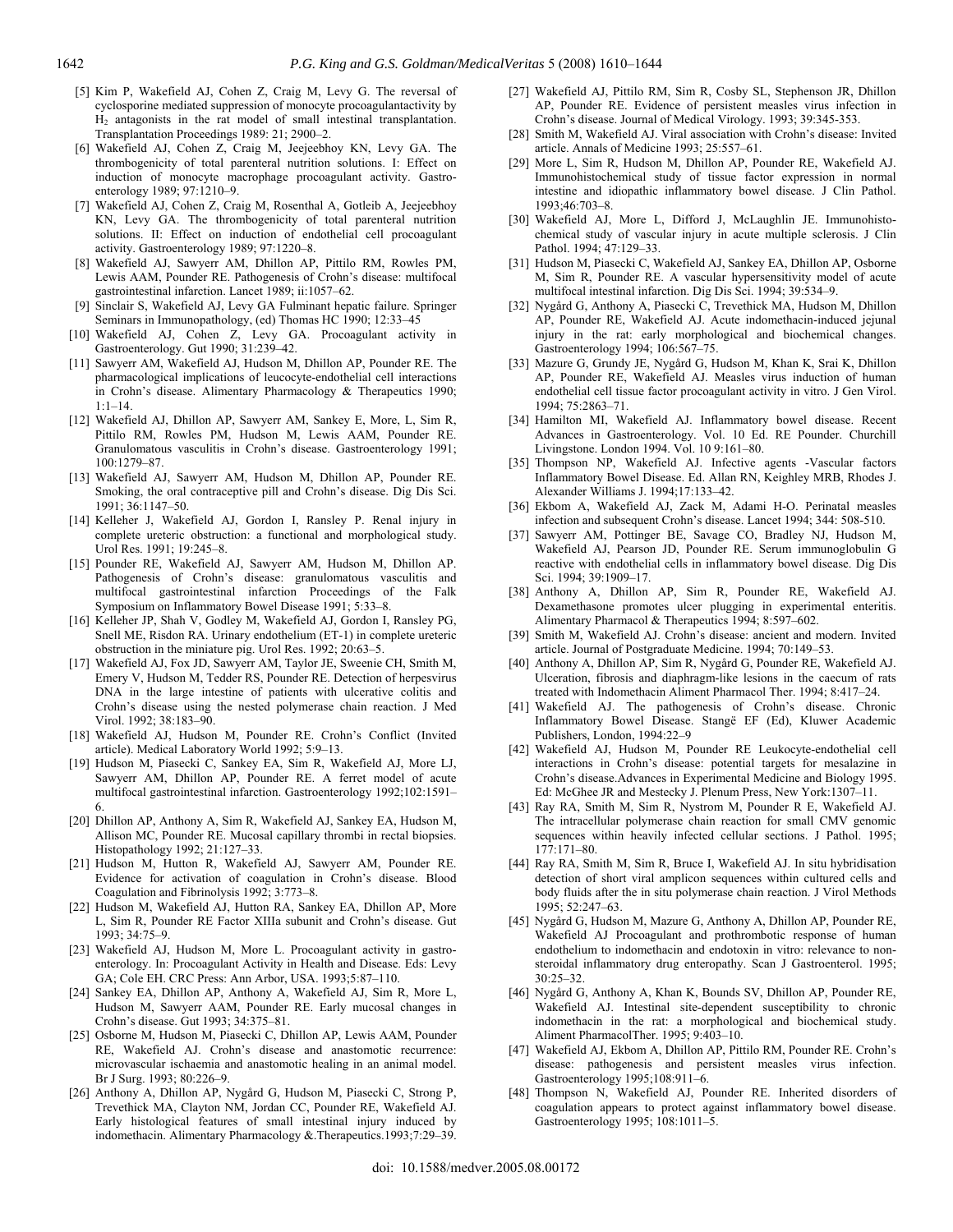- [49] Hamilton MI, Dick R, Crawford L, Thompson NP, Pounder RE, Wakefield AJ. Is proximal demarcation of ulcerative colitis determined by the territory of the inferior mesenteric artery? Lancet 1995;345:688– 90.
- [50] Hamilton MI, Bradley NJ, Srai SKS, Thrasivoulou C, Pounder RE, Wakefield AJ. Autoimmunity in ulcerative colitis: tropomyosin is not the major antigenic determinant of the Das monoclonal antibody, 7E12H12. Clinical & Experimental Immunology.1995; 99:404–11.
- [51] Thompson NP, Wakefield AJ, Pounder RE. Prognosis and prognostic risk factors in inflammatory bowel disease. Special article. Saudi Journal of Gastroenterology. 1995;1:129–37.
- [52] Lewin J, Dhillon AP, Sim R, Pounder RE, Wakefield AJ. Persistent measles virus infection of the intestine: confirmation by immunogold electron microscopy. Rapid publication. Gut 1995; 36:564–9
- [53] Thompson NP, Montgomery SM, Pounder RE, Wakefield AJ. Is measles vaccination a risk factor for inflammatory bowel disease? Lancet 1995; 345:1071–4.
- [54] Anthony A, Dhillon AP, Thrasivoulou C, Pounder RE, Wakefield AJ. Pre-ulcerative villus contraction and microvascular occlusion induced by indomethacin in the rat jejunum: a detailed morphological study. Alimentary Pharmacology & Therapeutics. 1995;9:605–13.
- [55] Anthony A, Dhillon AP, Fidler H, McFadden JJ, Billington O, Nygård G, Pounder RE, Wakefield AJ. Mycobacterial granulomatous inflammation in the ulcerated caecum of indomethacin-treated rats. International Journal of Experimental Pathology. 1995; 76:149–55.
- [56] Smith MS, Warren BF, Fox JD, Watkins PE, Hudson M, Pounder RE, Wakefield AJ. Detection of herpesvirus DNA in cotton-top tamarins: no association with colitis. International Journal of Experimental Pathology. 1995;76:201–3.
- [57] Sawyerr AM, Smith MS, Hall A, Hudson M, Hay CR, Wakefield AJ, Brook MG, Tomura H, Pounder RE. Serum concentrations of von Willebrand factor and soluble thrombomodulin indicate alteration of endothelial function in inflammatory bowel diseases. Digestive Diseases & Sciences. 1995; 40:793–9.
- [58] Wakefield AJ. Vasculitis and Crohn's disease: a novel and debated concept. Research and Clinical Forums. 1995; 17:53–6.
- [59] Wakefield AJ. Crohn's disease the pathogenesis of a granulomatous vasculitis: A hypothesis. Canadian Journal of Gastroenterology 1995; 9:199–202.
- [60] Ray R, Cooper PJ, Wakefield AJ. The era of intracellular nucleic acid technology. Biotechnology. 1995; 13:445–7.
- [61] Thompson NP, Pounder RE, Wakefield AJ. Perinatal and childhood risk factors for inflammatory bowel disease: a case-control study. European Journal of Gastroenterology and Hepatology. 1995; 7:385–90.
- [62] Wakefield AJ, Pounder RE. Measles virus in Crohn's disease (Letter). Lancet 1995;345:660.
- [63] Anthony A, Sim R, Dhillon AP, Pounder RE, Wakefield AJ. Gastric mucosal contraction and vascular injury induced by indomethacin precede neutrophil infiltration in the rat. Gut 1996; 39:363–8
- [64] Ekbom A, Daszak PS, Kraaz W, Wakefield AJ. Crohn's disease following measles virus exposure in utero: risk estimates and clinical characteristics. Lancet 1996; 344:508–9.
- [65] Ray R, Cooper PJ, Sim R, Chadwick N, Earle P, Dhillon AP, Pounder RE, Wakefield AJ. Direct in situ reverse transcriptase polymerase chain reaction for detection of measles virus. Journal of Virological Methods 1996;60:1–17.
- [66] Anthony A, Bahl A, Oakley IG, Spraggs CF, Dhillon AP, Trevethick MA, Piasecki C, Pounder RE, Wakefield AJ. The beta-3 adrenoceptor agonist CL316243 prevents indomethacin-induced jejunal ulceration in the rat by reversing early villous shortening. Journal of Pathology 1996; 179:340–6.
- [67] Hudson M, Chitolie A, Hutton RA, Smith MS, Pounder RE, Wakefield AJ. Thrombotic vascular risk factors in inflammatory bowel disease. Gut 1996;38:733–7.
- [68] Ray R, Sim R, Khan K, Dhillon AP, Pounder RE, Wakefield AJ. Direct in situ nucleic acid amplification: control of artifact and use of labelled primers. Clinical Molecular Pathology 1996; 49: 345–50.
- [69] Thompson N, Driscoll R, Pounder RE, Wakefield AJ. Genetics versus environment in inflammatory bowel disease: results of a British twin study. British Medical Journal 1996; 312:95–6.
- [70] Thompson NP, Fleming DM, Pounder RE, Wakefield AJ. Crohn's disease, measles and measles vaccination: a case-control failure (letter). Lancet 1996;347:263.
- [71] Walmsley RS, Zhao MH, Hamilton MI, Brownlee A, Chapman P, Pounder RE, Wakefield AJ, Lockwood CM. Antineutrophil cytoplasm autoantibodies against bactericidal/permeability increasing protein in inflammatory bowel disease. Gut 1997;40:105–9.
- [72] Daszak P, Purcell M, Lewin J, Dhillon AP, Pounder RE, Wakefield AJ. Detection and comparative analysis of persistent measles virus infection in Crohn's disease by immunogold electron microscopy. Journal of Clinical Pathology 1997;50:299–304.
- [73] Wakefield AJ, Sim R, Akbar AN, Pounder RE, Dhillon AP. In situ immune responses in Crohn's disease: a comparison with acute and persistent measles virus infection. Journal of Medical Virology. 1997; 51:90–100.
- [74] Anthony A, Dhillon AP, Pounder RE, Wakefield AJ. Ulceration of the ileum in Crohn's disease: correlation with vascular anatomy. Journal of Clinical Pathology.1997;50:1013–7.
- [75] Anthony A, Pounder RE, Dhillon AP, Wakefield AJ. Vascular anatomy defines sites of indomethacin-induced jejunal ulceration along the mesenteric margin. Gut 1997;41:763–70.
- [76] Montgomery SM & Wakefield AJ. Measles vaccine and neurological events. Lancet 1997; 349:1625. (Letter)
- [77] Montgomery SM, Pounder RE, Wakefield AJ. Infant mortality and the incidence of inflammatory bowel disease. Lancet 1997; 349:472–3.
- [78] Montgomery SM, Morris DL, Pounder RE, Wakefield AJ. Measles vaccination and inflammatory bowel disease (Letter). Lancet 1997; 350:1774.
- [79] Tiwana H, Wilson C, Walmsley RS, Wakefield AJ, Smith MSH, Cox NL, Hudson MJ, Ebringer A. Antibody responses to gut bacteria in ankylosing spondylitis, rheumatoid arthritis, Crohn's disease and ulcerative colitis. Rheumatology International. 1997; 17:11–6.
- [80] Wakefield AJ, Murch SH, Anthony A, Linnell J, Casson DM, Malik M, Berelowitz M, Dhillon AP, Thomson MA, Harvey P, Valentine A, Davies SE, Walker-Smith JA. Ileal lymphoid nodular hyperplasia, nonspecific colitis and pervasive developmental disorder in children. Lancet 1998;351:637–41.
- [81] Kelly DA, Piasecki C, Anthony A, Dhillon AP, Pounder RE, Wakefield AJ. Focal reduction of villous blood flow in early indomethacin enteropathy: a dynamic vascular study in the rat. Gut 1998;42:366–73.
- [82] Montgomery SM, Morris DL, Thompson NP, Subhani J, Pounder RE, Wakefield AJ. Prevalence of inflammatory bowel disease in British 26 year olds. British Medical Journal 1998;7137:1058–9.
- [83] Balzola F, Khan K, Pera, A, Bonino F, Pounder RE, Wakefield AJ. Measles IgM immunoreactivity in patients inflammatory bowel disease. Italian Journal of Gastroenterol. 1998;30:4,378–82.
- [84] Tiwana H, Walmsley RS, Wilson C, Yiannakou JY, Ciclitira PJ, Wakefield AJ, Ebringer A. Characterisation of the Humoral Immune Response to Klebsiella Species in Inflammatory Bowel Disease and Ankylosing Spondylitis. British Journal of Rheumatology. 1998; 37;525–31.
- [85] Anthony A, Schepelmann S, Guillaume J-L, Strosberg AD, Dhillon AP, Pounder RE, Wakefield AJ. Localisation of the beta<sub>3</sub>-adrenoceptor in the human gastrointestinal tract: an immunohistochemical study. Alimentary Pharmacology & Therapeutics. 1998;12:579–626.
- [86] Chadwick N, Bruce I, Davies M, van Gemen B, Schukkink R, Khan K, Pounder RE, Wakefield AJ. A sensitive and robust method for measles RNA detection. Journal of Virological Methods. 1998,70:59–67.
- [87] Chadwick N, Bruce IJ, Schepelmann S, Pounder RE, Wakefield AJ. Measles virus RNA is not detected in inflammatory bowel disease using hybrid capture and reverse transcription followed by the polymerase chain reaction. Journal of Medical Virology, 1998;55:305–11.
- [88] Walmsley RS, Anthony A, Sim R, Pounder RE, Wakefield AJ. Absence of *E. Coli*, Listeria and Klebsiella pneumoniae within inflammatory bowel disease tissues. Journal of Clinical Pathology. 1998;51:657–61.
- [89] Kelly D, Piaseki C, Anthony, A, Dhillon AP, Ponder RE, Wakefield AJ. Reversal and protection against indomethacin-induced blood stasis and mucosal damage in the rat jejunum by a B-3 adrenoceptor agonist. Alimentary Pharmacology & Therapeutics. 1998; 12:1121–9.
- [90] Wakefield AJ & Montgomery SM. Crohn's disease: the case for measles virus (Invited article) Italian Journal of Gastroenterology 1999; 31:247–54.
- [91] Chadwick N, Wakefield AJ, Pounder RE, Bruce I. A comparison of three nucleic acid amplification methods as a source for DNA sequencing. BioTechniques 1998;25:818–22.